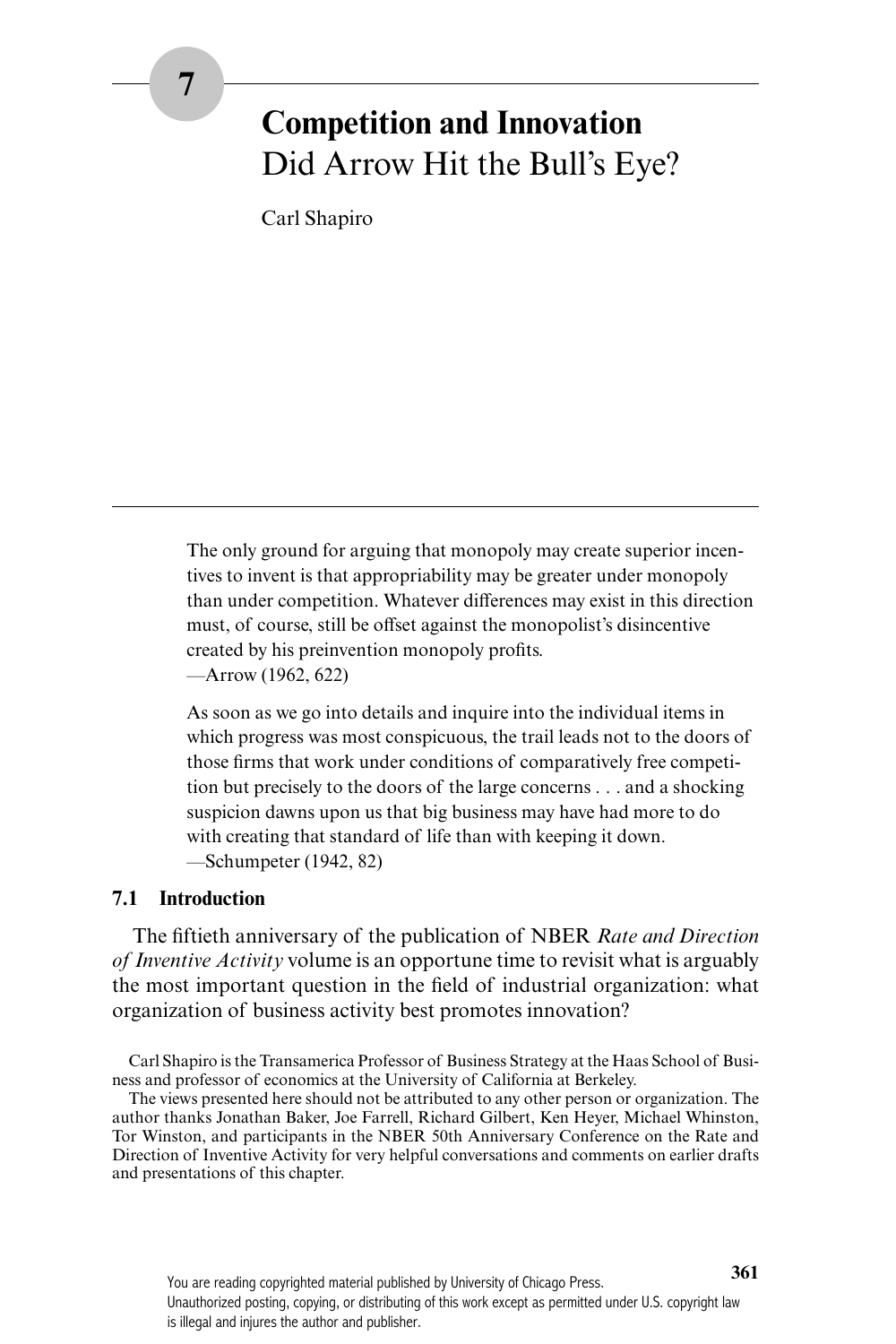Needless to say, this question has received intense attention by economists and other social scientists, especially since the middle of last century, when the critical importance of innovation to economic growth became more widely appreciated.<sup>1</sup> Hence, I wade into this topic with considerable trepidation. So, let me state at the outset that this essay is intended to be somewhat speculative: an audacious attempt to distill lessons from the huge and complex literature on competition and innovation that are simple and robust enough to inform competition policy.

My ambitious task is made somewhat more manageable because I confine myself to one specific question: how can *competition policy* best promote innovation? I do not attempt to address broader questions regarding innovation policy or competitive strategy. Within the realm of competition policy, I focus on the assessment of proposed mergers. Even in this more limited area, I am not the first to attempt to distill robust principles suitable for competition policy. To the contrary, I follow closely in the footsteps of Baker (2007), Gilbert (2006), and Katz and Shelanski (2005 and 2007), and borrow unabashedly from their work. Baker (2007) is closest in spirit to this chapter: he identifies four principles relating competition and innovation and argues strongly that antitrust fosters innovation.<sup>2</sup>

Before putting forward my central thesis—hypothesis, really—let us review the bidding.

Arrow (1962) famously argued that a monopolist's incentive to innovate is less than that of a competitive firm, due to the monopolist's financial interest in the status quo. This fundamental idea comports with common sense: a firm earning substantial profits has an interest in protecting the status quo and is thus less likely to be the instigator of disruptive new technology. In Arrow's words: "The preinvention monopoly power acts as a strong disincentive to further innovation."3 Consciously oversimplifying, the Arrow position can be summarized by this principle:

Arrow: "Product market competition spurs innovation."

1. I make no attempt to survey the huge theoretical and empirical literature that explores the relationship between competition and innovation, and I apologize in advance to those whose important contributions are not explicitly cited here. I rely heavily on Gilbert (2006) and Cohen (2010). See also Sutton (1998) and (2007). Aghion and Griffith (2005) and Aghion and Howitt (2009) discuss the relationship between competition and economic growth.

2. Baker's four principles are:  $(1)$  competition among firms seeking to develop the same new product or process encourages innovation; (2) competition among firms producing an existing product encourages them to find ways to lower their costs or improve their products; (3) firms that expect to face more product market competition after innovating have less incentive to invest in  $R&D$ ; and; (4) a firm will have an extra incentive to innovate if doing so discourages its rivals from investing in R&D.

3. Arrow (1962, 620). Put differently, the secure monopolist's incentive to achieve a process innovation is less than that of a competitive firm because the monopolist with lower costs will merely replace itself, while the competitive firm will (by assumption) take over the market, in which it previously earned no economic profits. Tirole  $(1997, 392)$ , dubbed this the "replacement effect."

 You are reading copyrighted material published by University of Chicago Press. Unauthorized posting, copying, or distributing of this work except as permitted under U.S. copyright law is illegal and injures the author and publisher.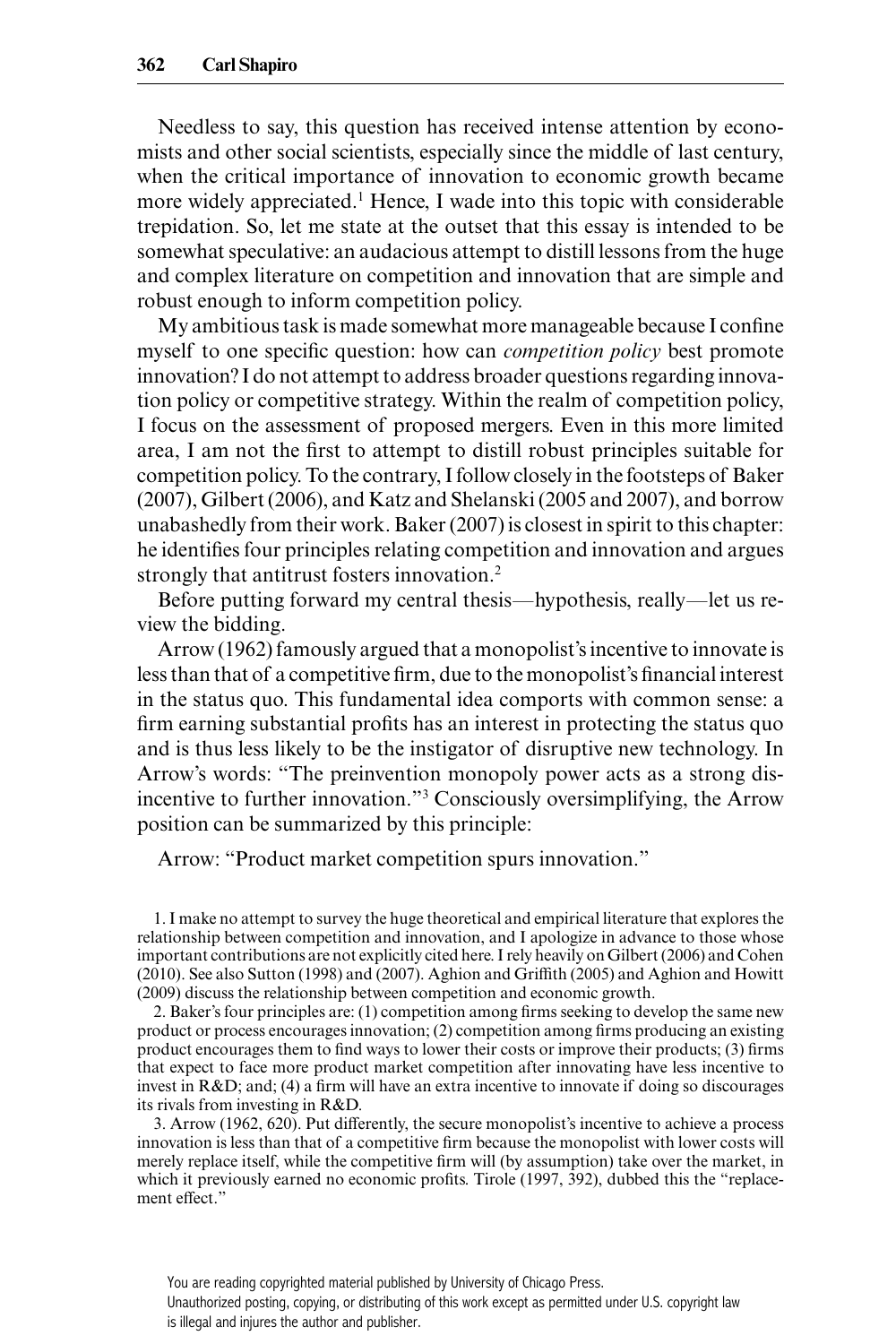Schumpeter (1942), by contrast, even more famously emphasized that a great deal of innovation is attributable to large firms operating in oligopolistic markets, not to small firms operating in atomistic markets.

The firm of the type that is compatible with perfect competition is in many cases inferior in internal, especially technological, efficiency. (Schumpeter 1942, 106)

While he was no fan of entrenched monopolies, Schumpeter argued that larger firms have greater incentives and ability to invest in  $R&D$ <sup>4</sup> He dismissed perfect competition as the ideal market structure, stressing the importance of *temporary* market power as a reward to successful innovation:

A system—any system, economic or other—that at *every* point in time fully utilizes its possibilities to the best advantage may yet in the long run be inferior to a system that does so at *no* given point in time, because the latter's failure to do so may be a condition for the level or speed of long run performance. (Schumpeter 1942, 83)

Consciously oversimplifying, the Schumpeter position can be summarized in this principle:

Schumpeter: "The prospect of market power and large scale spurs innovation."

Let the battle be joined. Arrow versus Schumpeter, in the super heavyweight class.

Wait a minute. Are the Arrow and Schumpeter positions really incompatible? This chapter advances the claim that they are *not,* at least so far as competition policy is concerned.

What do we actually *need* to know about the relationship between competition and innovation for the purposes of competition policy? For merger enforcement, we need a framework to evaluate the effects of a proposed merger on innovation. In practice, the relevant mergers are those between two of a small number of firms who are best placed to innovate in a given area. For other areas of antitrust enforcement, we typically seek to evaluate the impact on innovation of a specific business practice, such as the package licensing of a group of patents or the decision to keep an interface proprietary rather than open. For these purposes, I argue here that we do not need a universal theory of the relationship between competition and innovation. I also argue that the Arrow and Schumpeter perspectives are fully compatible and mutually reinforcing.

Consciously oversimplifying yet again, I offer three guiding principles. These are stand- alone, ceteris paribus principles, but they work in con-

4. Schumpeter also argued that large established firms operating in oligopolistic markets are better able to finance R&D than are small firms operating in atomistic markets. In the light of today's highly developed capital markets, including venture capital markets, this argument has much less salience today.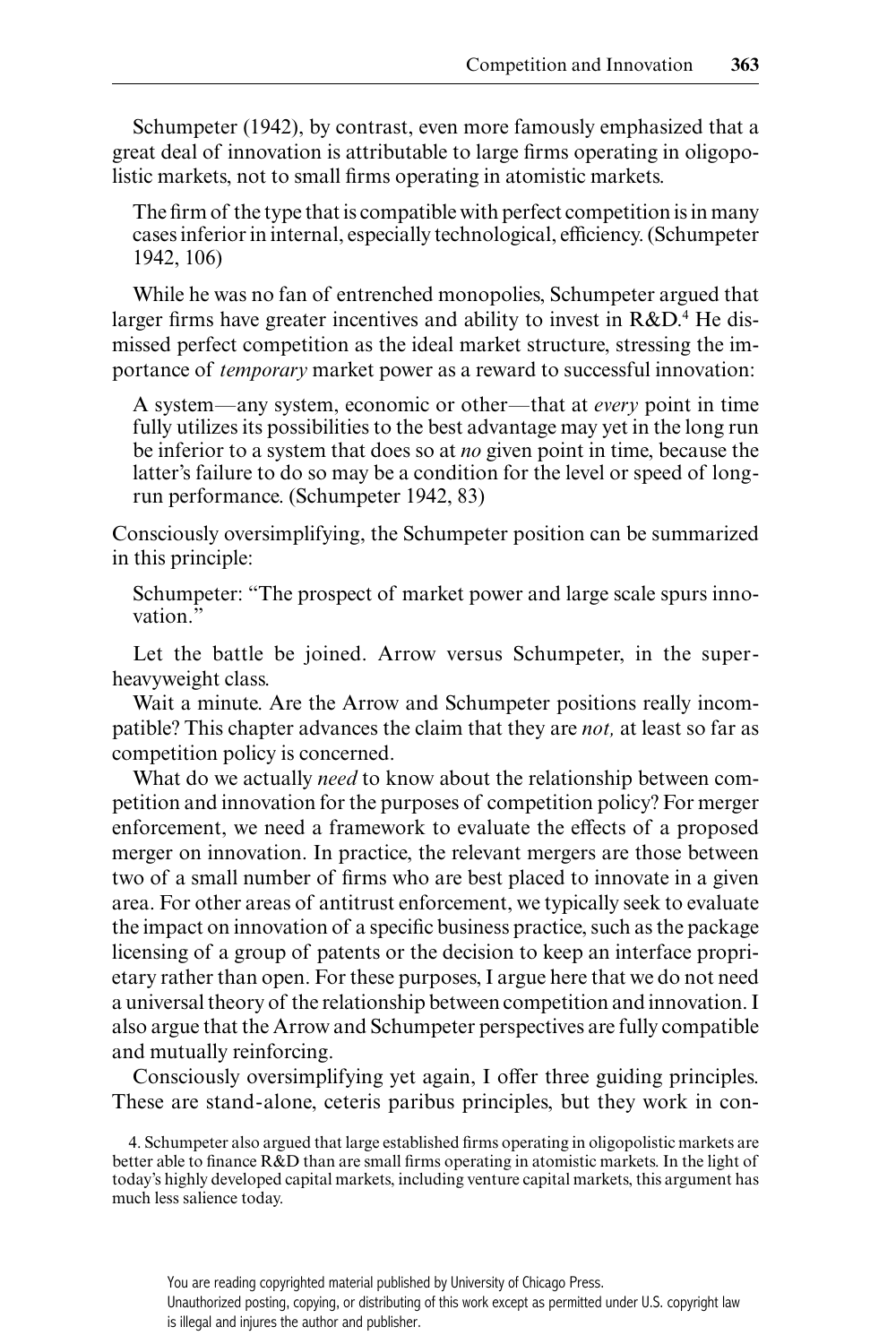cert, weaving together and integrating the Arrow and the Schumpeter perspectives:

Contestability: "The prospect of gaining or protecting profitable sales by providing greater value to customers spurs innovation."

The Contestability principle focuses on the extent to which a firm can gain profitable sales from its rivals by offering greater value to customers. Sales are contestable in the relevant sense if profitable sales shift toward the successful innovator. This in turn depends on the nature of ex post product market competition. If market shares are sticky, for example, because consumers have strong brand preferences or high switching costs, relatively few sales are contestable and innovation incentives will be muted.

The Arrow effect fits well with the Contestability principle: for a given level of ex post sales, a firm with few ex ante sales has more to gain from innovation. Put differently, a firm that will make substantial sales even if it does not innovate (such as Arrow's incumbent monopolist, which faces no threat) has muted incentives to innovate.

The Schumpeter effect also fits well with the Contestability principle: companies making major innovations often are rewarded with large market shares, leading to high ex post market concentration. Conversely, a small firm that will not be able to grow much, even if it successfully innovates, has lower incentives to invest in  $R&D$  than a larger firm.

Appropriability: "Increased appropriability spurs innovation."

The Appropriability principle operates at the level of the firm. Greater appropriability by one firm can reduce appropriability by other firms and thus retard *their* innovation.

The Appropriability principle focuses on the extent to which a successful innovator can capture the social benefits resulting from its innovation.<sup>5</sup> In practice, appropriability depends heavily on the extent to which a firm can protect the competitive advantage associated with its innovation. If imitation is rapid, so a firm that successfully innovates is unable to differentiate its products or achieve a significant cost advantage over its rivals, ex post profit margins will be low and innovation incentives will be muted. With rapid and effective imitation, contestability can be of limited relevance, since an innovating firm will not be able to offer superior value to customers.

The Schumpeter effect fits well with the Appropriability principle: one cannot expect substantial innovation (from commercial firms, at least) if rapid imitation causes ex post competition to be so severe that even a successful innovator earns little profit.

5. The social contribution of a firm that develops a new product before others do so independently only reflects the value of the earlier development, not the total benefits associated with the new product. See Shapiro (2007) for a more extensive discussion of appropriability in the context of multiple independent invention.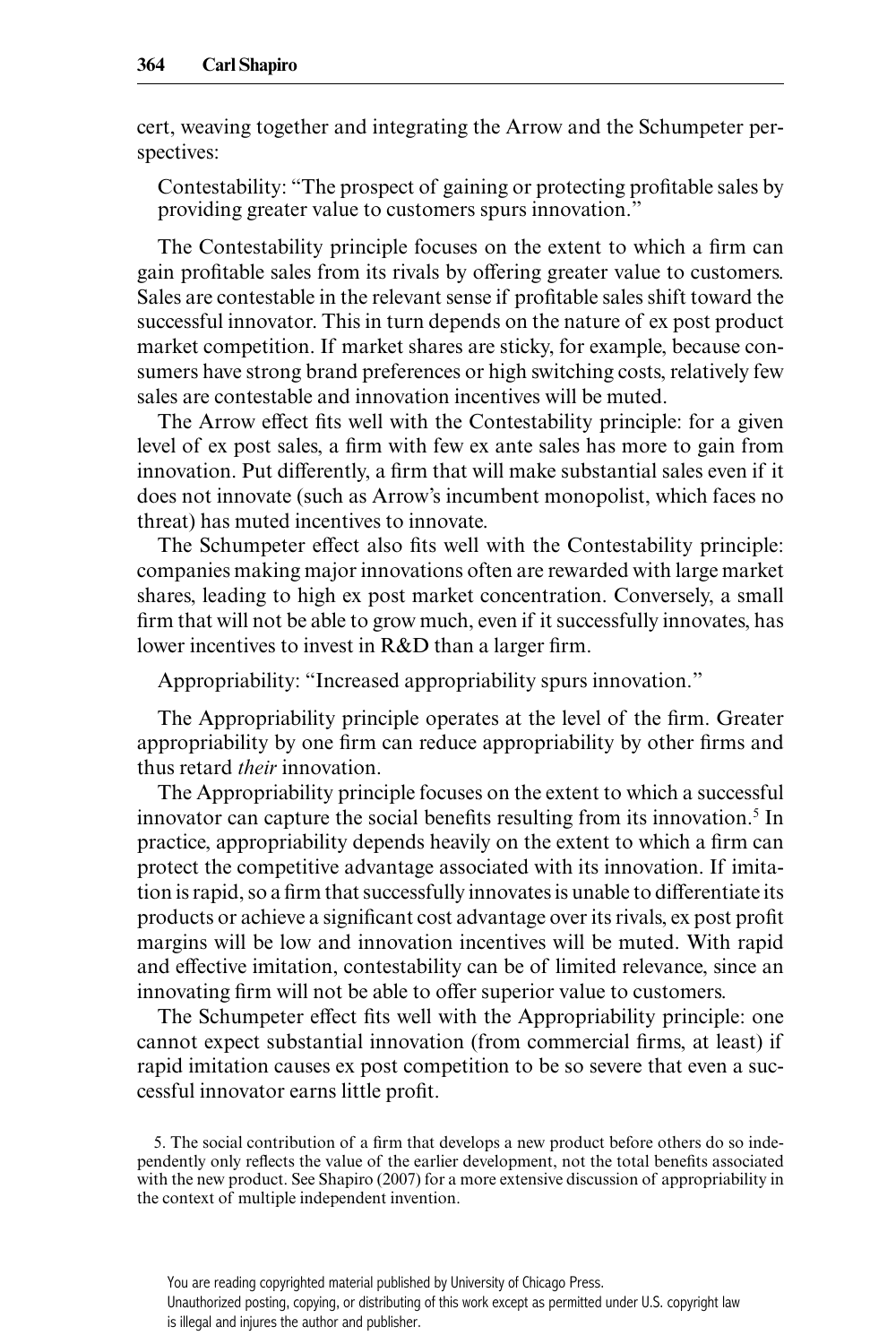Synergies: "Combining complementary assets enhances innovation capabilities and thus spurs innovation."

The Synergies principle emphasizes that firms typically cannot innovate in isolation. The quest for synergies is especially important in industries where value is created by systems that incorporate multiple components, as in the information and communications technology sector. The Synergies principle is directly relevant for competition policy since procompetitive mergers and business practices allow for the more efficient combination of complementary assets.

The Contestability and Appropriability principles relate to the *incentive* to innovate. The Synergies principle relates to the *ability* to innovate. *None* of these principles relates directly to product market concentration.

This chapter advances the hypothesis that the Contestability principle, the Appropriability principle, and the Synergies principle are sufficiently robust to guide competition policy. I sketch out the argument that these three principles provide the conceptual and empirical basis for a rebuttable presumption that a merger between two of a very few firms who are important, direct R&D rivals in a given area is likely to retard innovation in the area. Furthermore, I suggest, somewhat tentatively, that we have a pretty good understanding of the circumstances under which that presumption is rebutted and innovation is furthered by allowing two important, direct R&D rivals to merge. I also suggest that these three principles can usefully guide competition policy in other areas.

Perhaps you already are convinced that innovation is generally spurred by competition as reflected by the intuitive notions of contestability, appropriability, and synergies. If so, you may want to stop right here, or skip to the later discussion where I apply these principles to competition policy. But as someone actively involved in antitrust enforcement, it appears to me that a rather different, and misleading, "complexity proposition" has taken root and threatens to become the conventional wisdom, namely:

Complexity 1: "The relationship between competition and innovation is so complex and delicate that there should be no presumption that the elimination of product market or R&D rivals will diminish innovation."

A version of this complexity proposition specific to mergers has also gained some currency:

Complexity 2: "The relationship between competition and innovation is so complex and delicate that there should be no presumption that a merger between two of a very few firms conducting  $R&D$  in a given area is likely to diminish innovation."

These propositions echo various more general statements from the literature on competition and innovation, where it has become de rigueur to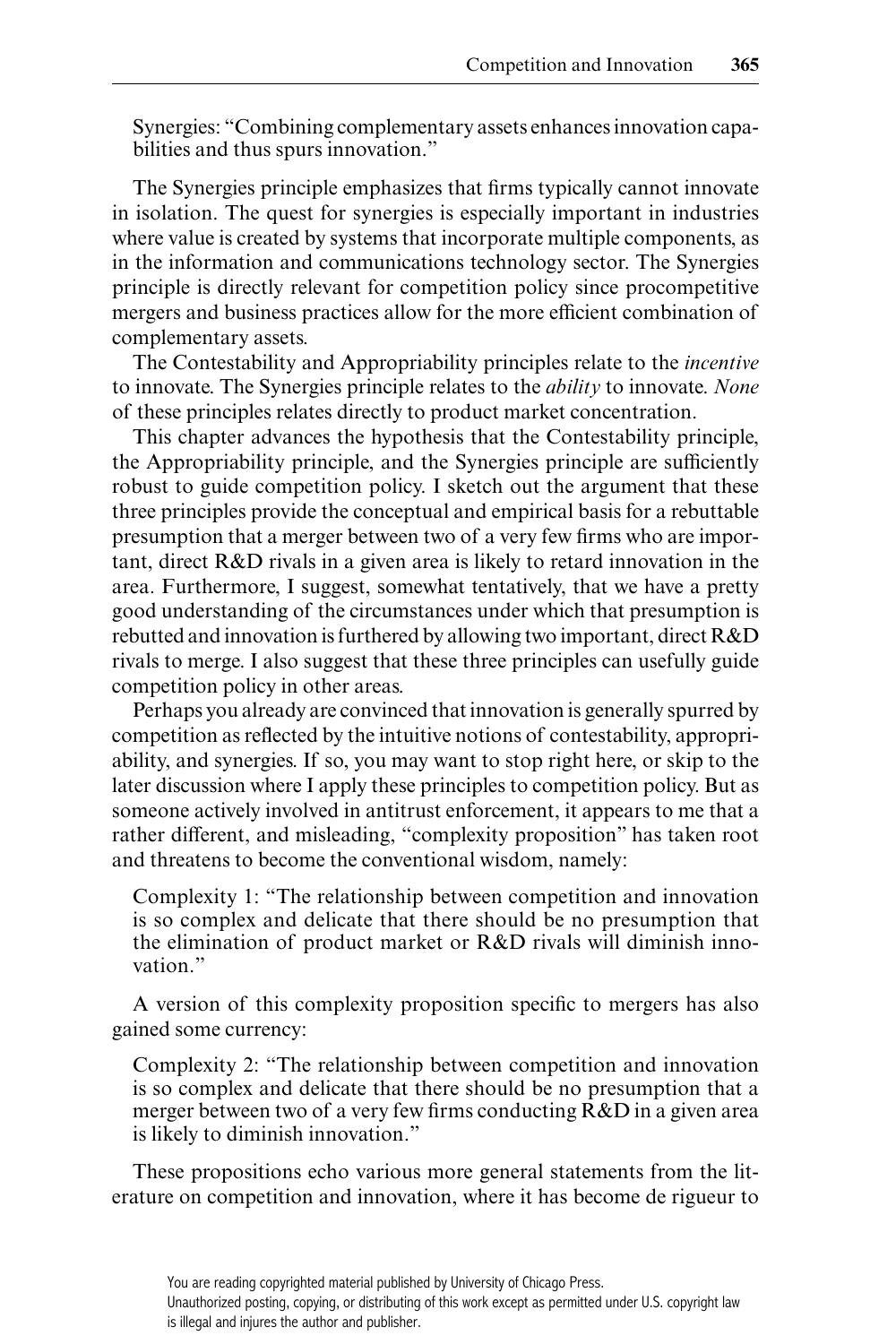emphasize that "competition" has ambiguous effects on innovation. For example, Gilbert (2006) states that the incentives to innovate

[D]epend upon many factors, including: the characteristics of the invention, the strength of intellectual property protection, the extent of competition before and after innovation, barriers to entry in production and R&D, and the dynamics of R&D. *Economic theory does not offer a prediction about the effects of competition on innovation that is robust to all of these different market and technological conditions.* Instead, there are many predictions and one reason why empirical studies have not generated clear conclusions about the relationship between competition and innovation is a failure of many of these studies to account for different market and technological conditions. (Gilbert 2006, 162, emphasis supplied)

In a similar vein, Motta (2004) writes:

Both theoretical and empirical research on the link between market structure and innovation is not conclusive, even though a "middle ground" environment, where there exists some competition but also high enough market power coming from the innovative activities, might be the most conducive to R&D output. (Motta 2004, 54)

Davis (2003) is an example of the type of message that is reaching antitrust practitioners. He states that there is a "consensus or near- consensus" that "the relation of market structure to market conduct and performance in innovation is far more problematic than in the case of price competition"  $(695 - 96)$ .

Certainly, the overall cross-sectional relationship between firm size or market structure and innovation is complex. Just think of all the variations we often see in the real world.

On the Arrow side of the ledger, that is, in praise of innovation by firms without a strong incumbency position, we have the following:

- Disruptive entrants are a potent force. They can shake up a market, bringing enormous value to customers. The mere threat of disruptive entry can stir inefficient incumbent firms from their slumber.
- Firms without a significant incumbency position may have a freer hand to innovate because they are not tied to an installed base of customers. Christenson (1997) provides an insightful and influential study along these lines.
- Firms with strong incumbency positions often resist innovations that threaten those positions. Such resistance can even take the form of exclusionary conduct that violates the antitrust laws.
- Start-up firms often play the role of disruptive entrants, introducing new products or processes.
- Firms with suitable capabilities entering from adjacent markets often play the role of disruptive entrants.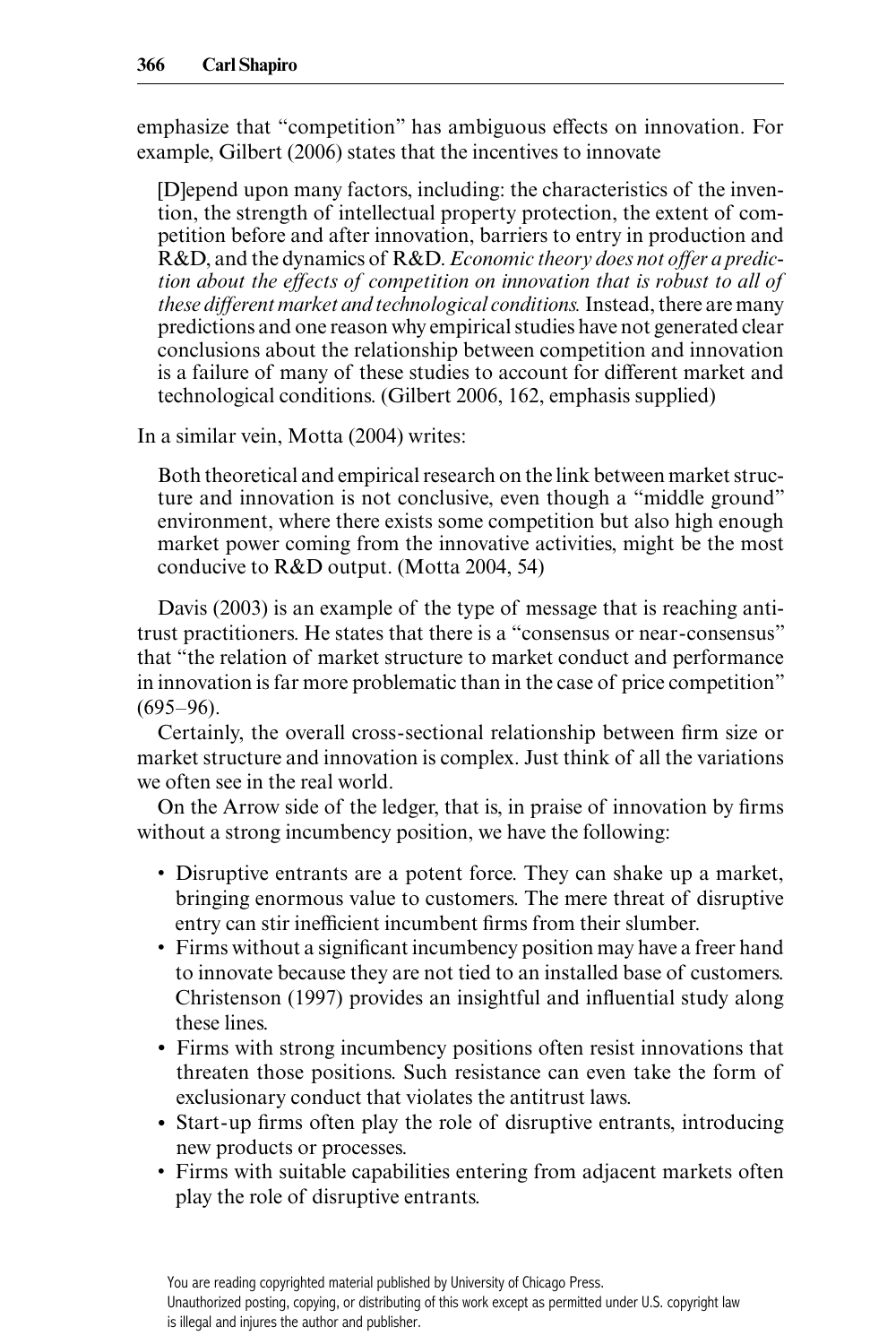On the Schumpeterian side of the ledger, that is, in praise of innovation by large firms with an established incumbency position, we have the following:

- Some highly concentrated markets exhibit rapid innovation, and some atomistic markets seem rather stuck in their ways. One suspects that these differences are not simply the result of differences in technology opportunity.
- Larger firms often are closer to the cutting edge in technology than their smaller rivals.
- Larger firms can have greater incentives to achieve process improvements because they can apply these improvements to a larger volume of production. In contrast, a smaller firm that cannot grow significantly, even if it successfully innovates, and cannot license out its innovation, has a lower incentive to lower its costs.
- Large firms often acquire innovative start-up firms, or enter into other arrangements such as licenses or joint ventures with them, thereby accelerating the adoption and diffusion of those firms' inventions.

On top of all this, we know that appropriability matters a great deal for innovation incentives.

So, let me be clear: nothing in this chapter should be read to question the proposition that the overall relationship between product market structure and innovation is complex. The relationship between firm size and innovation is also complex. General theoretical or empirical findings about these relationships remain elusive, in part because a firm's innovation incentives depend upon the *difference* between its pre- innovation and post- innovation size. This difference depends upon the ex ante market structure and reflects the ex post market structure.

But we are not totally at sea. Yes, the world is complex, but my aim here is to suggest some general lessons for competition policy when evaluating innovation effects. Even stating these lessons requires that we be quite careful in defining our terms. Implementing them requires that one be willing and able to distinguish different settings based on a few key, observable characteristics. This approach is similar to the one advocated by Gilbert (2006), who writes:

The many different predictions of theoretical models of R&D lead some to conclude that there is no coherent theory of the relationship between market structure and investment in innovation. That is not quite correct. The models have clear predictions, although they differ in important ways that can be related to market and technological characteristics. It is not that we don't have a model of market structure and R&D, but rather that we have many models and it is important to know which model is appropriate for each market context. (Gilbert 2006, 164–65)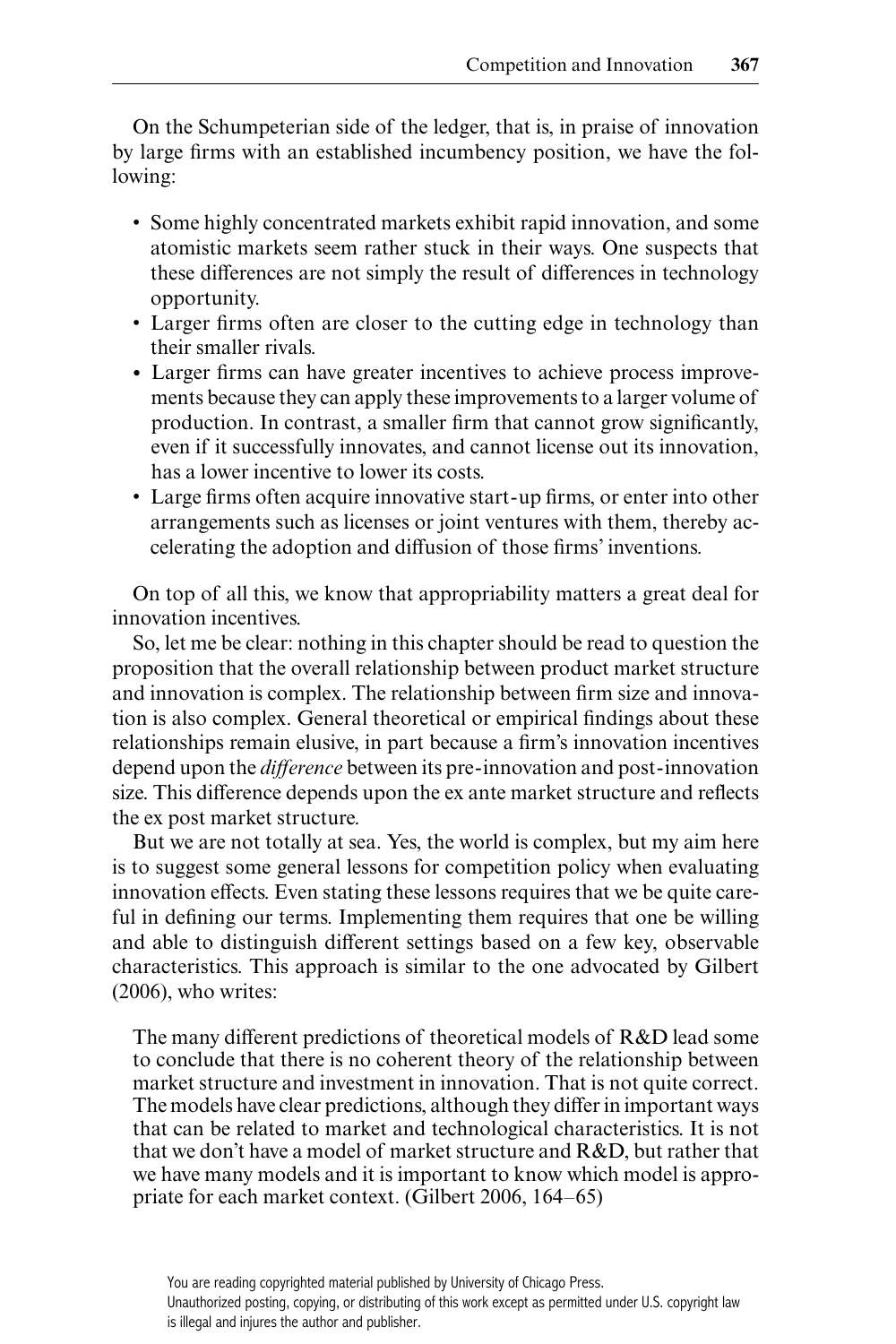The argument developed here is that competition policy can be usefully and substantially guided by the Contestability principle, the Appropriability principle, and the Synergies principle. Let me illustrate how that could work, by way of a real- world example.

In 2003 and 2004, the Federal Trade Commission (FTC) reviewed the merger between Genzyme and Novazyme, the only two firms pursuing enzyme replacement therapies to treat Pompe disease, a rare genetic disorder. The FTC Chairman Timothy Muris, explaining the Commission's decision not to challenge the merger, explicitly relied on the proposition that "economic theory and empirical investigations have not established a general causal relationship between innovation and competition."6 This statement, taken alone, is unobjectionable. As noted before and discussed more later, much of the theoretical and empirical literature on the relationship between market structure and innovation emphasizes complexity while seeking to explain how different factors affect that relationship, recognizing that both market structure and innovation are endogenous. Nonetheless, I argue here that we *do* know enough to warrant a presumption that a merger between the only two firms pursing a specific line of research to serve a particular need is likely to diminish innovation rivalry, absent a showing that the merger will increase appropriability or generate  $R&D$  synergies that will enhance the incentive or ability of the merged firm to innovate.

Applying the Contestability, Appropriability, and Synergies principles might well have led to a different outcome in the Genzyme/ Novazyme merger. Since these two companies were the only ones with research programs for enzyme replacement therapies to treat Pompe disease, the merger eliminated R&D rivalry—and thus reduced contestability—in that area. Successful innovation in this case clearly offered the prospect of gaining significant, profitable sales: the first innovator would establish a new market, and the second innovator could capture profitable sales from the first if its treatment was sufficiently superior. Invoking a presumption that a merger between the only two R&D rivals in a given area reduces competition, the merger would have been challenged absent a showing that it substantially increased appropriability or led to significant innovation synergies to offset the reduced inventive to innovate resulting from the merger. See section 7.5.2 for an extended discussion of this case.

The Genzyme and Novazyme merger is just one (prominent) example of how the "complexity perspective" on competition and innovation has taken root. As Katz and Shelanski (2007) note, some observers "argue that innovation provides a rationale for a more permissive merger policy. One argument advanced in support of this line of reasoning appeals to what is

<sup>6.</sup> Statement of Chairman Timothy J. Muris in the Matter of Genzyme Corporation/ Novazyme Pharmaceuticals Inc., January 13, 2004, at http://www.ftc.gov/opa/2004/01/genzyme .shtm, citing FTC (1996) vol. I, chapter 7, at 16.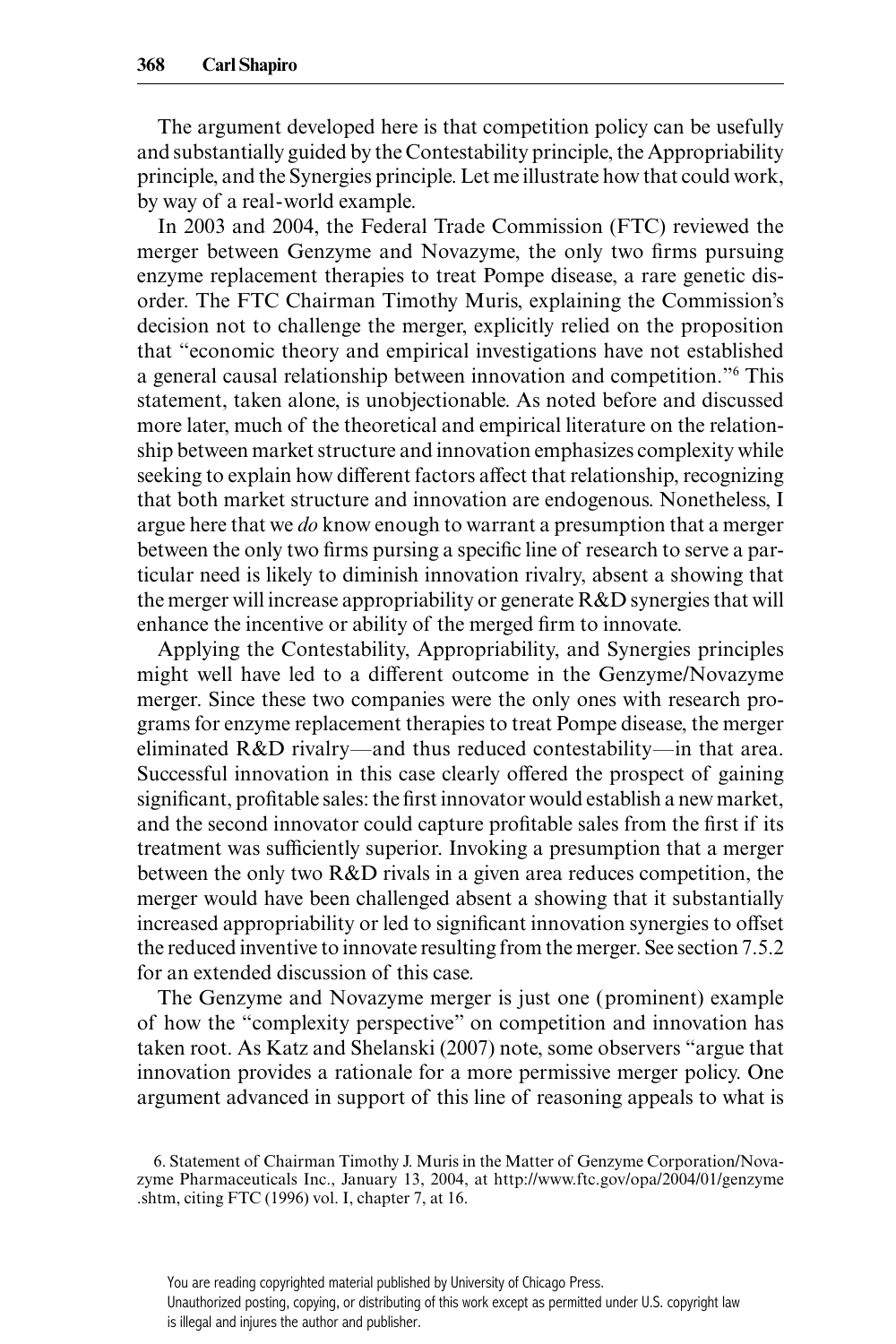known as 'Schumpeterian competition,' in which temporary monopolists successively displace one another through innovation."<sup>7</sup> While not going as far as Chairman Muris, Katz and Shelanski are sufficiently swayed by these arguments to write: "In brief, we recommend that merger review proceed on a more fact- intensive, case- by- case basis where innovation is at stake, with a presumption that a merger's effects on innovation are neutral except in the case of merger to monopoly, where there would be a rebuttable presumption of harm" (6). While merger analysis tends to be highly fact- intensive, whether or not innovation effects are at issue, the standard proposed by Katz and Shelanski appears to be markedly more lenient than the one antitrust law usually applies to horizontal mergers, where there is a rebuttable presumption of harm from a merger that substantially increases concentration and leads to a highly concentrated market.<sup>8</sup>

Here I question whether such a lenient standard is appropriate for evaluating the impact of mergers on innovation. Yet I do not want to direct too much attention to presumptions and burdens of proof, which are more the stuff of lawyers than economists. Nor do I want to overstate the differences between my approach and that of Katz and Shelanski.<sup>9</sup> The key operative question is whether one can obtain reasonable accuracy in merger enforcement, in cases involving innovation, by focusing the inquiry on (1) the extent of future rivalry between the two merging firms, including consideration of the innovative abilities, efforts, and incentives of other firms, and (2) any merger-specific efficiencies that will enhance the incentive or ability of the merged firm to engage in innovation. Part  $(1)$  here asks whether the merger significantly reduces contestability; if so, part (2) asks whether the merger nonetheless enhances innovation by increasing appropriability or enabling merger-specific synergies. See section 7.5 later in the chapter.

Likewise, in evaluating the impact of specific conduct by a dominant firm on innovation, the operative question for competition policy is not whether large firms innovate more than small ones, or whether concentrated market structures are associated with more or less innovation than atomistic market structures. After all, competition policy, at least as practiced in the United States today, is not about engineering market structures or the size distri-

7. Katz and Shelanski (2007, 4, footnote omitted).

8. The strength of the "structural presumption" in antitrust law has declined in recent decades, but not nearly to the point where only mergers to monopoly are presumed to substantially lessen competition. See Baker and Shapiro (2008). The 2010 Horizontal Merger Guidelines issued by the Department of Justice and the Federal Trade Commission state in Section 5.3: "Mergers resulting in highly concentrated markets [HHI greater than 2,500] that involve an increase in the HHI of more than 200 points will be presumed to be likely to enhance market power. The presumption may be rebutted by persuasive evidence showing that the merger is unlikely to enhance market power."

9. See the later discussion of the FTC's 2009 challenge to the proposed merger between Thoratec and Heartware. Shelanski was Deputy Director of the Bureau of Economics at the time of that challenge. See also the discussion of the 2010 Horizontal Merger Guidelines. Shelanski was closely involved in developing these new guidelines (as was this author).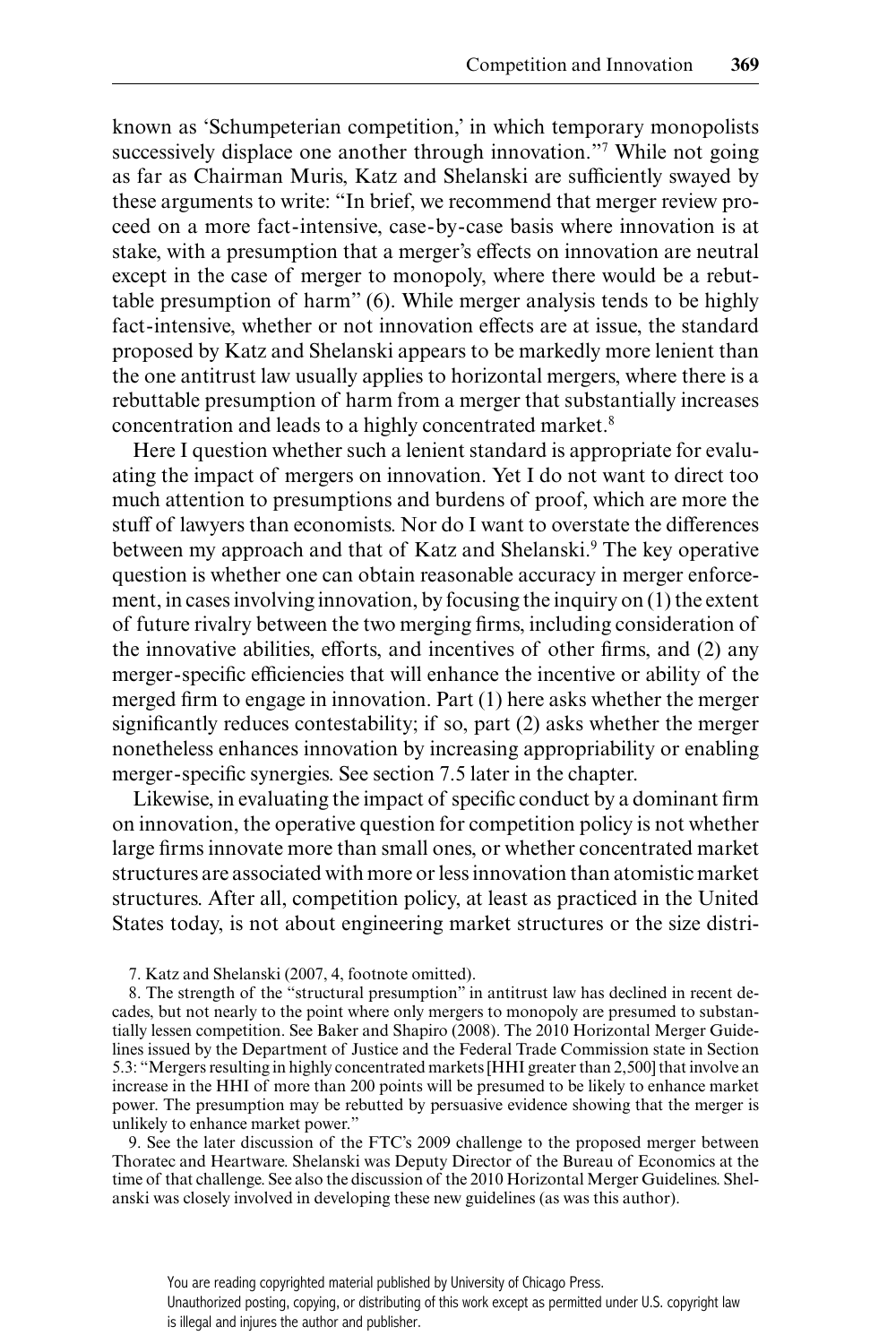bution of firms. The operative question is whether the specific conduct at issue that allegedly excludes a rival, such as a refusal to open up an interface, will benefit customers by spurring innovation or harm them by retarding innovation (e.g., by excluding an innovative rival or reducing the competitive pressure placed on the dominant firm). See section 7.6 later in the chapter.

Section 7.2 shows that the emerging conventional wisdom—that there is no reliable relationship between competition and innovation—results in part from the peculiar and unhelpful way that the notion of "more competition" has been defined in the industrial organization and endogenous growth literatures. Section 7.3 gives a brief summary of the relevant empirical literature, which strongly supports the general proposition that greater competition spurs innovation, broadly defined. Section 7.4 discusses the Contestability, Appropriability, and Synergies principles and argues that they are sufficiently robust to guide competition policy. Sections 7.5 and 7.6 apply these three principles to merger enforcement policy and dominant firm conduct, respectively. Section 7.7 concludes.

#### **7.2 Competition and Innovation: What Went Wrong?**

Much of the literature on the relationship between competition and innovation has, unfortunately, given policymakers a clouded and distorted picture of what we really know about this relationship. As a result, the literature has not been as helpful to practitioners as it could be. Worse yet, the way in which the literature has been summarized and translated for policymakers is leaving a misleading impression, especially for nonspecialists. The problem stems in large part from the way the term "competition" has been used in that literature.

# 7.2.1 Equating "More Competition" with "Less Product Differentiation"

In the theoretical industrial organization literature on competition and innovation, "more competition" frequently is modeled as "less product differentiation." If the products offered by the various competing firms are close substitutes, price competition is more intense. So, "less product differentiation" is not an unreasonable way to define "more competitive pressure," at least in a static oligopoly setting. However, this has resulted in numerous statements in the literature that can be misleading and unhelpful for the purpose of competition policy, especially merger enforcement. In particular, while merger enforcement can directly affect the number of independent firms competing in an industry, it does not directly affect the extent of product differentiation among the products offered by those firms.

The danger can be illustrated by the discussion in Aghion and Griffith (2005). They begin in chapter 1, "A Divorce Between Theory and Empirics," with what they label as the "dominant theories of the early 1990s."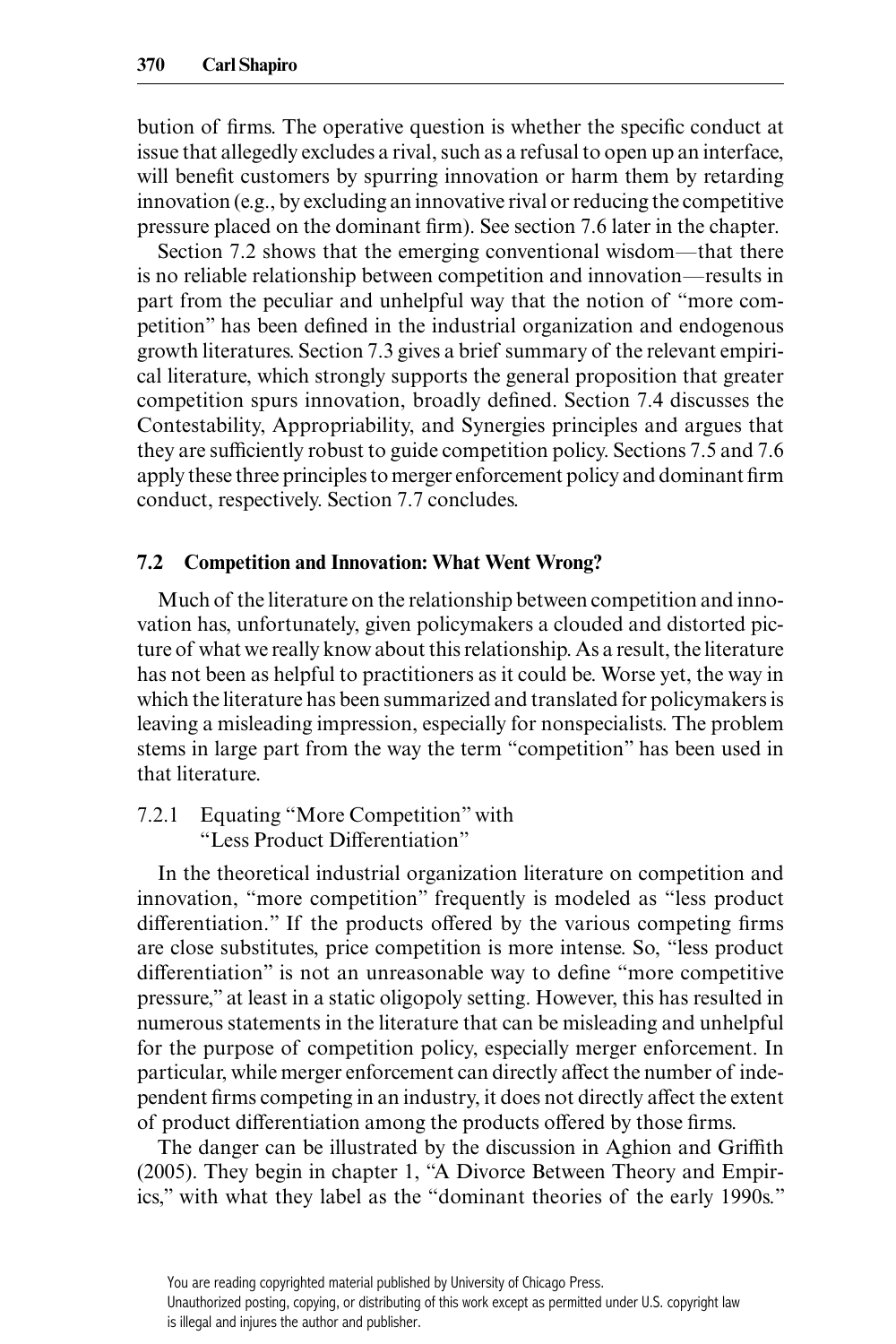These are static models of product differentiation in which an increase in product market competition is modeled as a reduction in the extent of product differentiation, such as lower transportation costs in a model of spatial differentiation. Innovation is then measured by the equilibrium number of firms in the market, where entry involves a fixed cost. With weaker product differentiation, price/cost margins are smaller, and fewer products are supplied in the free entry equilibrium. This simple and uncontroversial proposition about product *variety* is characterized as a "Schumpeterian effect of product market competition" (11). Aghion and Griffith go on to state, "we again obtain an unambiguously negative Schumpeterian effect of product market competition on innovation" (12).<sup>10</sup>

I am not disputing the results in these simple models of product differentiation. Nor am I disputing that innovation incentives are low if successful innovation merely places a firm in a market where its product is only slightly differentiated from other products and where the firm has no cost advantage. What I am disputing is that such a proposition is helpful for competition policy, or innovation policy more generally. Meaningful product innovation involves the development of new products that are superior to, or at least significantly distinct from, existing products. Meaningful process innovation involves the development or adoption of production processes (broadly defined to include business methods) that significantly reduce costs. These static models of oligopoly do not involve anything I recognize or credit as innovation. They may help us understand how many brands of toothpaste will be introduced, but they cannot help us understand how firms choose to invest to develop new products that are markedly superior to current offerings. These models were never designed to study rivalry to develop new and improved products or processes. The effect of changing a parameter measuring the degree of differentiation among products is just not directly relevant to competition policy.<sup>11</sup>

For Aghion and Griffith, this discussion is merely a launching pad, and I do not mean to suggest that they base any of their conclusions or policy recommendations on these simple static oligopoly models. Indeed, they immediately go on to note two important and powerful forces missing from these models: "the interplay between rent dissipation and preemption incentives, and the differences between vertical (i.e., quality improving) and horizontal innovations" (13). Nonetheless, their framing of the issues is indicative of how the conversation has developed, and how research findings are trans-

11. Baker (2007) puts this nicely: "antitrust is not a general-purpose competition intensifier. Rather, antitrust intervention can be focused on industry setting and categories of behavior where enforcement can promote innovation" (589, footnote omitted).

 You are reading copyrighted material published by University of Chicago Press. Unauthorized posting, copying, or distributing of this work except as permitted under U.S. copyright law is illegal and injures the author and publisher.

<sup>10.</sup> Similarly, Aghion et al. (2005), summarizing the "main existing theories of competition and innovation," states: "The leading IO models of product differentiation and monopolization . . . deliver the prediction that more intense product market competition reduces postentry rents, and therefore reduces the equilibrium number of entrants" (710, footnoted omitted).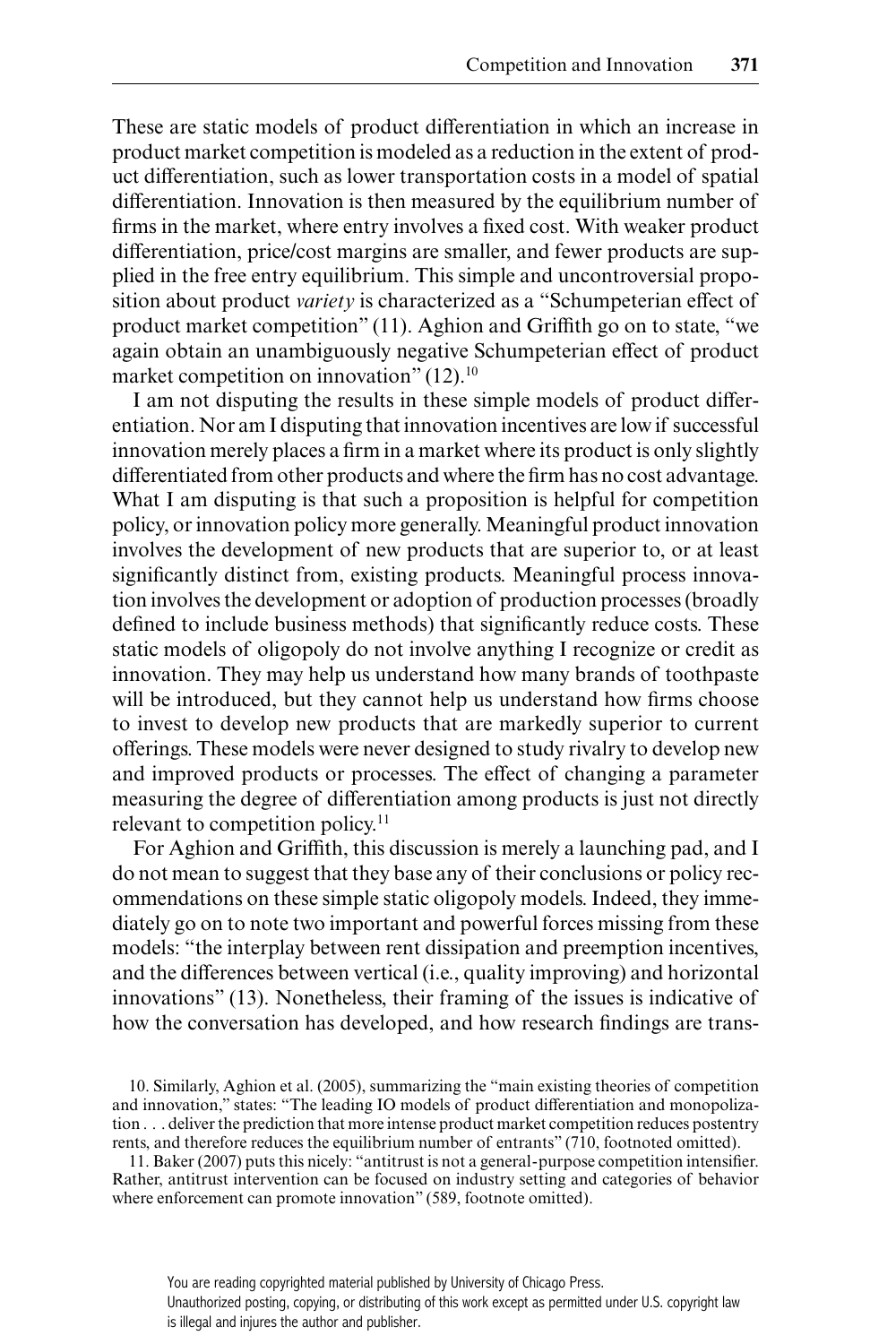lated and conveyed to policymakers. They summarize the "early theoretical and empirical literatures" as follows: "theory pointed to a detrimental effect of competition on innovation and growth, while the empirical literature instead suggested that more competitive market structures are associated with greater innovative output, an idea that had much support in policy circles"  $(3-4)$ .

These passages from Aghion and Griffith (2005) accurately reflect a strand of the theoretical literature that equates the concept of "more competition" with "less product differentiation." For much more detail on these models, see Boone (2000) and (2001), Aghion, et al. (2001), and Sacco and Schmutzler (2011). Vives (2008), "Innovation and Competitive Pressure," surveys and synthesizes this literature.<sup>12</sup> Schmutzler (2010) uses a generalized "competition parameter." By definition, increases in this parameter lead to lower equilibrium profit margins and a greater sensitivity of a firm's equilibrium output to that firm's cost level. Schmutzler explores the relationship between "more competition," as defined by increases in this parameter, and the level of R&D investment. While there is nothing inherently incorrect or misleading about modeling "more competitive pressure" as "less product differentiation," defining "more competition" this way can lead to statements about competition and innovation that are unhelpful or even misleading for merger enforcement policy.

In particular, the statement that "more competition discourages innovation" can be misused or misunderstood in the context of competition policy, or innovation policy more broadly. The statement, "innovation incentives are low if ex post competition is so intense that even successful innovators cannot earn profits sufficient to allow a reasonable risk-adjusted rate of return on their R&D costs" strikes me as more defensible and far more accurate, if less pithy. I doubt these conditions are common, except perhaps when appropriability is low, in which case the root problem is one of low appropriability, not excessive competition. But at least this far more precise statement is not misleading.

Clarity and precision in defining "competition" can reduce perceived complexity regarding the impact of competition on innovation.

# 7.2.2 Equating "More Competition" with "More Imitation"

The endogenous growth literature also explores the relationship between competition and innovation, albeit from a different perspective. See Aghion and Griffith (2005) and Aghion and Howitt (2009).<sup>13</sup> The paper by Aghion

13. In Aghion and Howitt (2009), see especially chapter 12, "Fostering Competition and Entry," and the references therein. For a recent survey on this literature, see Scopelliti (2010).

 Unauthorized posting, copying, or distributing of this work except as permitted under U.S. copyright law is illegal and injures the author and publisher.

<sup>12.</sup> In an oligopoly model with restricted entry, Vives also studies the relationship between the number of firms and innovation. This measure of competition is more relevant to merger enforcement policy, as discussed in section 7.5.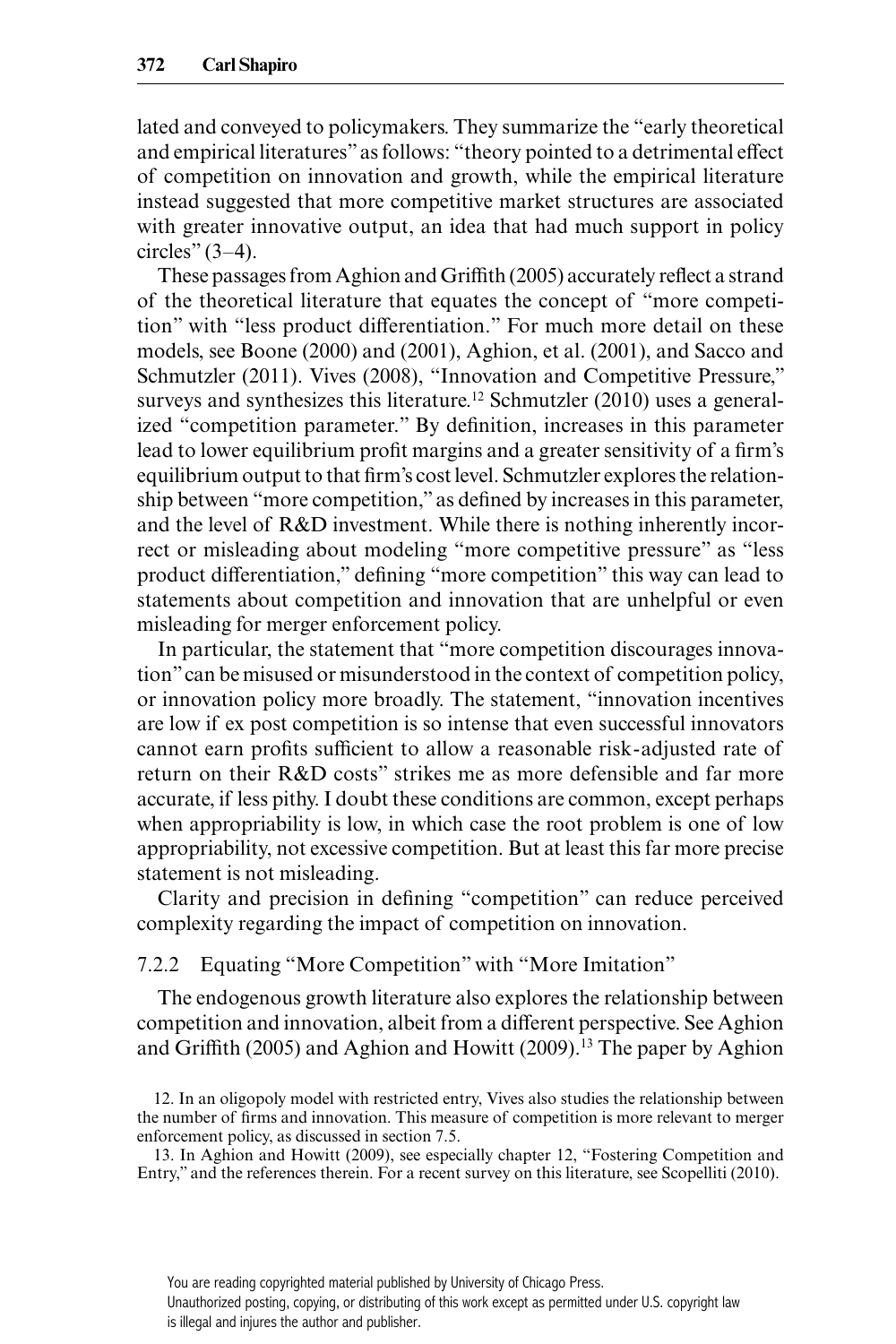et al. (2005), "Competition and Innovation: An Inverted- U Relationship," has been especially influential. The model used by Aghion et al. (2005) is far better for considering innovation than are the static oligopoly models just discussed, because it is a dynamic model in which firms invest to develop new and superior products.

However, as I now explain, this strand of literature typically equates "more competition" with "more imitation." This has led to the unfortunate sound bite, typically paired with a reference to Schumpeter, that "greater competition discourages innovation." Aghion et al. (2005) write:

[I]ncreased product market competition discourages innovation by reducing postentry rents. This prediction is shared by most existing models of endogeneous growth. . . . where an increase in product market competition, or the rate of imitation, has a negative effect on productivity growth by reducing the monopoly rents that reward new innovation. (Aghion et al. 2005, 711, footnote omitted)

The standard growth- theoretic models that explore the competition/ innovation relationship model "more competition" as a parameter that shifts downward the ex post demand function facing the innovator. They do not model "more competition" as an increase in contestability or appropriability. Instead, "more competition," meaning more imitation, involves *reduced* appropriability and thus lower profit margins for the innovator.

To see how this literature models competition, consider the benchmark model of innovation and productivity growth presented by Aghion and Griffith (2005).<sup>14</sup> In that model, "competition" is measured by the cost advantage of an innovator over a competitive fringe of imitators. I regard this as a measure of the strength of intellectual property protection, or as a measure of the spillovers associated with innovation. It is certainly not a measure of contestability or rivalry to innovate and thus win sales. Clearly, more "competition" in the sense used in this literature equates to less appropriability. It is entirely unsurprising that imitation reduces innovation incentives. Unfortunately, Aghion and Griffith (2005) interpret this finding as follows:

However, *pro- competition policies* will tend to discourage innovation and growth by reducing  $\chi$  [the cost advantage of the innovator over the imitators], thereby forcing incumbent innovators to charge a lower limit price. (Aghion and Griffith 2005, 18, emphasis supplied)

So far as I can tell, these so-called "procompetition policies" involve weaker intellectual property rights, or perhaps mandatory licensing or price controls, neither of which can properly be called "competition policies," at

14. See pp. 16– 19: "This serves as a basis for the theoretical extension we will present in later chapters of this book."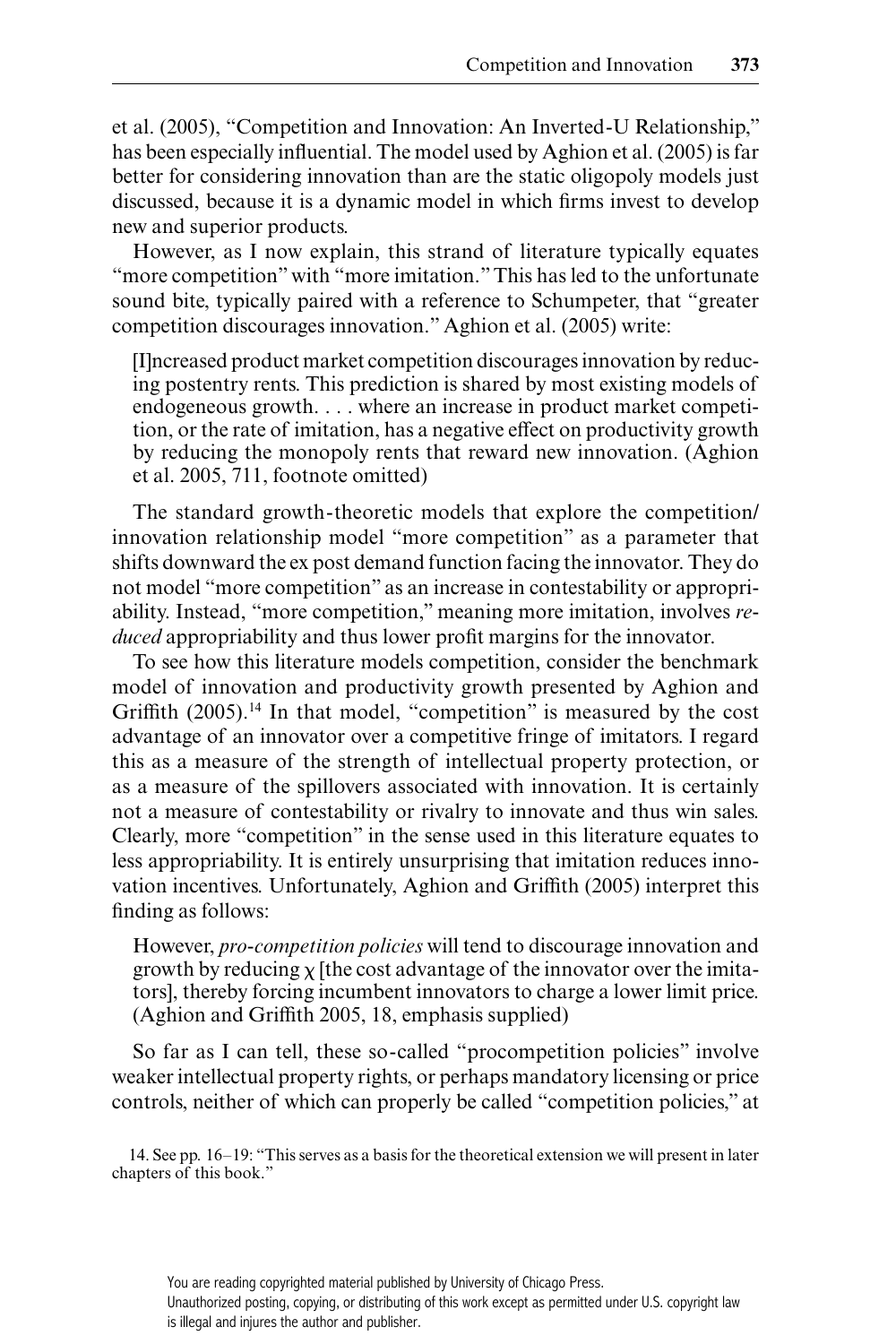least in the United States today.15 But, unfortunately, the idea sticks: competition and procompetition policies discourage innovation and growth.

Aghion and Griffith do not rest at this point and conclude that competition discourages growth. To the contrary, they press forward, seeking to reconcile theory and evidence, emphasizing what they call the "escape competition effect." In my lexicon, this is a form of contestability: a firm that fails to innovate will find its margins squeezed, while innovating preserves these margins. However, their extension models also equate "more competition" with more complete imitation of a process innovation. For that reason, their analysis strikes me as far more relevant for policies that influence the strength of intellectual property rights than for competition policy.16

Let me be clear: there is nothing inherently incorrect about modeling "more competition" as "more imitation." Imitation does reduce the demand facing an innovator, and it certainly constitutes "more competition" from that firm's perspective. Furthermore, imitation can be a very important consideration when firms make  $R&D$  investment decisions, especially for product or process innovations that are difficult to protect using patents or trade secrets.17

Nonetheless, the statement that "more competition discourages innovation" can all too easily be misunderstood or misused in the context of competition policy, not to mention innovation policy more broadly.18 The statement, "more rapid and complete imitation tends to discourage innovation" seems more reasonable and far more accurate.

Clarity and precision in defining "competition" can reduce perceived complexity regarding the impact of competition on innovation.

7.2.3 Equating "More Competition" with "Lower Market Concentration"

Industrial organization economists have long used product market concentration as a proxy for competition, with higher concentration indicating less competition with respect to price and output. We place less weight on this proxy than we did fifty years ago, but it certainly still has value, at least in

15. The impact of imitation on innovation and economic growth is certainly important for policies governing the design and strength of patent rights, as well as policies affecting the protection and enforcement of trade secrets. That discussion is beyond the scope of this chapter. Shapiro (2007) discusses the relationship between the reward to a patent holder and the patent holder's contribution.

16. Of course, as reflected in the Appropriability principle, imitation and spillovers can be very important in antitrust analysis. In particular, a merger that internalizes significant spillovers may promote innovation, as discussed later.

17. Patents and trade secrets are the most relevant forms of intellectual property for the product and process innovations I have in mind here. However, the same argument can be made for creative works, where copyrights typically are the applicable form of intellectual property.

18. Aghion and Griffith (2005) clearly believe their work is relevant to competition policy. In the conclusion to chapter 3, they state: "These predictions have important policy implications for the design of competition policy" (64).

You are reading copyrighted material published by University of Chicago Press.

 Unauthorized posting, copying, or distributing of this work except as permitted under U.S. copyright law is illegal and injures the author and publisher.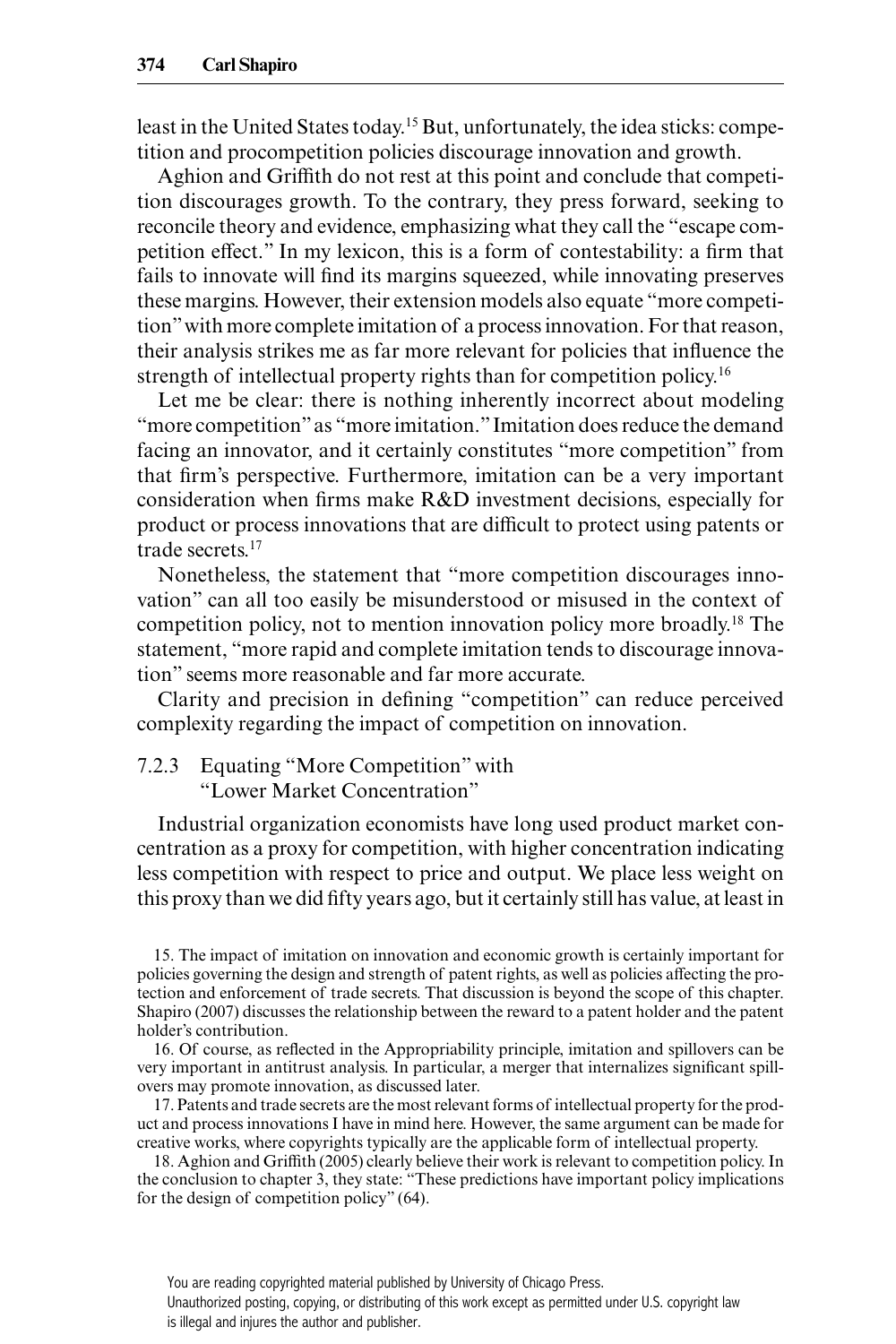properly defined relevant markets. The recently revised Horizontal Merger Guidelines continue to use Herfindahl-Hirschman Index (HHI) thresholds, with adverse competitive effects viewed as unlikely in markets with a postmerger HHI less than 1,500 and presumed likely for mergers that raise the HHI more than 200 and lead to a postmerger HHI greater than 2,500.

The link between current or recent product market concentration and R&D rivalry has always been weaker than the link between current or recent product market concentration and rivalry to win current sales. A firm's current sales may not be a good proxy for that firm's R&D incentives and abilities. Plus,  $R&D$  expenditures normally have the character of a fixed cost, leading to scale economies. If those fixed costs are large relative to sales, significant market concentration is inevitable in equilibrium, as demonstrated by Sutton (1998). Furthermore, as Schumpeter emphasized, the reward to successful innovation is some degree of market power in the technical sense—price above marginal cost—for a sufficient volume of sales to earn a risk-adjusted return on the fixed and sunk R&D costs. Plus, a highly successful innovator may come to dominate a market, in which case observing a high level ex post concentration would hardly imply a lack of ex ante competition, or a lack of innovation. In an industry where innovation has recently occurred, or is ongoing, any measurement of the current or recent market structure inevitably will be a post-innovation measurement. We should not expect to see atomistic market structures in industries that have experienced significant technological progress, and we may see high levels of concentration in markets that have recently experienced significant innovation.

The empirical literature on product market structure and competition has come to recognize all of these points, and recent work (see the following) attempts heroically to account for them. Cohen (2010) summarizes: "Regarding measures, there can be little disagreement with Gilbert's contention that the commonly employed measure of market structure, market concentration, does not accurately reflect the nature or intensity of competition" (156). Yet there remains some tendency to equate "more competition" with "lower product market concentration." Thus, a finding that unconcentrated markets (or markets where firms earn low operating profits relative to sales) are not the ones where we see the most experienced significant innovation may be interpreted—incorrectly—as "too much competition discourages innovation," or as implying that "an intermediate amount of competition is best for promoting innovation." The real lesson is that static measures of market structure can be poor metrics for assessing innovation competition.

Framing the relationship between competition and innovation as one between product market concentration and competition is not dissimilar to the view in the 1950s and 1960s that atomistic markets were the ideal and best promote (pricing and output) competition. That view gave way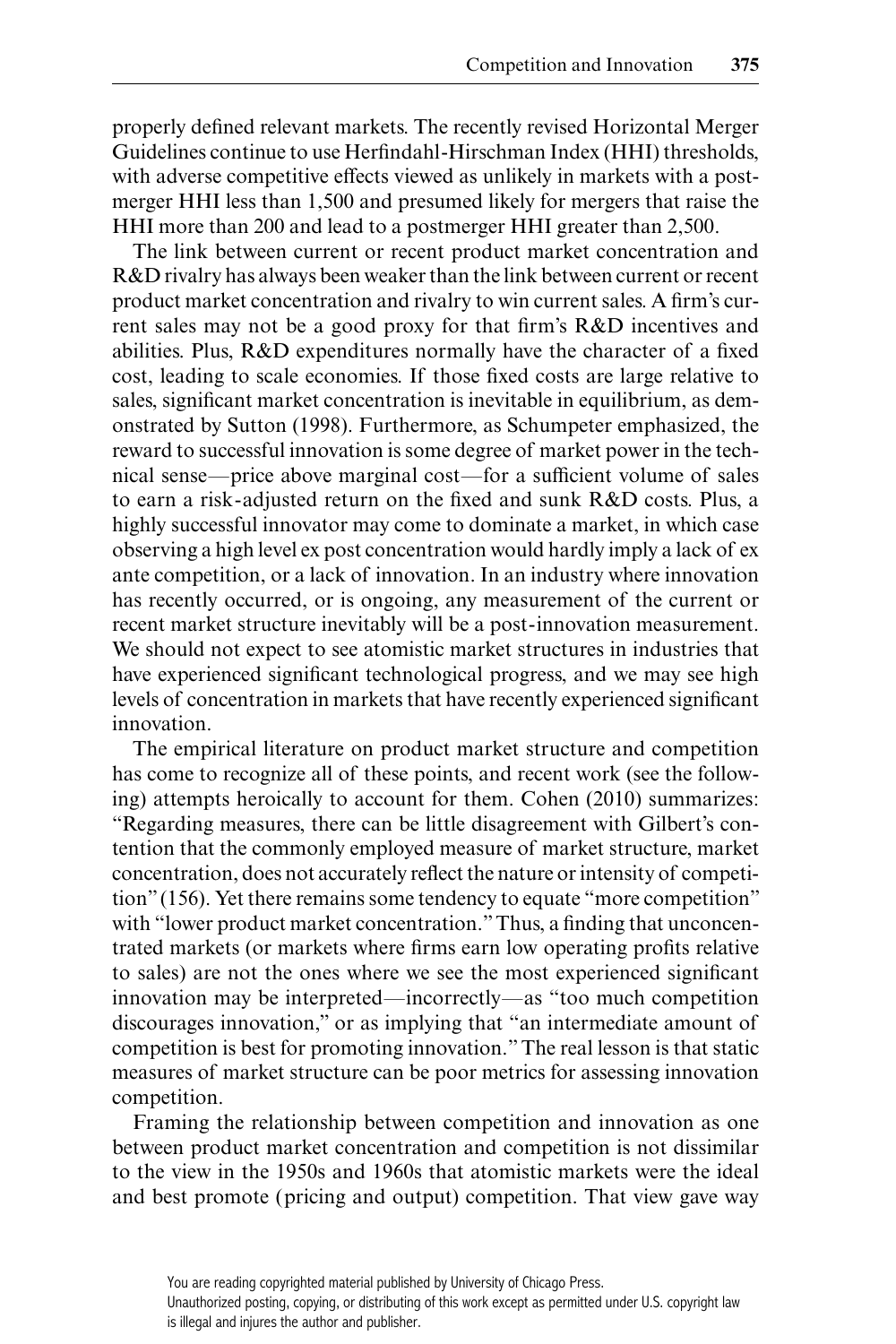long ago to a more nuanced one, which recognizes that when individual firms differ greatly in their efficiency (as they normally do), and when there are significant economies of scale (as there typically are in markets where antitrust enforcement takes place), robust competition is likely to lead to a market structure in which some firms have substantial market shares. Dem $setz(1973)$  powerfully and influentially articulated this point. This very same principle applies with even greater force to innovation: we know there are significant economies of scale, because R&D is a fixed cost, and it would be surprising indeed if firms did not differ substantially in their ability to innovate. Accounting for the inherent uncertainty associated with innovation only strengthens the point: even if several firms have comparable ex ante incentive and ability to innovate, ex post some will strike gushers and others just dry wells.

Again, there is nothing inherently wrong with observing and reporting that many highly innovative industries do not have atomistic market structures: it is helpful to know not to expect, or strive for, atomistic market structures in those industries.<sup>19</sup> But there is no tension between established competition policy principles and the Schumpeterian observation that successful innovators often are able to price well above marginal cost and often gain substantial market shares. The US antitrust law has understood for a very long time that the market power resulting from successful innovation is an important and inevitable part of the competitive process. As Judge Learned Hand famously observed: "the successful competitor, having been urged to compete, must not be turned upon when he wins."<sup>20</sup> Furthermore, of course, merger enforcement policy does not strive for atomistic markets: under the recently revised Horizontal Merger Guidelines, merger adverse competitive effects are considered unlikely if the post-merger HHI is less than 1,500, and the merger enforcement statistics show that the Department of Justice (DOJ) and the FTC often allow horizontal mergers, leading more concentrated markets to proceed without challenge.

#### **7.3 What Does the Empirical Evidence Really Tell Us?**

There is a very substantial body of empirical evidence supporting the general proposition that "more competition," meaning greater contestability of sales, spurs firms to be more efficient and to invest more in R&D. For

19. Even in concentrated industries, start-up firms can play a very positive and powerful role in spurring innovation. If they are rapidly acquired by large incumbents, or if their ideas are copied by large incumbents, their role may never be reflected in a decline in market concentration. Even if antitrust does not stand in the way of mergers that cause moderate increases in concentration, it may need still to intervene to protect customers from unilateral conduct by dominant firms that stifles disruptive innovation by start-up firms.

20. US v. Aluminum Company of America, 148 F.2d 416 (1945).

 You are reading copyrighted material published by University of Chicago Press. Unauthorized posting, copying, or distributing of this work except as permitted under U.S. copyright law is illegal and injures the author and publisher.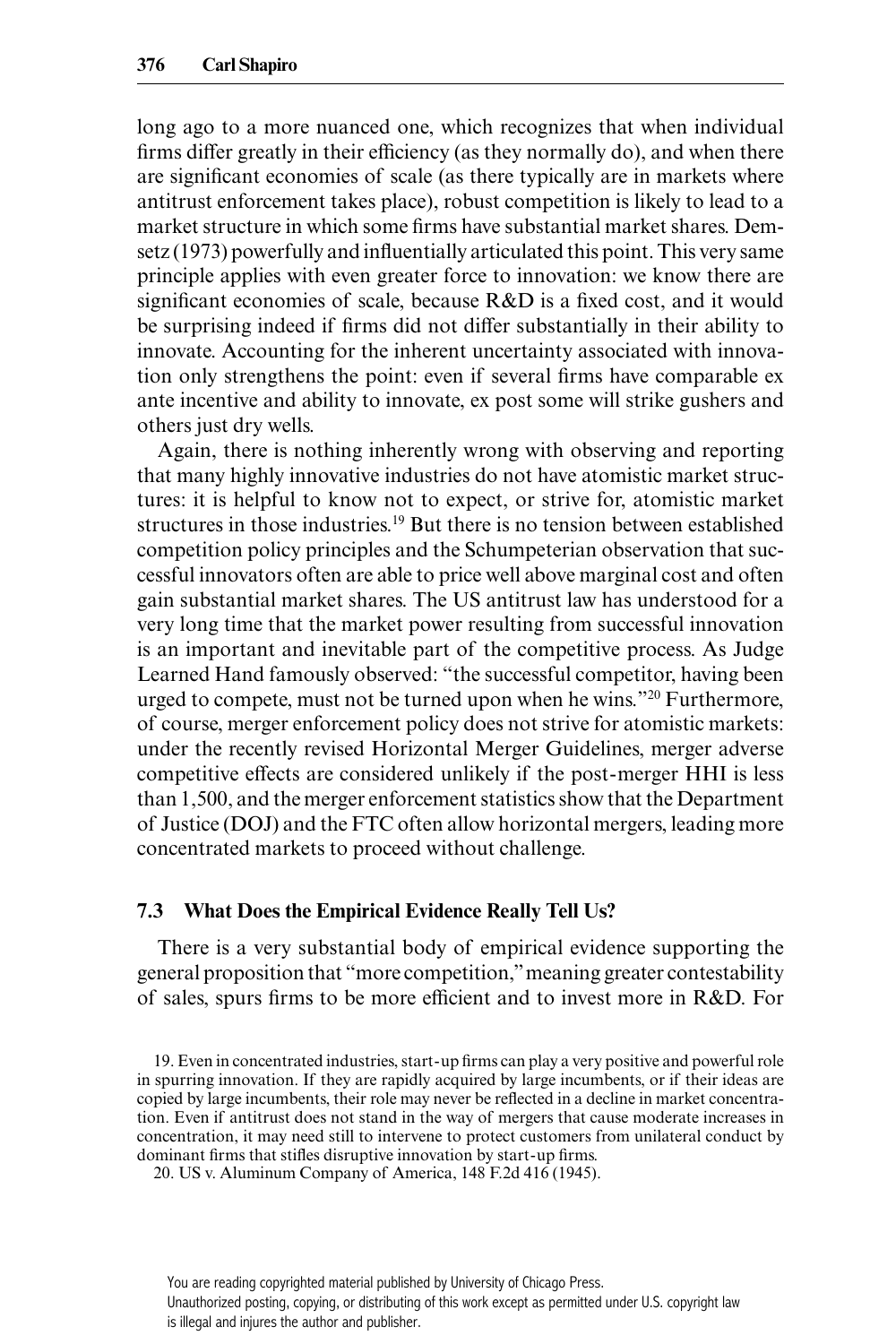our purposes, "innovation" encompasses a wide range of improvements in efficiency, not just the development of entirely novel processes or products.

Detailed case studies of businesses operating in diverse settings almost invariably conclude that companies insulated from competition—that is, firms operating in environments in which relatively few sales are contestable—are rarely at the cutting edge in terms of efficiency and can be woefully inefficient. Porter (1990) assembles a raft of evidence showing that companies protected from international competition tend to fall behind and lose their ability to compete in export markets. Porter has long emphasized the importance of competition in spurring innovation, as reflected in this passage from Porter (2001):

Innovation provides products and services of ever increasing consumer value, as well as ways of producing products more efficiently, both of which contribute directly to productivity. Innovation, in this broad sense, is driven by competition. While technological innovation is the result of a variety of factors, there is no doubt that healthy competition is an essential part. One need only review the dismal innovation record of countries lacking strong competition to be convinced of this fact. Vigorous competition in a supportive business environment is the only path to sustained productivity growth, and therefore to long term economic vitality. (Porter 2001, 923)

In another wide-ranging international study, Lewis (2004) finds that competitive markets are the key to economic growth. His central conclusion is that competition drives innovation:

Most economic analysis ends up attributing most of the differences in economic performance [across countries] to differences in labor and capital markets. *This conclusion is incorrect. Differences in competition in product markets are much more important.* (Lewis 2004, 13, emphasis in original)

In discussing the relationship between competition and innovation, it is important to bear in mind the enormous differences across firms in their efficiency, even among firms in the same industry. Bartelsman and Doms  $(2000)$  survey the literature on firm-level productivity, writing:

Of the basic findings related to productivity and productivity growth uncovered by recent research using micro-data, perhaps most significant is the degree of heterogeneity across establishments and firms in productivity in nearly all industries examined. (Bartelsman and Doms 2000, 578)

In a more recent survey, Syverson (2011) starts by stating: "Economists have shown that large and persistent differences in productivity levels across businesses are ubiquitous." He reports studies (35–48) showing how competition acts to improve productivity both through a Darwinian selection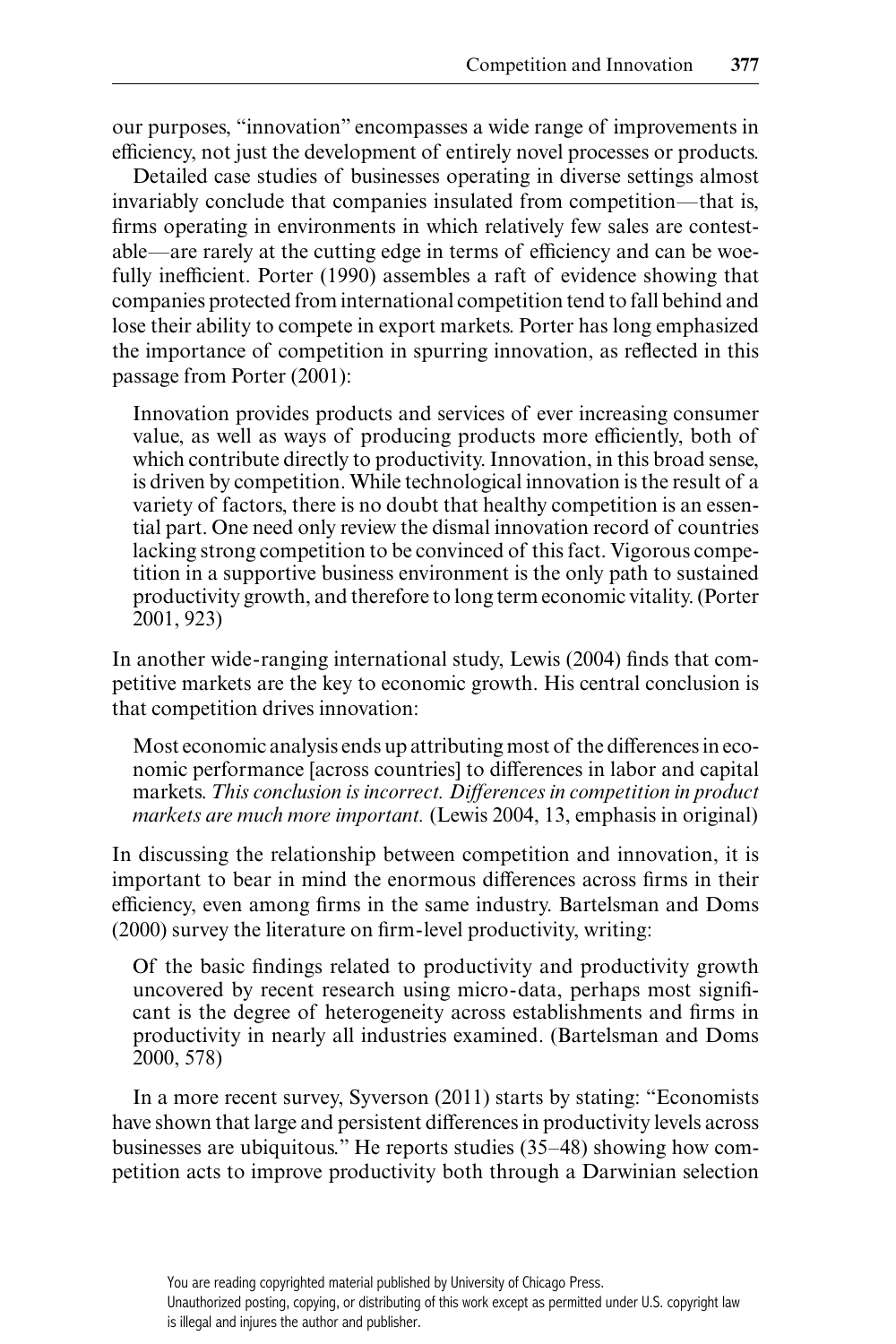effect and by inducing firms to take costly actions to raise their productivity. He also reports studies showing how additional competition arising from trade liberalization enhances productivity. These are first-order effects that serve to remind us that the relevant notion of "innovation" is quite broad, encompassing the adoption and diffusion of best practices. Innovation is not confined to the invention of new products or new methods of production.

Leibenstein (1966) famously asked why so many firms are operated inefficiently and thus appear not to maximize profits. Economic theory has yet to fully explain why firms fail to undertake what appear to be profitable investments to improve their efficiency, but empirical evidence consistently shows that firms are more likely to make such investments when placed under competitive pressure.<sup>21</sup> Holmes, Levine, and Schmitz (2008) argue creatively that competition spurs innovation by reducing margins on existing products and thus reducing the opportunity cost of innovation that involves "switchover disruptions" for suppliers.

Numerous studies show specifically that increased competitive pressure resulting from lower regulatory barriers to entry generally enhances productivity and accelerates innovation. Holmes and Schmitz (2010) provide a recent review of a number of these studies, concluding:

Nearly all the studies found that increases in competition led to increases in industry productivity. Plants that survived these increases in competition were typically found to have large productivity gains, and these gains often accounted for the majority of overall industry gains. (Holmes and Schmitz 2010, 639)

Syverson (2004) is especially instructive regarding the relationship between competitive pressure and firm-level efficiency. Studying the concrete industry, he shows that average productivity is higher, and productivity differences across firms are smaller, in local markets that are more competitive. Here "more competitive" means that the producers are more densely clustered, increasing spatial substitutability. Syverson finds that relatively inefficient firms in the concrete industry have greater difficulty operating in the more competitive local markets.

In contrast to Syverson's in- depth study of one industry, Bloom and Van Reenen (2007) examine management practices across a wide range of industries by surveying managers from over 700 medium-sized firms. They find very large differences in productivity across firms and conclude that "poor management practices are more prevalent when product market competition is weak." They explain that

[H]igher levels of competition (measured using a variety of different proxies, such as trade openness) are strongly associated with better management practices. This competition effect could arise through a number of

21. See the survey by Holmes and Schmitz (2010), as well as the other surveys cited earlier.

 You are reading copyrighted material published by University of Chicago Press. Unauthorized posting, copying, or distributing of this work except as permitted under U.S. copyright law is illegal and injures the author and publisher.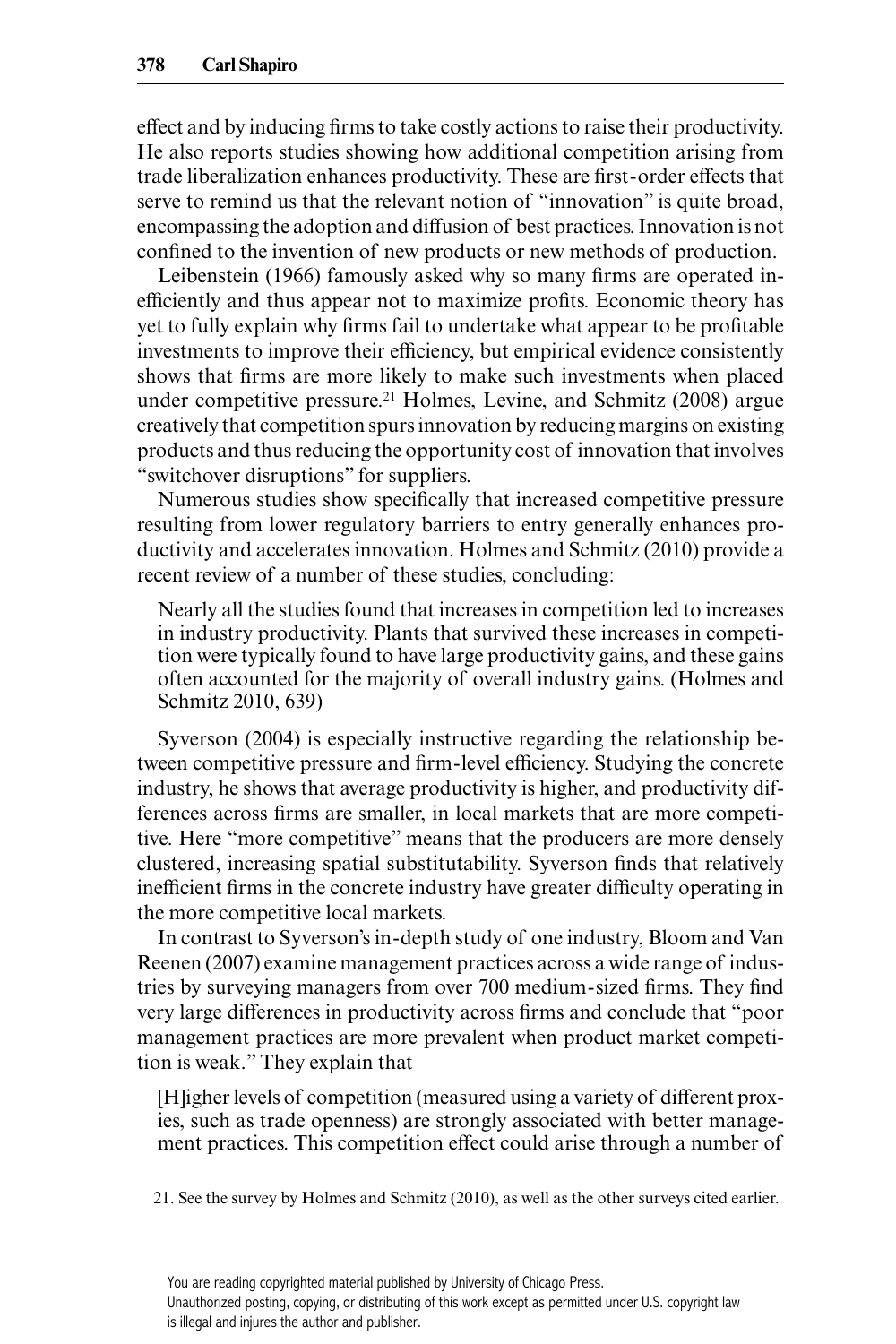channels, including the more rapid exit of badly managed firms and/or the inducement of greater managerial effort. (Bloom and Van Reenen 2007, 1351)

Similarly, Bloom and Van Reenen (2010) observe that "firms with 'better' management practices tend to have better performance on a wide range of dimensions: they are larger, more productive, grow faster, and have higher survival rates" (204–205). They report that strong product market competition appears to boost average management practices through a combination of eliminating the tail of badly managed firms and pushing incumbents to improve their practices.

In addition to these studies, which collectively are quite convincing, there is a very large empirical literature examining the relationship between (a) firm size and innovation, and (b) product market concentration and innovation. Cohen (2010) surveys this literature.<sup>22</sup>

Regarding business unit size and innovation, Cohen writes:

Thus, the robust empirical patterns relating to R&D and innovation to firm size are that  $R&D$  increases monotonically—and typically proportionately—with firm size among  $R&D$  performers within industries, the number of innovations tends to increase less than proportionately than firm size, and the share of  $R&D$  effort dedicated to more incremental and process innovation tends to increase with firm size. (Cohen 2010, 137)

As Cohen explains (138), these findings are consistent with the view that larger business units expect to be able to apply process innovations over a larger scale of output, because firms chiefly exploit their process innovations internally and often anticipate limited growth due to innovation. In contrast, Cohen writes that "the returns to more revolutionary (i.e., substitute) innovations are less tied to a firm's prior market position" (139).

Regarding the connection between market power and innovation, Cohen observes: "The empirical literature has focused principally on the effects of market concentration on innovative behavior. The literature has thus directly tested Schumpeter's conjectures about the effects of ex ante market structure" (140). Cohen further notes that "the potential for achieving ex post market power through innovation has been characterized under the general heading of appropriability conditions and measured by survey- based indicators of appropriability"  $(141)$ . Cohen is thus careful to avoid conflating "more competition" with "more imitation."

Lee (2005) offers this view of a key stylized factoid that has long captured the imagination of industrial organization economists:

The conventional wisdom from the literature postulates an inverted-U relationship between market structure, measured by seller concentration on the horizontal axis, and industry R&D intensity (i.e., R&D-to-sales

22. See Cohen and Levin (1989) and Cohen (1995) for earlier surveys of this literature.

 You are reading copyrighted material published by University of Chicago Press. Unauthorized posting, copying, or distributing of this work except as permitted under U.S. copyright law is illegal and injures the author and publisher.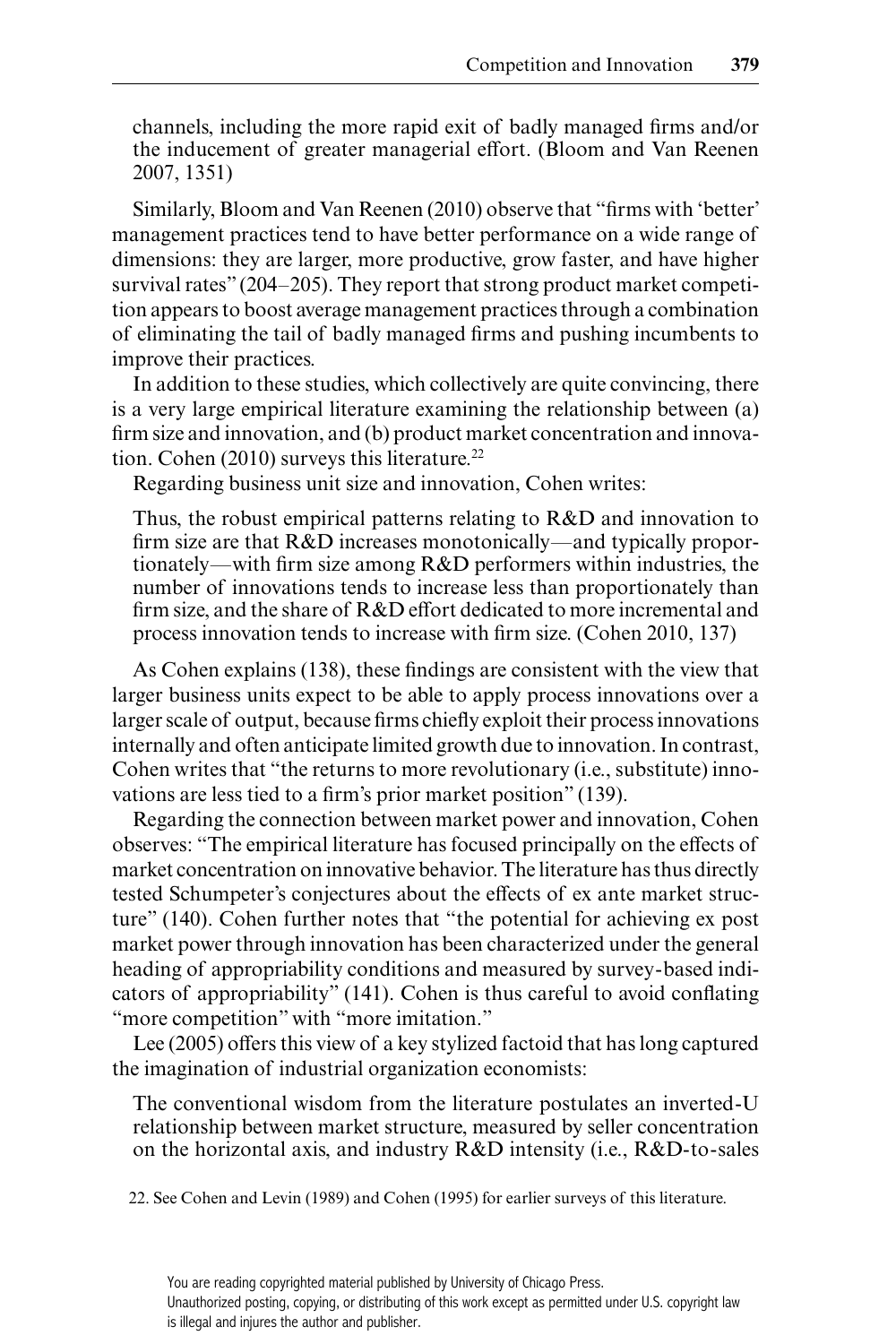ratio) on the vertical axis. The inverted- U hypothesis says that moderately concentrated industries engage more intensively in R&D activity than either atomistically competitive or highly concentrated industries. (Lee 2005, 101)

This inverted-U shaped relationship between market concentration and innovation has not held up well under scrutiny, especially after correcting for industry differences in technological opportunity and for the endogeneity of product market structure. I do not intend to wade into that debate, which I do not expect to be resolved definitely one way or the other during my lifetime, either theoretically or empirically, for the reasons given earlier. Meanwhile, the message received by nonspecialists and policymakers is that we know rather little about the relationship between "competition" and innovation, notwithstanding the very powerful evidence about firm-level productivity cited before.

Lee (2005) distinguishes industries based on appropriability and emphasizes that the notions of "more competition" and "more imitation" are very different:

 $[T]$ he concentration-R&D relationship differs depending on the strength of the link or simply the appropriability of R&D in terms of market share: A positive relationship is predicted for low- appropriability industries, where market concentration supplements low R&D appropriability, while a negative or an inverted U- shaped relationship for highappropriability industries. An empirical analysis of data, disaggregated at the five-digit SIC level, on R&D and market concentration of Korean manufacturing industries provides supportive evidence for the predictions. (Lee 2005, 101)

Attempting to move the debate forward, and recognizing the limitations of market concentration as a proxy for the intensity of competition, the empirical literature has made progress in using measures other than market concentration as a proxy for the intensity of competition. Notably, Nickell (1996) uses a modified Lerner Index as a proxy for competition.<sup>23</sup> Nickell states: "I present evidence that competition, as measured by increased numbers of competitors or by lower levels of rents, is associated with a significantly higher rate of total factor productivity growth  $(724)$ ."<sup>24</sup> More recently, Aghion et al. (2005), also using a modified Lerner index as their

23. Nickell also uses results from a one- time survey in which management was asked whether it had more than five competitors in the market for its product. He discusses the limitations of his proxies for competition (732). Nickell also uses a measure of market share, with three- digit industry sales in the denominator. Nickell notes that "the three digit industry does not represent anything like a 'market,'" and thus has little value as a cross- section measure of market power, but he argues that it is useful as a time- series measure.

24. Blundell, Griffith, and Van Reenen (1999) state: "We find a robust and positive effect of market share on observable headcounts of innovations and patents although increased product market concentration in the industry tends to stimulate innovative activity" (529). They measure innovation by counting the number of technologically significant and commercially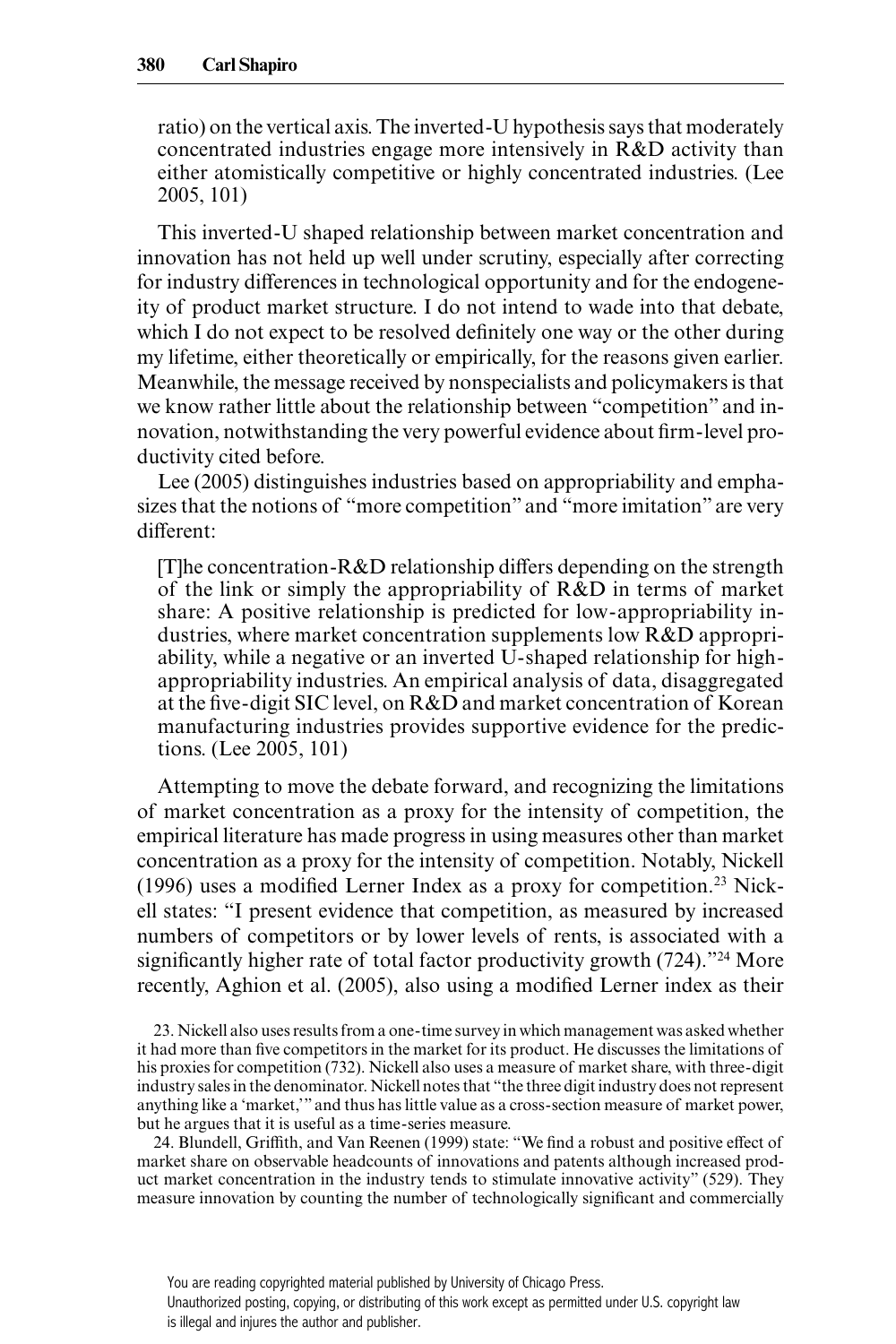measure of competition, have challenged Nickell's conclusions. They find instead an inverted U- shaped relationship between product market competition and innovation.

This paper investigates the relationship between product market competition and innovation. We find strong evidence of an inverted-U relationship using panel data. We develop a model where competition discourages laggard firms from innovating but encourages neck-and-neck firms to innovate. (Aghion et al. 2005, 701)

Aghion et al. (2005) look at two-digit Standard Industrial Classification (SIC) industries. They measure innovation using the number of citation weighted patents. Their measure of the Lerner Index averages 4 percent, and generally falls between zero and 10 percent, with the peak of the inverted- U occurring at a Lerner index of around 5 percent. Whatever one makes of these findings, they do not challenge the extensive empirical evidence cited earlier about innovation and firm-level efficiency. Nor do they call into question the Contestability, Appropriability, and Synergies principles. In any event, they are not directly relevant to analyzing the effects of proposed mergers on innovation.

Cohen (2010) reports a number of other studies that support the general proposition that greater competitive pressure spurs firms to innovate to get ahead of their rivals. For example, he notes that "Lee (2009), using World Bank survey data for nine industries across seven countries, finds that intensity of competition may stimulate more capable firms to invest more heavily in R&D, while less capable firms may invest less" (16). Of special relevance for competition policy, Cohen reports work suggesting that entry causes innovation (144). However, this is a tricky area empirically, since high technological opportunity in an industry tends to cause both more entry and faster innovation in that industry. In summarizing the literature on market structure and innovation, Cohen (2010) states: "Moving on to our consideration of the relationship between market structure and R&D, the empirical patterns are mixed, and not terribly informative" (154). Again, this is unsurprising, given what we can measure, given the endogeneity of market structure, and given that increased market concentration may or may not go along with greater contestability.

Of particular interest here, Gilbert (2006) provides an extensive discussion of what this empirical literature implies for competition policy. As he points out, product market concentration is "a commonly used, but highly imperfect, surrogate for competition" (187). I note in particular that relevant antitrust markets do not match up well with the publicly available sales data,

important innovations. They define an industry at the three-digit level. Their metrics for competition are the proportion of industry sales made by the five largest domestic firms and the value of imports in proportion to home demand.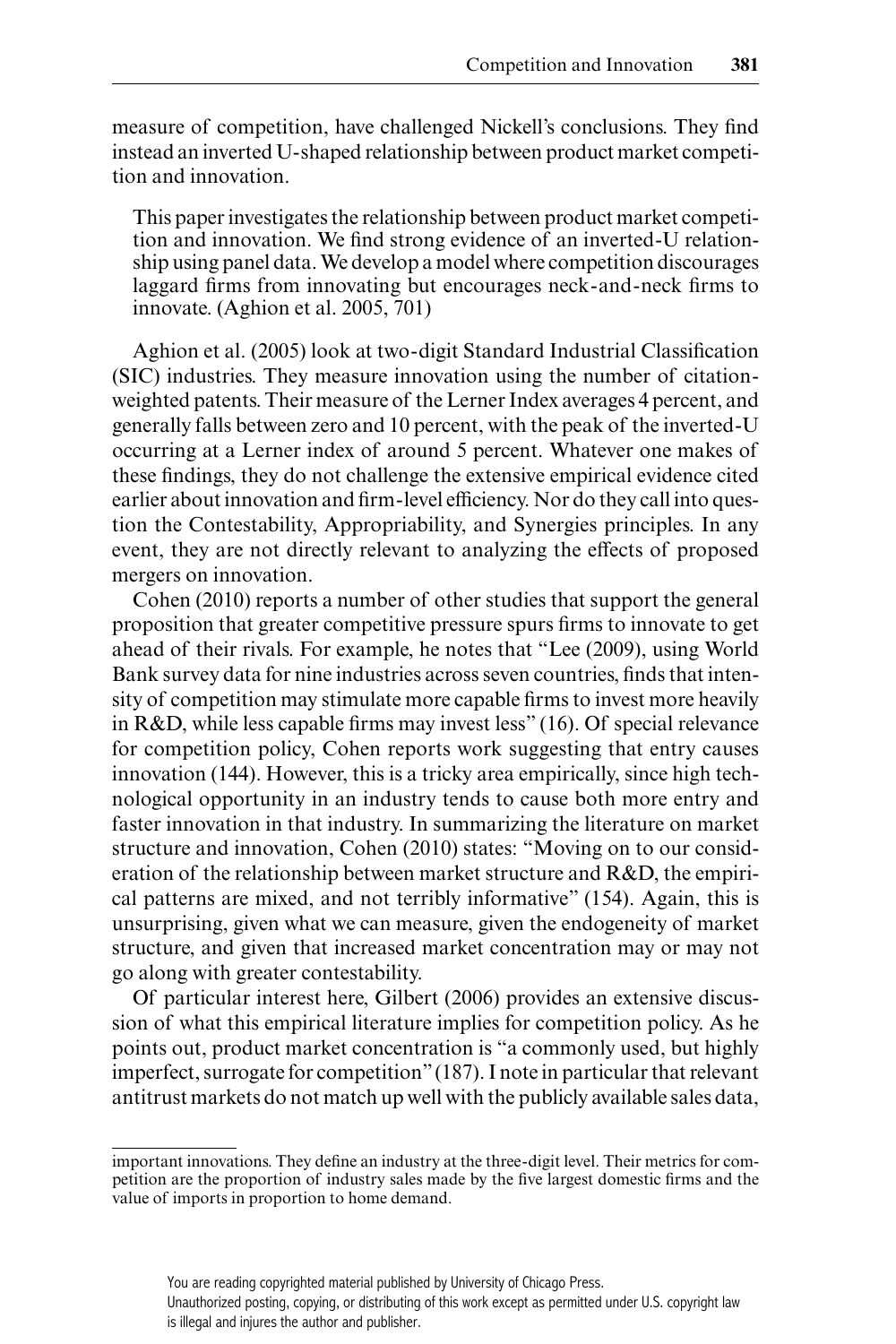making the measurement of meaningful market shares difficult or impossible for academic researchers. Two- digit SIC industries are very far indeed from relevant antitrust markets. Likewise, academic researchers often have difficulty measuring true economic operating profits or price/cost margins using publicly available accounting data.

Gilbert concludes that these studies have failed to establish a general and robust relationship between product market concentration and innovation, once one controls for the underlying technological environment.

Empirical studies that use market concentration as a proxy for competition fail to reach a robust conclusion about the relationship between market concentration and R&D when differences in industry characteristics, technological opportunities, and appropriability are taken into account. (Gilbert 2006, 206)

Gilbert notes several reasons for these negative results: limited data on innovative activity and market concentration, including the high level of aggregation at which market concentration is usually measured; failure to distinguish exclusive from nonexclusive property rights and between product and process innovations; differences in technological opportunities across industries and over time; and failure to control for other confounding factors.

The lack of robust results in this particular line of empirical work is understandable, given the measurement difficulties and conceptual complexities already discussed. However, given the very extensive empirical evidence showing that competitive pressure forces firms to be more efficient, and given the robust theoretical points relating innovation incentives to the contestability of future sales, the negative results in this particular area should not be interpreted as implying that "we just don't know anything about the relationship between competition and innovation." To the contrary, the empirical evidence overall gives powerful support for the proposition that heightened competitive pressure causes firms to invest more to improve their efficiency. Another advantage of having multiple firms seeking to innovate in a given area is that such decentralization supports greater innovation diversity.<sup>25</sup>

#### **7.4 Competition and Innovation: Toward Robust Principles**

When considering the impact of competition on innovation, rather than equating "more competition" with "less product differentiation," "more imi-

25. Even if overall profit maximization at the dominant firm entails pursuing multiple distinct approaches to developing next- generation products, organizational obstacles to doing so can be significant, especially when opinions differ greatly about which approach is most promising. Grove (1996) explains how Intel found it very difficult to pursue two distinct microprocessor architectures, CISC and RISC, at the same time. Christensen (1997) discusses the limitations of "skunk works."

 You are reading copyrighted material published by University of Chicago Press. Unauthorized posting, copying, or distributing of this work except as permitted under U.S. copyright law is illegal and injures the author and publisher.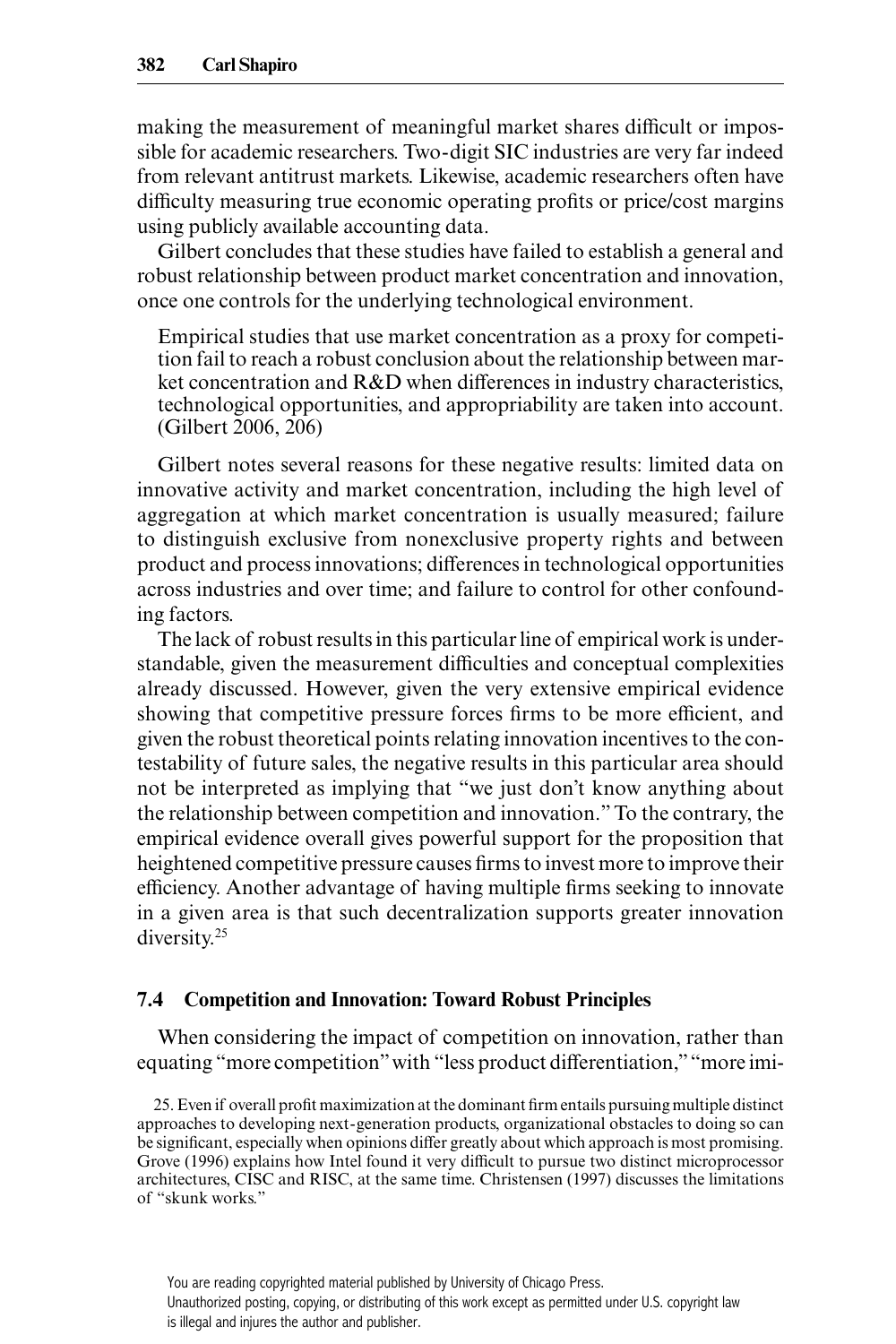tation," or "lower product market concentration," I suggest that the term "more competition" be reserved for market characteristics that correspond greater *rivalry* to serve the needs of customers. This is how the concept of "more competition" is generally applied in the area of competition policy: the competitive process is working well if there is healthy rivalry, on the merits, to win the patronage of customers by offering them superior value. Effective competition is about the *competitive process,* not the outcome. More important than terminology, assessing competition based on rivalry allows us to articulate and employ practical principles regarding innovation that are theoretically and empirically robust.

Rivalry in the current context is driven by the incentive and ability of firms to engage in innovation, broadly defined to include increased efficiency as well as the development of entirely new products and processes. The Contestability and Appropriability principles relate to innovation incentives, and the Synergies principle relates to innovation ability.

What basic factors govern an individual firm's incentive to innovate? Consider the following highly simplified model of the impact on a given firm's operating profits if that firm achieves a given product or process innovation. For simplicity, suppose the firm produces a single product, whether or not it innovates, although the firm will offer an improved product if it succeeds in achieving a product innovation. Denote the product's price by *P*, its output by  $X$ , and its (constant) marginal cost by  $C$ , so the profit margin on incremental units is given by  $M \equiv P - C$ . The firm's operating profits are  $\pi =$  $(P - C)X = MX$ <sup>26</sup> Whether or not the firm in question successfully innovates, it sets its price to maximize its operating profits.

Let the subscript "0" denote the situation in which the firm does not successfully innovate, and the subscript "1" denote the situation in which the firm does successfully innovate. The "no innovation" state will typically not be the pre-innovation status quo, since *other* firms may well successfully innovate even if the firm in question does not. This allows us to account for the added competitive pressure faced by the firm in question if it fails to innovate and its rivals succeed:  $X_0$  and/or  $M_0$  are reduced when rivals innovate. The "innovation" state incorporates rivals' reactions to the firm's innovation, including price adjustments and imitation. This setup allows us to examine the innovation incentives facing one firm, given the actions and reactions of other firms in terms of their own pricing, product offerings, efficiency, and R&D investments.

Successful innovation increases the firm's profits by  $\Delta \pi = \pi_1 - \pi_0 =$  $M_1X_1 - M_0X_0$ , which can be written as

$$
\Delta \pi = X_0 \Delta M + M_0 \Delta X + \Delta M \Delta X.
$$

26. By operating profits I mean profits gross of  $R&D$  expenses and other costs that are fixed with respect to the firm's output level over the relevant time frame.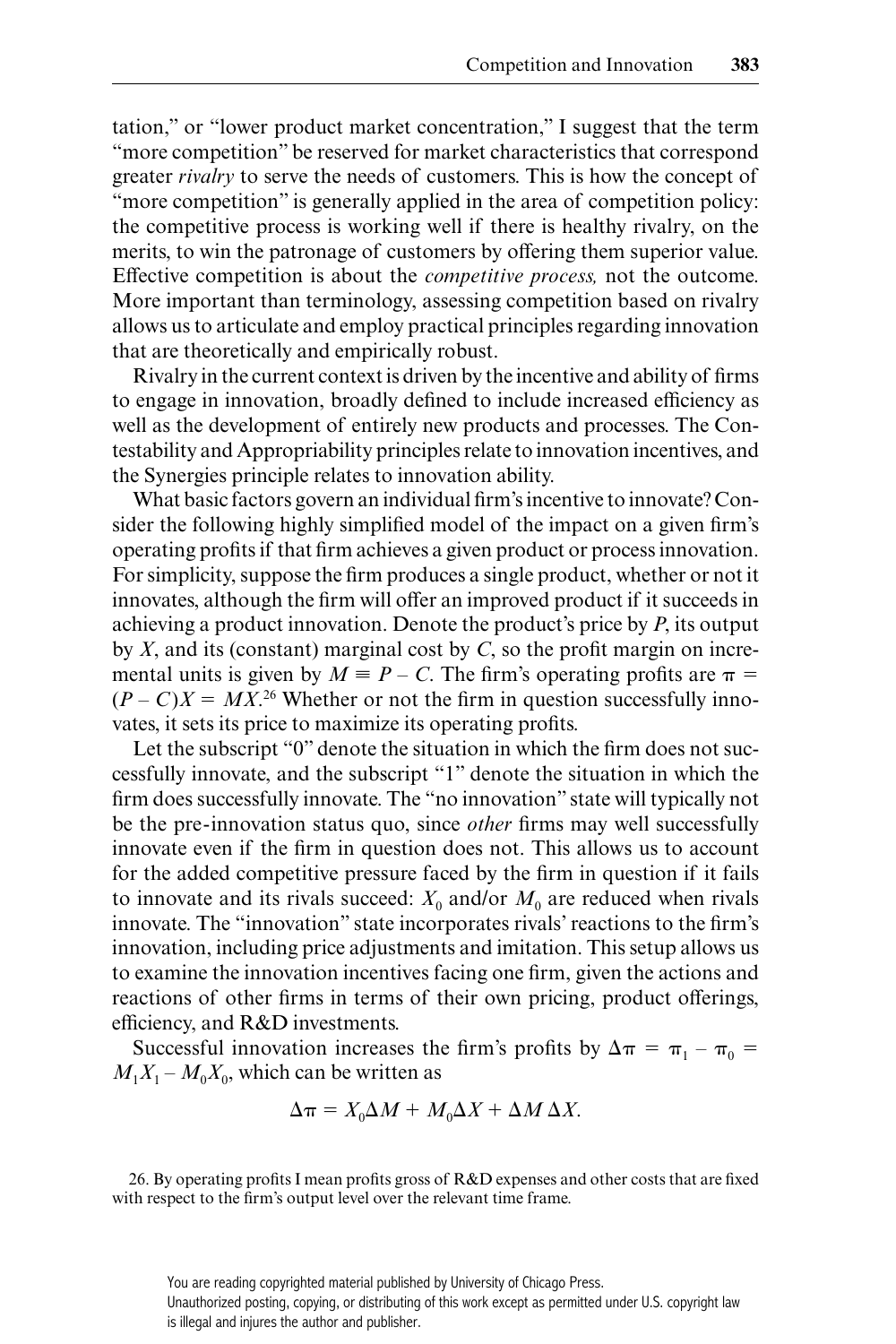This expression for  $\Delta \pi$  is simple, and not deep, but it does serve to remind us of the basic factors at play that govern the firm's innovation incentives.

The first term reflects the extra margin the firm earns as a result of innovating. These margins are applied to the firm's without-innovation output level,  $X_0$ . This extra margin can come from lower costs (for a process innovation) and/or from a higher price (for a product innovation). This term encompasses the "escape competition" effect in the literature.

The second term reflects the extra unit sales the firm makes by successfully innovating. These sales are valued at the firm's without-innovation margin,  $M<sub>0</sub>$ . Other things equal, a firm that would make substantial sales *without* innovating will have a smaller sales boost from innovating,  $\Delta X$ , and thus a smaller incentive to innovate. This is the Arrow replacement effect at work.

The third term is a positive interaction term between higher incremental margins and higher incremental sales. Since the firm picks its own price, the firm can choose how best to capture the rewards from innovation, as between higher margins and greater unit sales.

If successful innovation will do little to increase the firm's unit sales,  $\Delta X$ is small and we have  $\Delta \pi \approx X_0 \Delta M$ . Under these conditions, initially larger firms have greater incentives to innovate. This is a standard observation in the literature: the benefit of lowering marginal cost is proportional to output.<sup>27</sup> These conditions tend to apply when demand is sticky, so one firm cannot gain many sales even as a result of successful innovation, or when the innovating firm faces lasting capacity constraints. A similar situation arises for process innovations if the firm's rivals would react strongly (were the firm to lower its prices) by lowering their own prices. In that situation, the firm in question will gain few sales by lowering its own price, so the firm will tend to take the rewards from innovation in the form of higher margins on existing sales, rather than by lowering its price to expand its sales; this too implies that  $\Delta \pi \approx X_0 \Delta M$ .

Additional insights can be obtained by examining how the firm's operating profits are boosted by incremental innovation. Denote by  $\theta$  the level of innovation achieved by the firm. The innovation can involve an improvement in efficiency, or a process innovation, either of which lowers the firm's cost. To capture this, we write the firm's marginal cost as  $C(\theta)$ , with  $C'(\theta)$  < 0. The innovation also can involve an increase in the quality of the firm's product. To capture this, we write the firm's demand as  $D(P, \theta, z)$ , where  $D_{\theta}(P,\theta,z) > 0$ .

The variable *z* in  $D(P, \theta, z)$  captures the attractiveness of the products

<sup>27.</sup> The simple formulation used here does not include licensing revenues. Licensing breaks the connection between the firm's own sales and the base on which higher margins can be earned.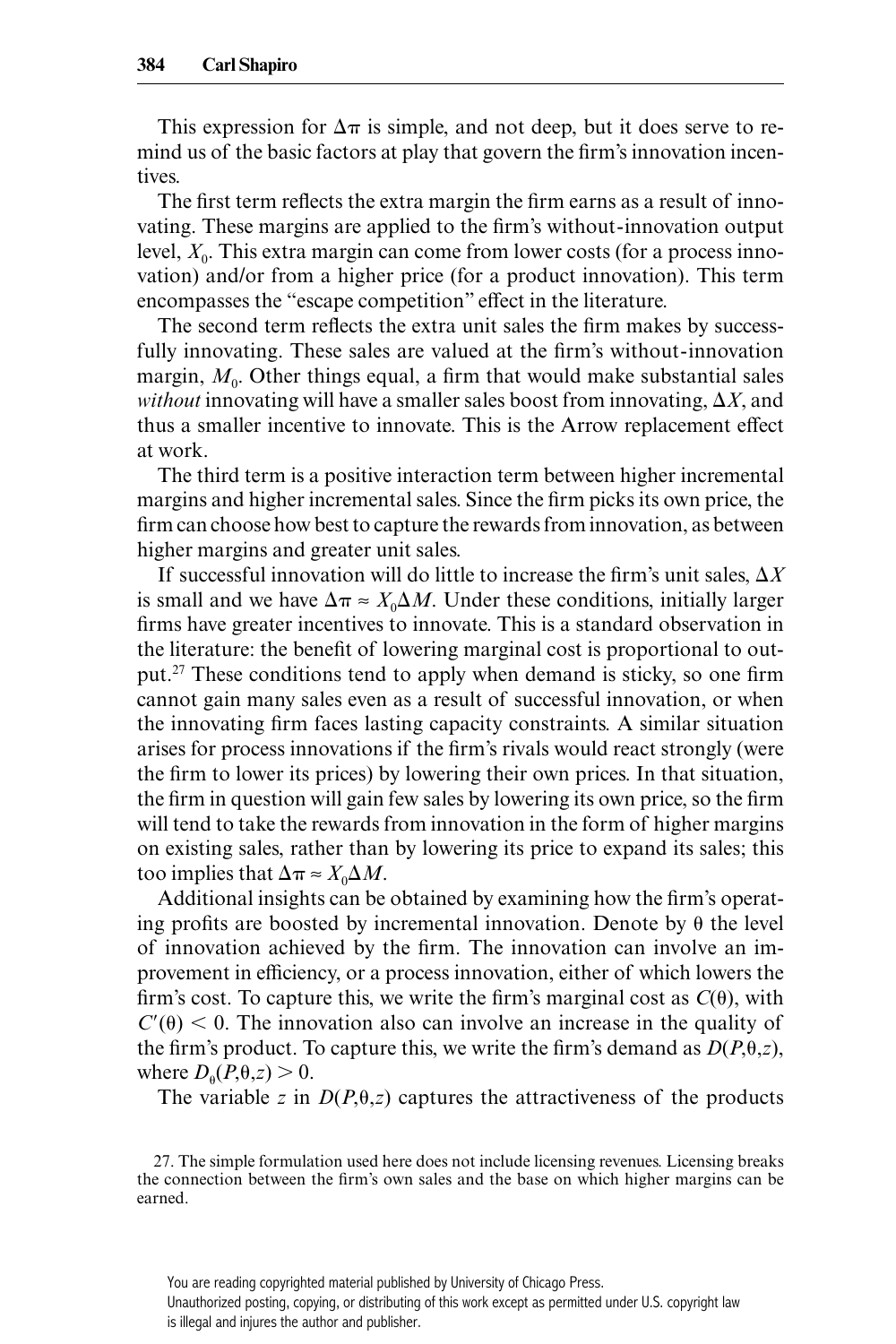offered by the firm's rivals, so  $D_z(P, \theta, z) < 0$ . Rivals can react to the firm's price and level of innovation, so  $z = z(P, \theta)$ . Successful innovation can weaken the firm's rivals, or even drive them from the market, so  $z<sub>a</sub>$  can be negative. However, we are more interested here in situations in which the rivals respond to the firm's innovation by improving their own offerings, either by lowering their prices or improving their own products (perhaps through imitation), in which case we have  $z_{\rm a} > 0$ .

The firm's profits are given by  $\pi(P, \theta) = D(P, \theta, z(P, \theta))(P - C(\theta))$ . Applying the envelope theorem to the firm's price, achieving marginally more innovation raises operating profits by

$$
\pi_{\theta}(P,\theta) = D(P,\theta,z)|C'(\theta)| + (P - C(\theta))[D_{\theta} + D_z z_{\theta}].
$$

The first term in this expression captures the margin boost resulting from lower costs. The benefit of lower costs is proportional to the firm's output. The second term captures the sales boost resulting from product improvement. The impact of these incremental sales on profits is proportional to the gap between the firm's price and marginal cost. The sales boost consists of two terms: (1) the  $D_{\theta}$  term reflects the increased demand given the prices and product offerings of rivals, and (2) the  $D_{z_0}$  term reflects rivals' responses to the firm's innovation.

We next show how the Contestability and Appropriability principles relate to this expression.

#### 7.4.1 Contestability

The Contestability principle focuses on the ability of an innovating firm to gain or protect profitable sales by providing greater value to customers. This principle directs our attention to the incremental profits associated with innovation, taking as given the price and product offerings of other firms. Holding  $z$  fixed at  $\overline{z}$ , the incremental profits resulting from innovation are

$$
\pi_{\theta}(P,\theta)|_{z=\bar{z}}=D(P,\theta,\bar{z})|C'(\theta)|+(P-C(\theta))D_{\theta}(P,\theta,\bar{z}).
$$

The first term is the standard benefit to the firm from lowering its costs, which is proportional to the firm's output level. The second term is the boost in the firm's unit sales as a result of offering a better product, multiplied by the firm's price/cost margin. This second term captures the fundamental idea that a firm has greater innovation incentives if successful innovation allows the firm to gain, or protect, profitable sales. Sales are highly contestable—in the sense relevant for innovation—if a firm that provides greater value to customers gains substantial unit sales from its rivals; that is, if  $D_{\theta}(P, \theta, \bar{z})$  is large.

An unconcentrated market is highly contestable if an innovator can gain substantial market share at a healthy margin by providing a better product or setting a lower price. In contrast, for product innovations, an unconcentrated market is not highly contestable if customers exhibit strong brand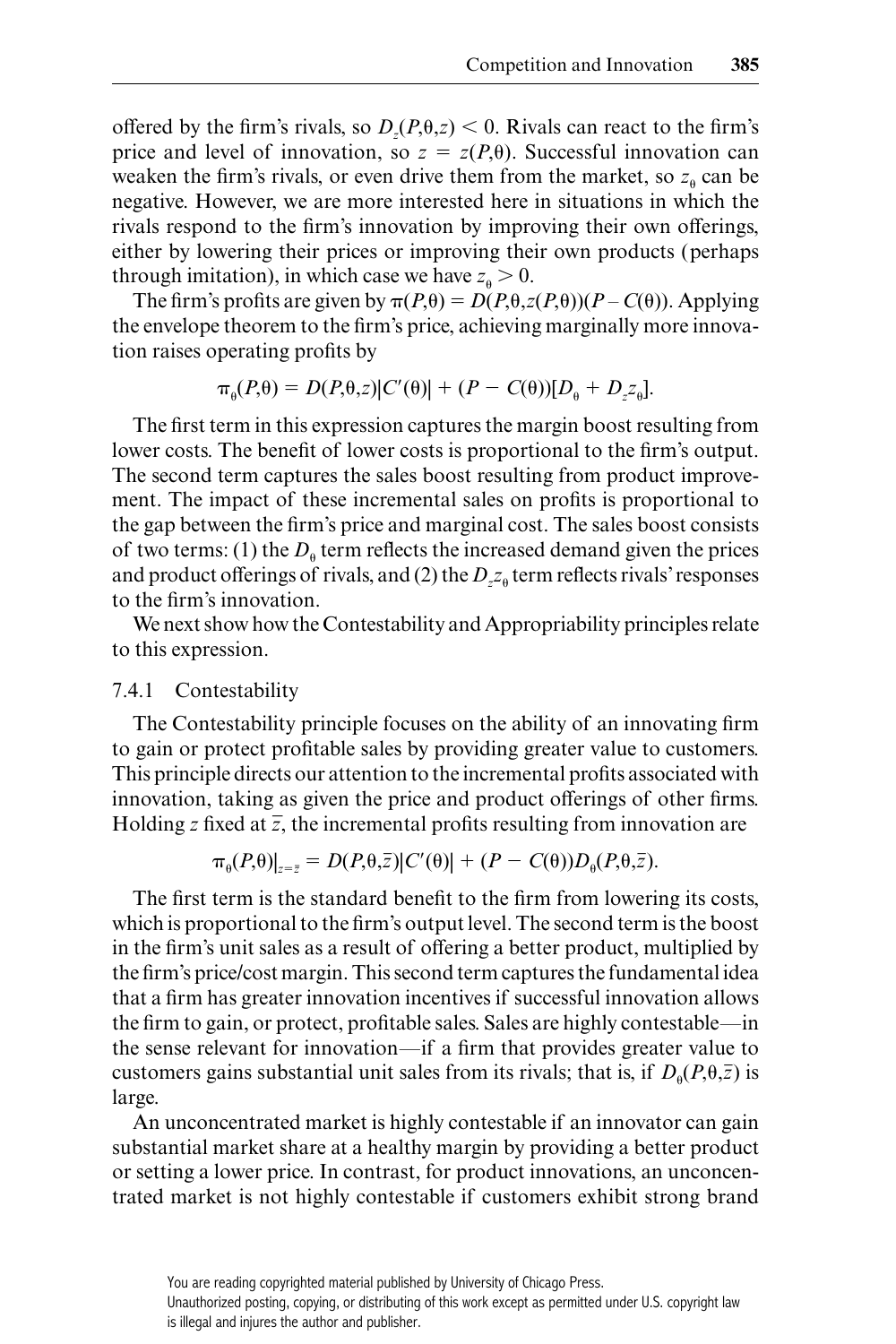preferences, or have high switching costs, so any one firm that develops an improved product will gain few sales from its rivals.

The Arrow "replacement effect" is driven by contestability. In Arrow  $(1962)$ , innovation allows a firm initially operating in a highly competitive market to take over the entire market at a margin reflecting its cost advantage. In contrast, the incumbent monopolist has far fewer sales to gain from innovation, and its without- innovation sales are not at risk since (by assumption) only the monopolist can innovate, so contestability is far lower.<sup>28</sup>

The robustness of the Contestability principle is nicely illustrated by seeing how it fares in the model of continual process innovation used by Aghion et al. (2005). They use this model to argue for an inverted U- shaped relationship between competition and innovation. Such a nonmonotonic relationship might appear to defy the Contestability principle. It does not.

In the Aghion et al. model, each industry is a duopoly, with no possibility of entry. The two firms sell a homogeneous product, so the only possible source of competitive advantage is a cost advantage. The duopolists can invest in R&D to lower their costs; such process innovations come in discrete steps. At any point in time, if the two firms have equal costs, the industry is said to be "neck-and-neck." Aghion et al. assume that spillovers allow a firm falling two steps behind immediately and costlessly to narrow the gap to one step, so the only other possible state of the market is for one firm to be the leader and the other the laggard, one step behind. This assumption also implies that the leader never invests in R&D, since it cannot extend its lead and since the leader's profits only depend upon the cost gap between the two firms, not on their absolute cost levels.

Aghion et al. state: "We define the degree of product market competition inversely by the degree to which the two firms in a neck- and-neck industry are able to collude" (713). A neck-and-neck firm has a stronger incentive to innovate, the greater the degree of product market competition. They call this the "escape the competition" effect, which I think of as the flip side of the Arrow replacement effect. In contrast, a laggard firm has a *weaker* incentive to innovate, the greater the degree of product market competition, since successful innovation leads to the less profitable neck-and-neck state. They call this a Schumpeterian effect. Aghion et al. cleverly exploit these mixed effects to obtain an inverted U- shaped relationship between equilibrium steady- state innovation rates (aggregated across many sectors) and the degree of product market competition (i.e., inability to collude). The model is elegant and instructive—major virtues in my view—but it is worth noting some of the strong assumptions underlying its prediction of

28. In Arrow's model, only a single firm can innovate, so the incumbent monopolist faces no danger of losing its monopoly if it is the designated innovator. If the monopolist can be dethroned, it has highly profitable sales to protect by innovating first; this is the central point in Gilbert and Newbery (1982), who allow for innovation rivalry.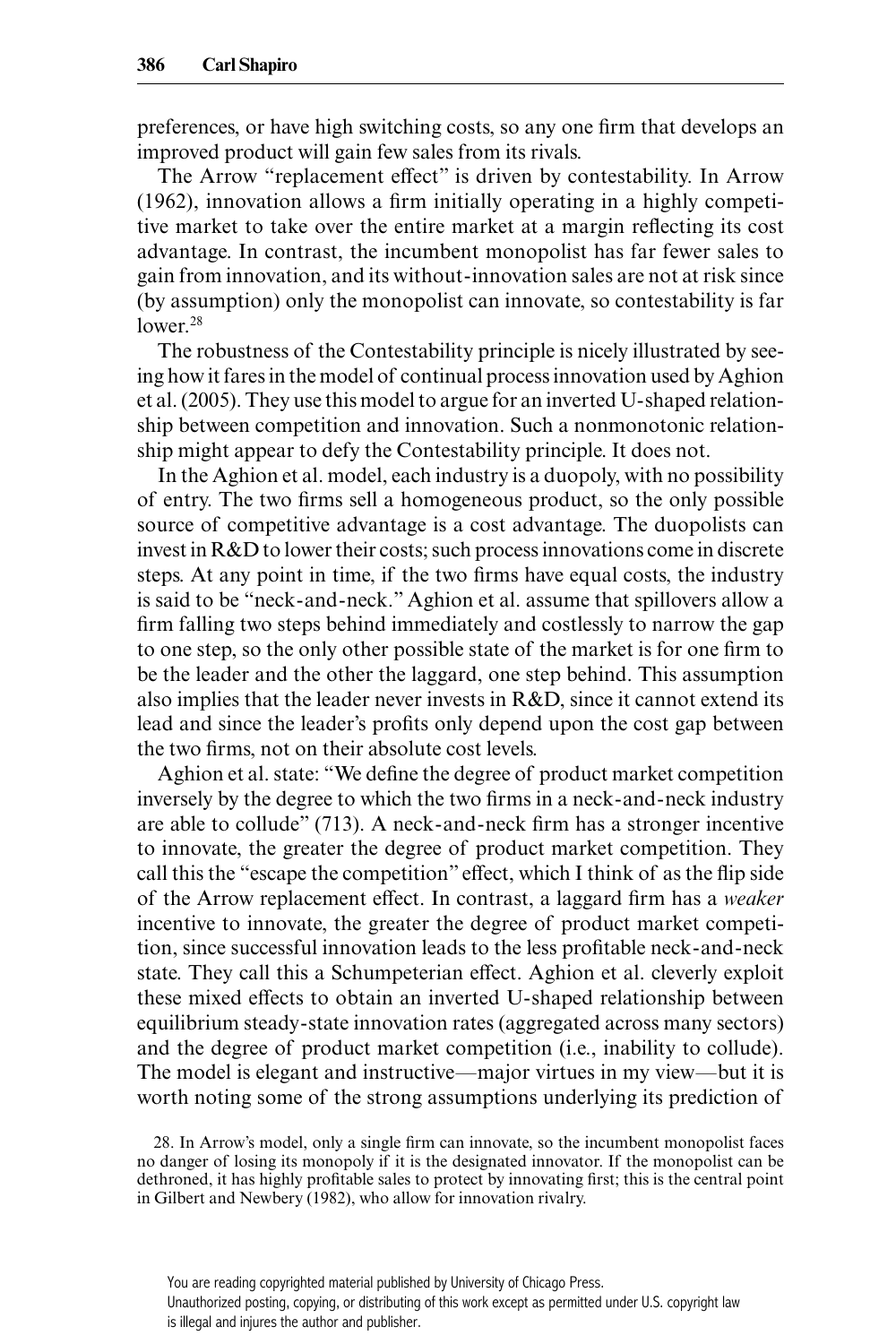the inverted U- shaped relationship between competition and innovation: there are only two firms in each industry, with no possibility of entry; the two firms sell a homogeneous product; the laggard firm cannot innovate in a different direction, for example, to differentiate its product, or take a riskier approach that might leapfrog the leader; and (due to imitation) the leader does not benefit at all from further lowering its costs.

Whether or not these conditions are realistic, the basic forces modeled by Aghion et al. (2005) fit comfortably with the Contestability principle. In particular, the inverted U- shaped relationship they uncover between "competition" and innovation does *not* correspond to a nonmonotonic relationship between contestability and innovation. In their model, "more competition" means less effective collusion when the duopolists are neck- and- neck. Their notion of "more competition" translates to more contestability when the firms are neck-and-neck: each firm has *more* to gain from pulling ahead, the more vigorously the two firms are competing. However, critically, their notion of "more competition" translates to *less* contestability when the firms are in the leader/laggard state: the laggard (the only innovator in this state) earns zero profits regardless of the degree of competition and *smaller* profits by catching up, the more vigorously the firms compete when neck-in-neck. Both states in their model are perfectly consistent with the Contestability principle.

This is a good point to elaborate on the connection between the notion of "more competition" and the operation of competition policy. Taking the Aghion et al. (2005) model at face value, it suggests that allowing some degree of collusion is desirable to spur innovation because it provides greater incentives to laggard firms to catch up so they can collude with their rival. However, in their model allowing a great deal of collusion is undesirable for innovation because the duopolists would then be more content to rest comfortably once they are neck- and- neck and effectively colluding. I am not aware of anyone actually proposing such a policy toward collusion, and for good reason. Among other problems, if the firms were given latitude to communicate and collude, they might also find a way to maximize joint profits by agreeing to stop spending money on  $R&D$ . In any event, a more relevant question for competition policy is whether reducing competition by allowing the two firms to *merge* would accelerate or retard innovation. In the Aghion et al. model, a merger between the two firms would be disastrous for innovation. Assuming that knowledge spillovers continue to limit the merged firm's competitive advantage to one step, the merged firm would immediately cease all innovation and coast along indefinitely with a one-step advantage over the imitating fringe.

#### 7.4.2 Appropriability

Any analysis of competition and innovation needs to pay close attention to the conditions of appropriability; that is, the extent to which inno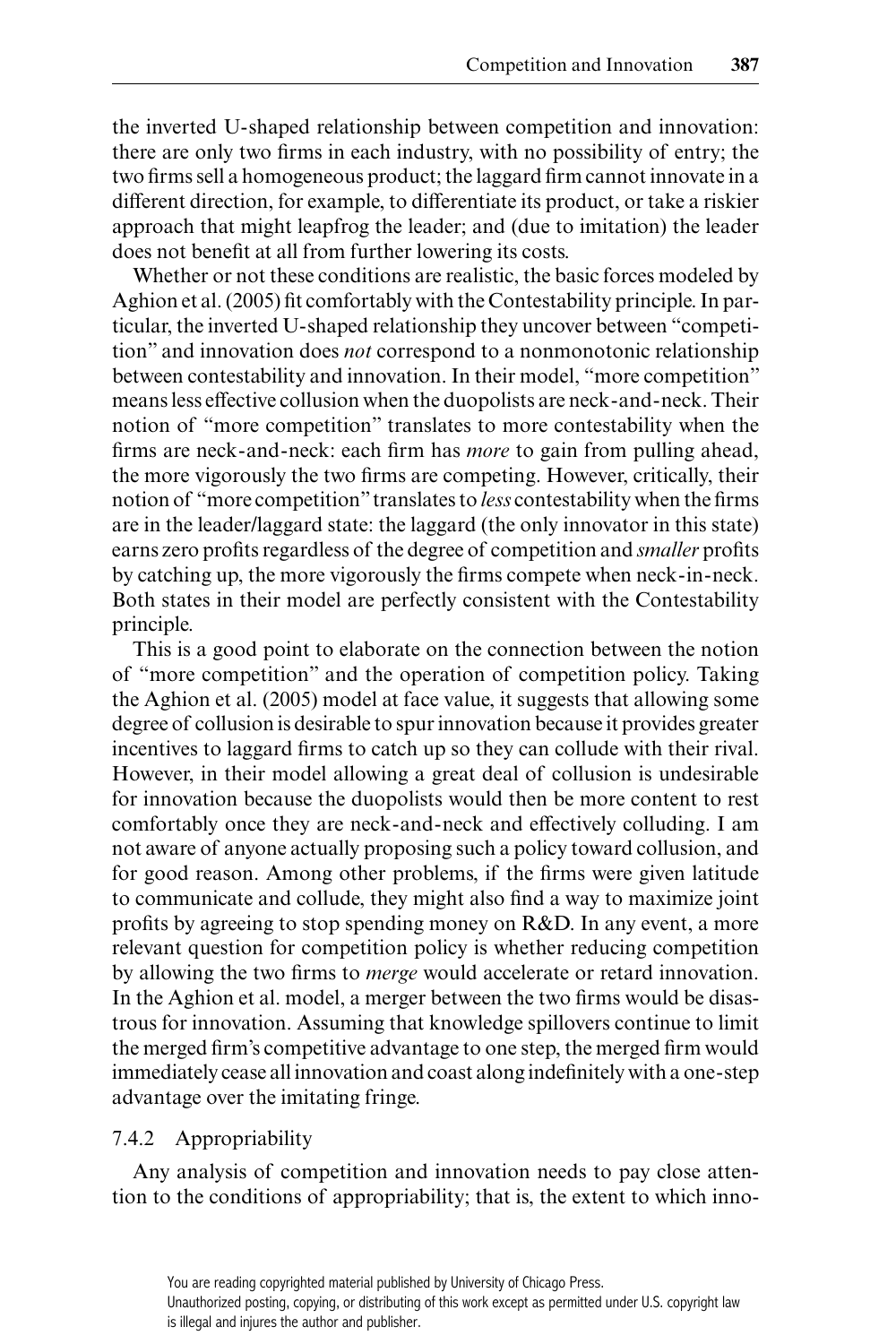vators can appropriate the social benefits their innovations have caused. The conditions of appropriability can greatly affect innovation incentives.<sup>29</sup> Appropriability is heavily influenced by the strength of intellectual property rights. Appropriability for a given firm is reduced by spillovers to noninnovating firms (e.g., through imitation). Some causal factors, such as low entry barriers combined with weak intellectual property rights, can lead to both more competition and more imitation. But any analysis of competition and innovation should avoid conflating "low appropriability" with "more competition."

Define the appropriability ratio as  $\alpha = (d\pi/d\theta)/(dW/d\theta)$ , where *W* measures total welfare. In a model of a single firm, the appropriability ratio is less than unity under the mild condition that customers benefit from the innovation. In the special case of a single firm offering one product at a uniform price, textbook monopoly pricing theory tells us that the appropriability ratio for innovations that lower the firm's marginal cost is given by  $\alpha = 1/(1 + \rho)$ , where  $\rho = dp/dc$  is the rate at which the firm passes cost changes through to price changes. However, analysis of the appropriation ratio becomes much more complex when the firm offers multiple products, engages in price discrimination, or faces rivals that are not price- taking firms. Fortunately, for the purposes of antitrust analysis, we typically do not need to measure the appropriability ratio; we are more interested in whether a particular merger or business practice internalizes important spillovers and thus increases appropriability.

The Appropriability principle builds on the Contestability principle by taking into account how rivals will respond to a given firm's successful innovation. In some cases, rivals respond passively by reducing their own R&D efforts or even exiting the market, adding to the rewards to the successful innovator.30 In other cases, rivals respond aggressively by lowering their price or redoubling their own innovative efforts, either (1) improving their own efficiency, thus lowering their costs and their price, or (2) making their own product improvements, perhaps by imitating the first firm. In such cases, appropriability is reduced because the total benefits caused by the firm's innovation are larger and because that firm's rewards are reduced according to the  $(P - C(\theta))D_{z_0}$  term, which is negative if rivals improve their product offerings in response to the firm's innovation; that is, if  $z_a > 0$ .

Aggressive rivals' responses reduce appropriability by shifting the benefits of innovation to rivals and/or to customers. For example, if rivals will quickly imitate the product improvements introduced by a pioneering firm, that firm may gain little from leading the way. If that product improvement

<sup>29.</sup> Increasing appropriability for one firm can reduce it for others, especially when multiple innovating firms supply complements.

<sup>30.</sup> Responses of this type can create or bolster business- stealing effects leading to an appropriability ratio in excess of unity.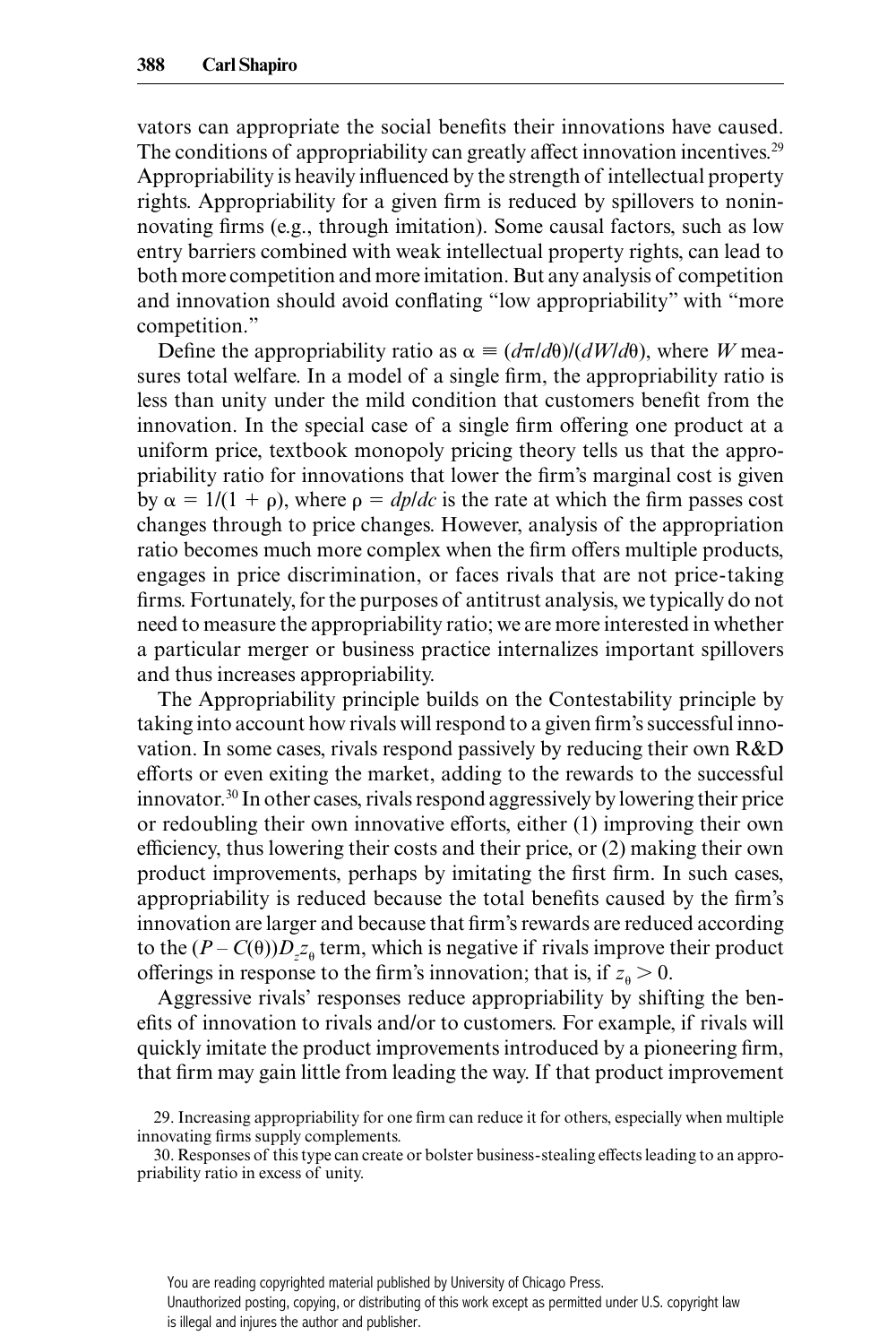would not have been introduced without the pioneering firm taking the lead—a critical qualification—then appropriability is low in this situation. In this example, many of the benefits of innovation will flow to customers, or to suppliers of complements, not to the pioneering firm. However, one must be careful not to take this argument too far: if several firms are introducing a certain type of product improvement, little or none of the social benefits associated with that improvement are properly attributable to any one of those firms and ongoing competition to offer that improvement does not indicate any lack of appropriability.

Appropriability can be enhanced by mergers or business practices that internalize positive externalities, aka spillovers. Spillovers can occur between direct rivals through imitation, so these considerations can come into play in the analysis of horizontal mergers. Spillovers also arise between suppliers of complements, in which case the Appropriability principle reinforces the Synergies principle: combining complements can increase both innovation incentives and innovation capabilities.

#### 7.4.3 Synergies

The Synergies principle recognizes that combining complementary assets can enhance innovation capabilities. As a classic example, in the pharmaceutical industry the process of bringing new drugs successfully to market requires an effective R&D program to identify and develop promising new compounds, the skills necessary to navigate the long and complex FDA testing and approval process, possibly demanding manufacturing capabilities, and effective marketing and distribution. Assembling these various skills, whether through contract, joint venture, strategic alliance, or integration, can lead to enhanced innovation capabilities.

#### **7.5 Merger Enforcement**

We are now ready to see what all of this implies for merger enforcement in cases where innovation effects are involved. This is no small matter, since merger enforcement is central to the work of the antitrust agencies and since many DOJ and FTC merger investigations and enforcement actions over the past fifteen years have involved innovation.<sup>31</sup> Here I follow in the footsteps of Katz and Shelanski (2005) and (2007), who offer an extensive

<sup>31.</sup> Katz and Shelanski (2005) and Gilbert (2006) note the growing importance of innovation in merger analysis. Katz and Shelanski (2005) also discuss a number of specific merger cases in which innovation has been an important factor. Gilbert and Tom (2001) discuss the rising importance of innovation in DOJ and FTC antitrust enforcement more generally during the 1995– 2000 time period. Porter (2001) argues that antitrust treatment of mergers should focus on productivity growth. The 2010 Horizontal Merger Guidelines include, for the first time, a section devoted to innovation.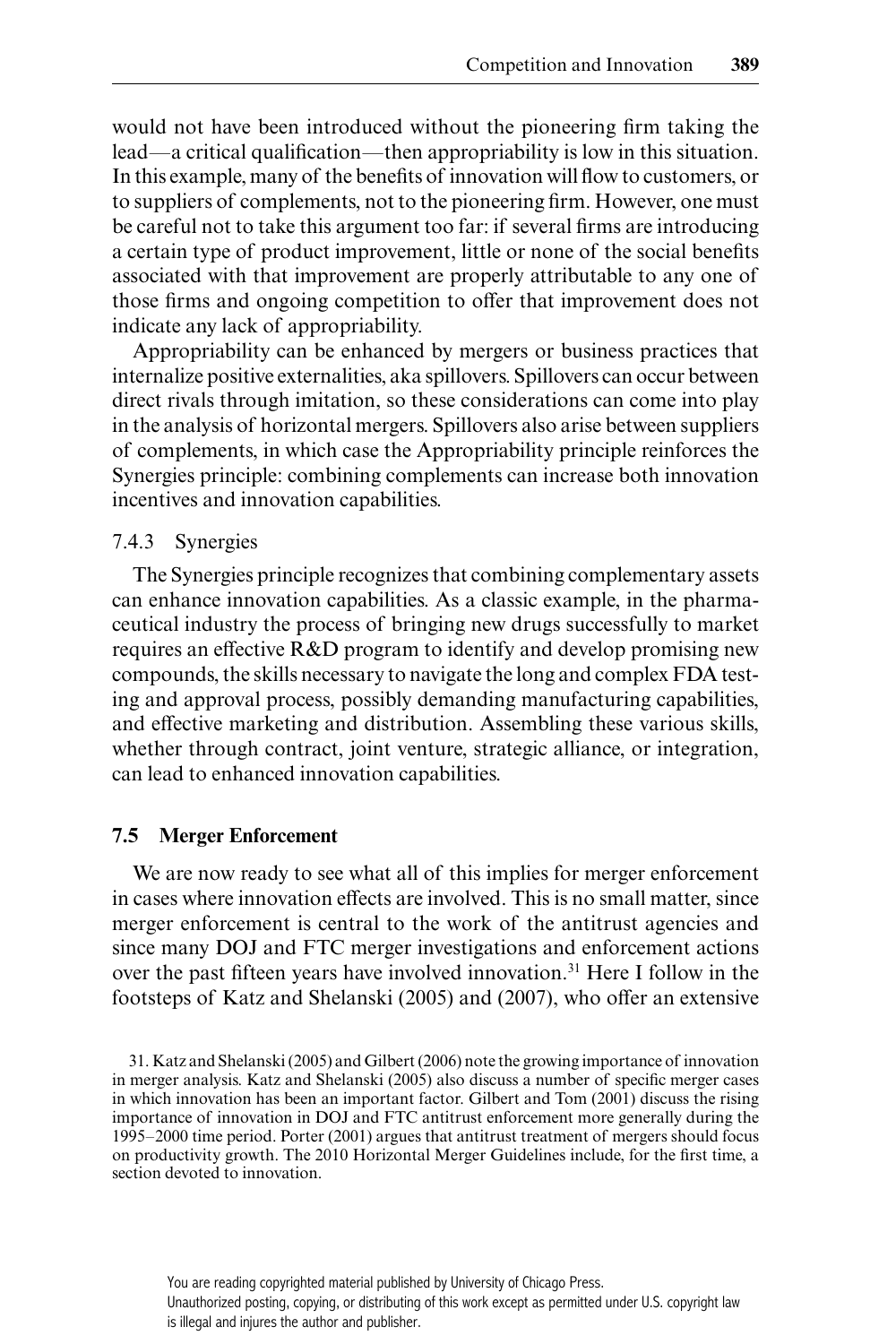and thoughtful discussion of how merger enforcement does, and should, take account of innovation.<sup>32</sup>

Analysis of horizontal mergers involves predicting the effects of a specific, discrete change in industry structure, namely the joining of two former rivals under common ownership. As a practical matter, most mergers that receive serious antitrust scrutiny based on a theory of innovation effects involve two of a small number of companies with products, R&D programs, or capabilities in a given area. Usually, but not always, the two merging firms are important premerger rivals in the product market. The merger cases of greatest interest in which innovation effects are important typically fi t into one of the following fact patterns:

- *Two product market rivals:* The merging firms are rivals in the relevant product market. One or both of them is investing in R&D to strengthen its position in the market.
- *Incumbent and potential entrant:* One merging firm has a strong position in the product market. The other merging firm has no current offering in the product market but is investing in R&D and will enter the product market if that R&D is successful.
- *Pure innovation rivals:* Neither merging firm has a current offering in the product market, but both are developing products to serve the market.

When examining a horizontal merger with possible innovation effects, we generally are interested in some version of this question:

Will a merger between two rivals significantly reduce their *incentive* to innovate? If so, will the merger enhance their *ability* to innovate sufficiently to offset the reduced incentive?

The Contestability and Appropriability principles are directed at the first of these questions. The Synergy Principle applies to the second.

The overall relationship between market concentration and innovation is not especially relevant to this inquiry, especially since merger enforcement only takes place in moderately or highly concentrated markets. In particular, since merger analysis is not about a generalized increase in "competition," such as a reduction in the extent of product differentiation or an increase in imitation, the literature relating the (exogenous) degree of product differentiation to innovation is of little or no relevance to merger analysis. The Schumpeterian proposition that an ex post atomistic market structure is not conducive to innovation also is not directly relevant to merger enforcement, which involves a discrete change, usually a substantial increase in concentra-

<sup>32.</sup> Katz and Shelanski (2007) make the useful distinction between "innovation impact" and "innovation effects." My focus here is on "innovation effects."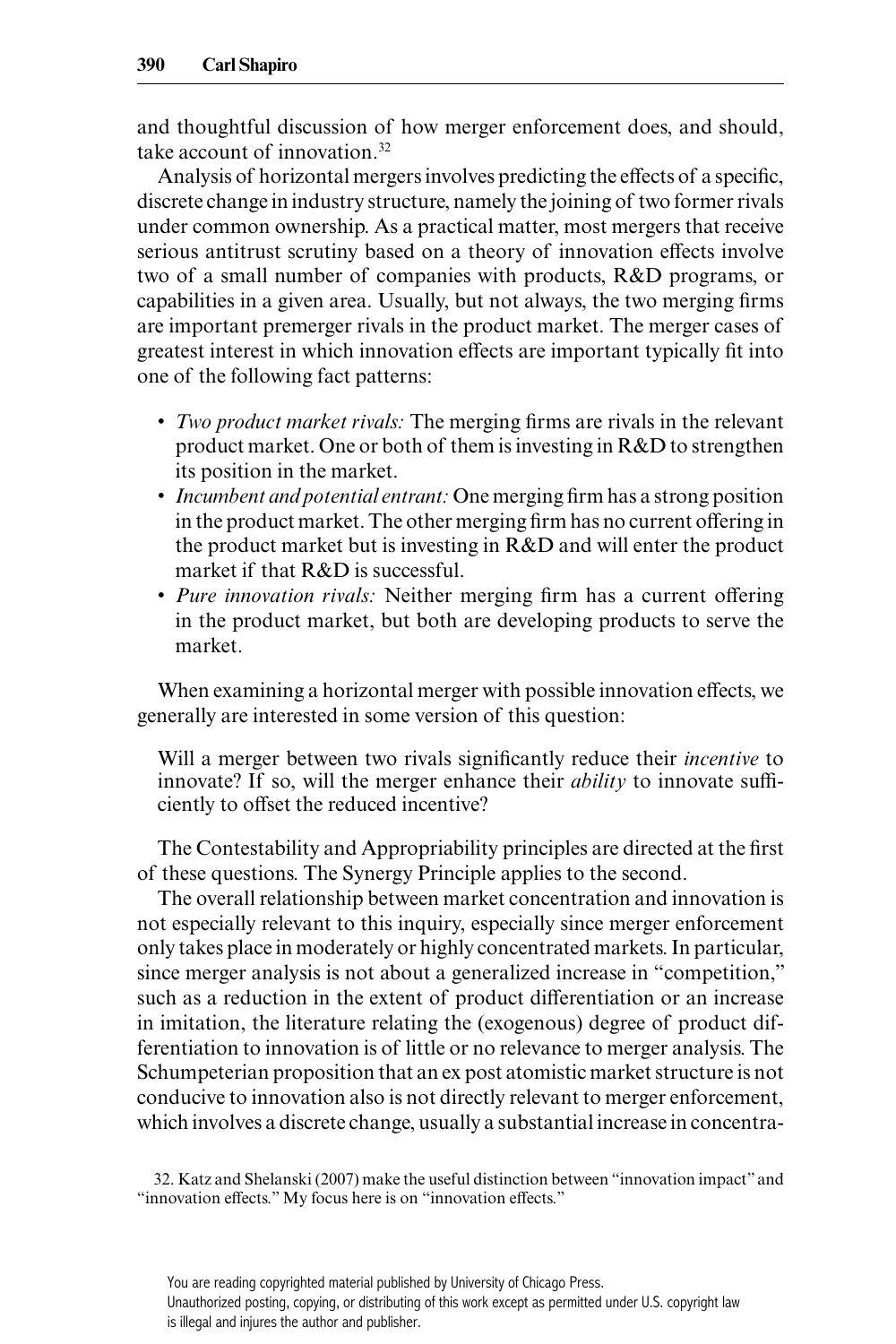tion, in ex ante market structure. The empirical literature on firm size and R&D is potentially more relevant, to the extent that it can inform us about the merger-specific efficiencies relating to innovation that are likely to arise when two competing business units are combined to form a larger business unit. However, the analysis of merger synergies is highly fact-specific. So far at least, general findings about firm size and innovation have not proven helpful for assessing merger-specific  $R&D$  efficiencies.

In subsection 7.5.1, I briefly explain what the recently revised Horizontal Merger Guidelines say about innovation effects. The guidelines utilize the Contestability, Appropriability, and Synergies principles. Subsections 7.5.2, 7.5.3, and 7.5.4 apply these principles to three merger cases in which innovation effects were central.

#### 7.5.1 Innovation Effects Under the Merger Guidelines

The recently revised Horizontal Merger Guidelines contain Section 6.4, "Innovation and Product Variety." Innovation effects had not been explicitly addressed in the predecessor, 1992 Horizontal Merger Guidelines (see http://ftc.gov/os/2010/08/100819hmg.pdf). Section 6.4 begins this way:

Competition often spurs firms to innovate. The Agencies may consider whether a merger is likely to diminish innovation competition by encouraging the merged firm to curtail its innovative efforts below the level that would prevail in the absence of the merger. That curtailment of innovation could take the form of reduced incentive to continue with an existing product- development effort or reduced incentive to initiate development of new products. The first of these effects is most likely to occur if at least one of the merging firms is engaging in efforts to introduce new products that would capture substantial revenues from the other merging firm.

This question is a direct application of the Contestability principle. Consider how the two firms are affected if Firm A introduces a new and improved product. The new product will increase Firm A's operating profits (measured gross of its R&D expenditures). If Firm B offers products that compete against Firm A's new product, the introduction of Firm A's new product will lower Firm B's operating profits. We can ask what fraction of Firm A's extra profits come at the expense of Firm B's profits. Farrell and Shapiro (2010) call this the "innovation diversion ratio."

How will this change if Firm A acquires Firm B? Applying the Contestability principle, the merger reduces the incentive to introduce this new product by more, the more profitable sales Firm A would capture from Firm B. Postmerger, sales gained at the expense of Firm B's products are no longer incremental to the merged firm: they cannibalize Firm B's profits. Put differently, the merger internalizes what had been a pecuniary negative externality. The merger turns the lost profits on Firm B's products into an opportunity cost borne by the merged firm when introducing Firm A's new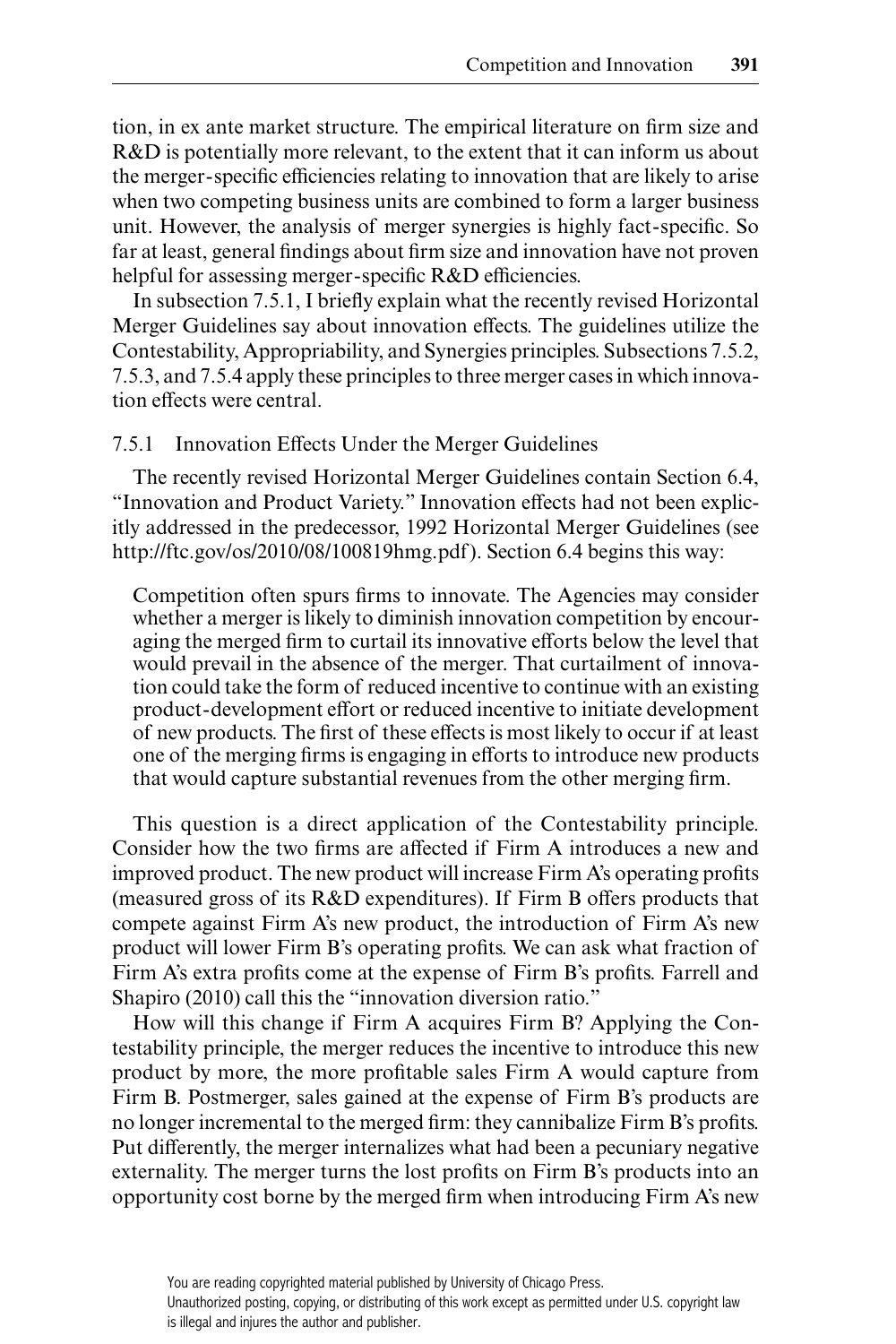product. The magnitude of the resulting "tax" on the profits from Firm A's new product is, by definition, the innovation diversion ratio.

While the innovation diversion ratio is not typically amenable to precise measurement, because it involves products not yet introduced, the marketing and financial documents of merging firms, along with other evidence, can indicate the products from which a new product is expected to gain sales. Even when the innovation diversion ratio is not amenable to measurement, it is still conceptually central to evaluating the impact of the merger on Firm A's incentive to introduce its new product. When the innovation diversion ratio is high, the merger significantly reduces the contestability associated with the new product in question.

The guidelines reflect these ideas, along with the possibility of offsetting innovation synergies:

The Agencies evaluate the extent to which successful innovation by one merging firm is likely to take sales from the other, and the extent to which post- merger incentives for future innovation will be lower than those that would prevail in the absence of the merger. The Agencies also consider whether the merger is likely to enable innovation that would not otherwise take place, by bringing together complementary capabilities that cannot be otherwise combined or for some other merger-specific reason. (Section 6.4)

As an example of merger-specific efficiencies relating to innovation, suppose that Firm A is considering investing in R&D to develop an improved process that will lower its unit costs. Suppose also that Firm A does not expect to expand its unit sales much as a result of these lower costs.<sup>33</sup> If the merger will enable the process innovation to be applied to Firm B's output, and if Firm A would not license its process innovation to Firm B in the absence of the merger, the merger can enhance Firm A's incentives to develop this process innovation. Of course, any such merger synergy must be weighed against the innovation diversion effects discussed earlier. In terms of the Contestability principle, the merger can increase innovation incentives by expanding the base of sales on which lower costs can be achieved. This effect is captured by a larger value of  $D(P, \theta, z)$  in the  $D(P, \theta, z)|C'(\theta)|$  term that is part of the innovation reward expression. This reflects the robust idea in the literature that smaller firms have lower incentives to engage in process innovations. However, offsetting this effect is the internalization of sales captured at the expense of Firm B's product, which reduces the  $D_{\alpha}(P, \theta, z)$  term in this same expression when viewed from the perspective of the merged firm. $34$ 

33. As discussed before, this can occur because the firm faces binding capacity constraints or because consumers have strong brand preferences and the firm will gain relatively few sales even if it lowers its price to fully pass through its lower costs.

34. For the merged firm, this term is given by the net gain in the combined sales of the two products, weighted by their margins.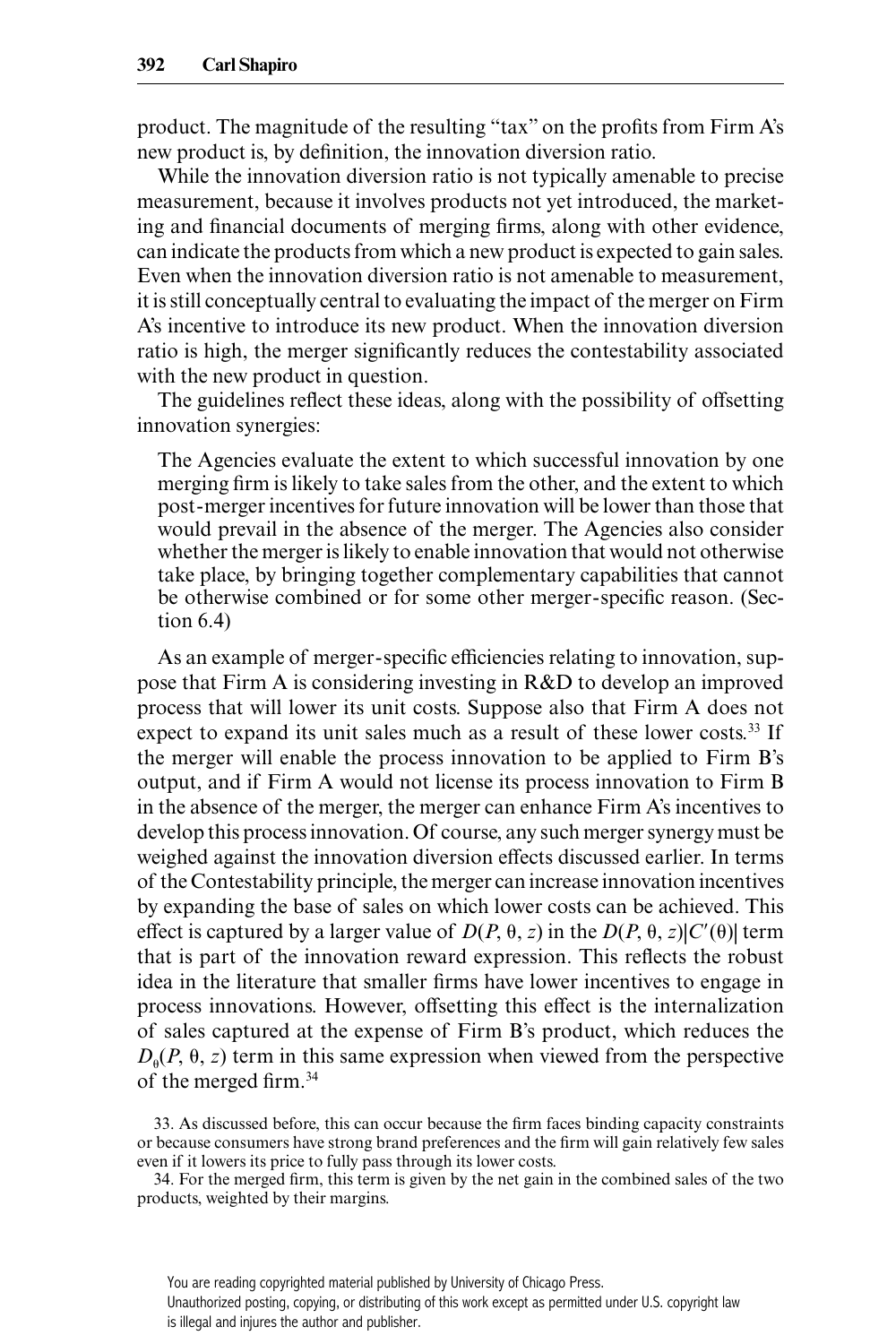Similar ideas can be used to evaluate the longer- term impact of a merger on innovation. The guidelines state:

The second, longer-run effect is most likely to occur if at least one of the merging firms has capabilities that are likely to lead it to develop new products in the future that would capture substantial revenues from the other merging firm. The Agencies therefore also consider whether a merger will diminish innovation competition by combining two of a very small number of firms with the strongest capabilities to successfully innovate in a specific direction.

This line of inquiry also is directly related to the Contestability principle, but applies over a longer time frame, over which the firms' durable capabilities can be more informative than are their current offerings. These effects can arise even if the merging firms are not premerger product market rivals, as in the Genzyme/ Novazyme and Thoratec/ HeartWare cases discussed later.

Evaluating a firm's innovation capabilities is inherently difficult, and the importance of the  $R&D$  rivalry between the merging firms can be very difficult to assess if the attributes of the products likely to result from their R&D projects are unknown. Katz and Shelanski (2005) note that many of the merger cases in which R&D rivalry was central have involved pharmaceutical mergers. The FDA approval process often makes it possible to know well in advance which firms are in the best position to introduce drugs or medical devices soon in a specific therapeutic area.

Often, the firms with the greatest ability to innovate in a given area are those that have successfully innovated in similar areas in the past, or who own the complementary assets necessary to commercialize innovations. Such firms often have a strong ex ante market position. Historical R&D successes and current market position are thus two common indicators of a firm's innovation capabilities.

The guidelines incorporate the Appropriability and Synergies principles more explicitly in Section 10, "Efficiencies."

When evaluating the effects of a merger on innovation, the Agencies consider the ability of the merged firm to conduct research or development more effectively. Such efficiencies may spur innovation but not affect short- term pricing. The Agencies also consider the ability of the merged firm to appropriate a greater fraction of the benefits resulting from its innovations.

The guidelines specifically ask whether the merger is likely to enable mergerspecific efficiencies by combining complementary capabilities within a single firm. For example, a merger can enable cross-fertilization between the research teams of the two merging firms. Likewise, a merger can enable valuable information sharing between the regular operations of one merging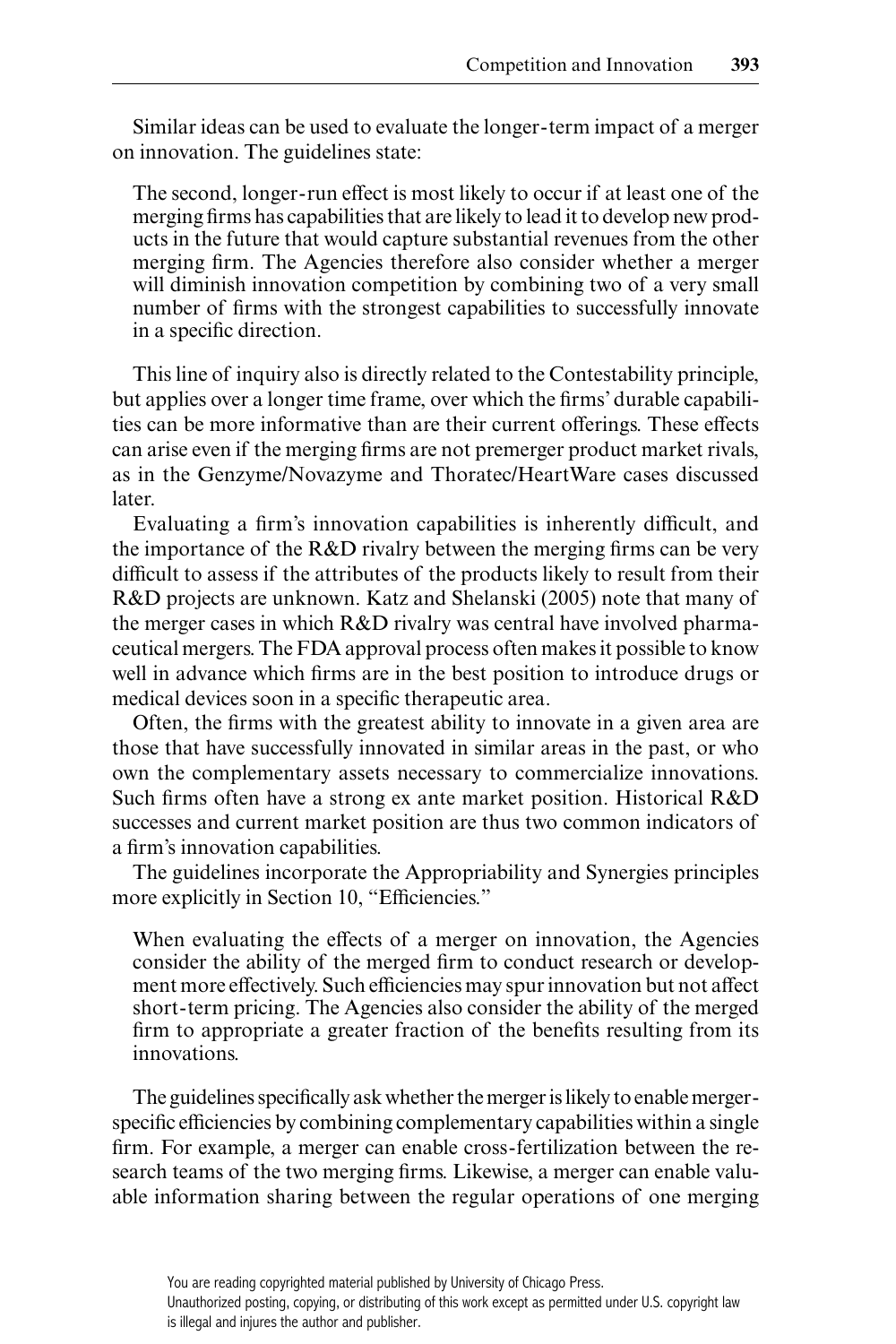firm and the researchers at the other firm. Similarly, a merger can combine complementary assets such as a new product by a small start-up firm and the existing manufacturing or distribution assets of a larger, more established firm. However, merger synergies are far easier to claim than to achieve. The guidelines require that efficiencies be merger-specific and verified to be credited.

#### 7.5.2 Genzyme/Novazyme

Genzyme Corporation acquired Novazyme Pharmaceuticals Inc. in September 2001.35 Genzyme and Novazyme were the only companies pursuing enzyme replacement therapies for the treatment of Pompe disease, a rare and often fatal genetic disorder afflicting several thousand individuals in the United States, mostly infants and children. The FTC reviewed this merger after it was consummated but closed its investigation in January 2004, taking no action. The closing statement issued by FTC Chairman Timothy Muris stated: "The facts of this matter do not support a finding of any possible anticompetitive harm" (1). This was a striking assertion, since the merger created a monopoly in the market for Pompe enzyme replacement therapies.

The essential facts are as follows.<sup>36</sup> At the time of the merger, no treatments for Pompe disease had been approved by the Food and Drug Administration (FDA). Since Pompe disease is rare, under the Orphan Drug Act the first innovator to obtain FDA approval for a therapy is awarded seven years of exclusivity. By design, this regulatory structure rewards the first company to obtain FDA approval, even if patent protection is not available. However, this exclusivity may be lost if another innovator develops a superior treatment. This latter provision provides an incentive for other companies to continue their efforts to develop a superior treatment.

In the years leading up to the merger, Genzyme had invested heavily in developing a treatment for Pompe disease. At the time of the merger, Genzyme was pursing three treatments: one arising from a 1998 joint venture with Pharming, one arising from a 2000 joint venture with Synpac, and one that Genzyme had developed internally starting in 1999. The Synpac enzyme was in clinical trials and Genzyme was ramping up its own internal research program.

Novazyme had been developing its own Pompe treatment. At the time of the merger, the Novazyme treatment was not yet in clinical trials, but it had shown some promising results in mice. Novazyme was an especially aggressive innovation rival. The CEO of Novazyme, John Crowley, was

<sup>35.</sup> I rely primarily on the Federal Trade Commission (2004) for the facts of this case, but also on Anand (2006). The afterword in Anand (2006) provides an update as of October 2009.

<sup>36.</sup> I do not have access to the extensive confidential record that was available to the Federal Trade Commission. My comments here focus on the pertinent economic principles, not the FTC's enforcement decision in this case.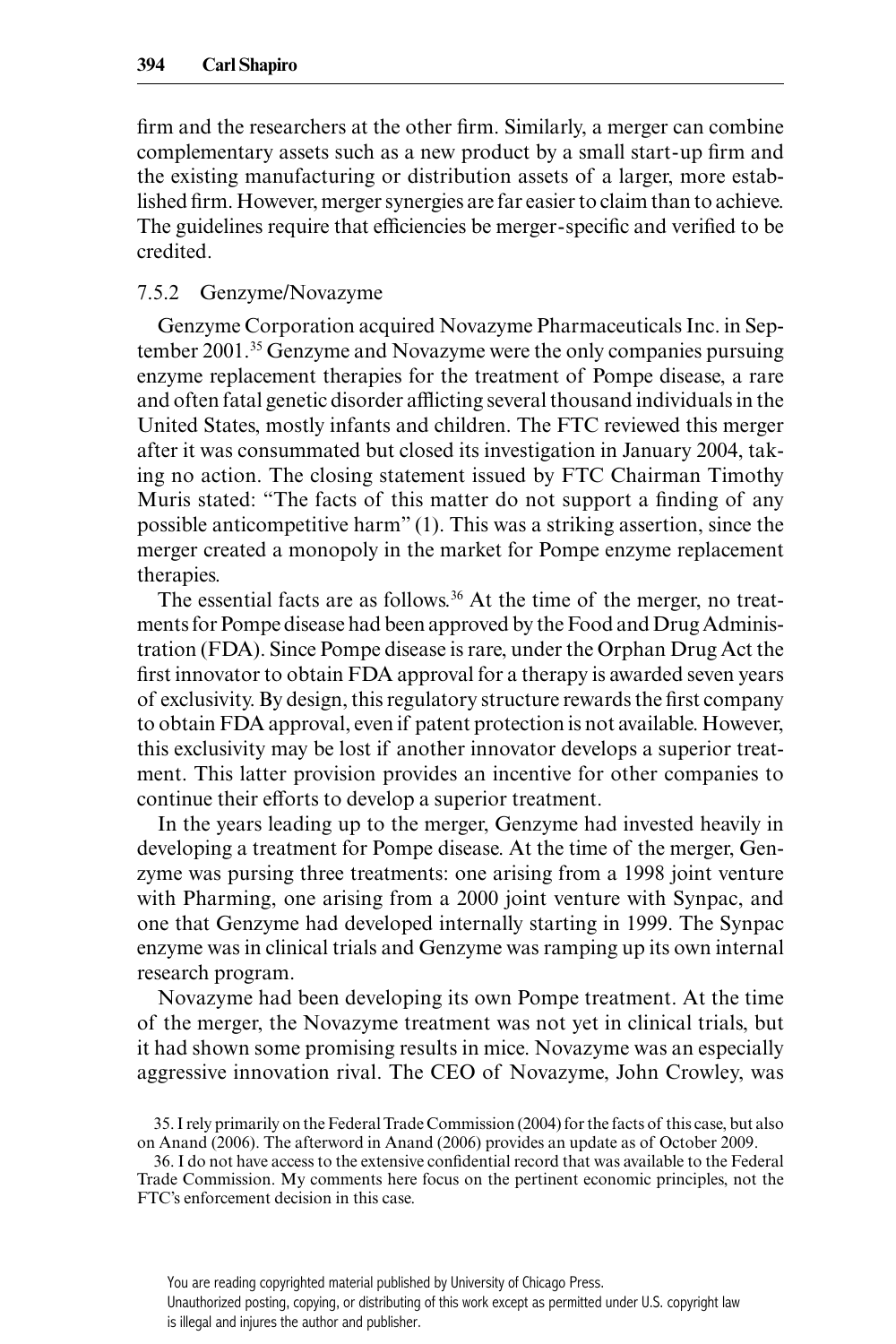the father of two children with Pompe disease. His efforts to develop a treatment to save his children are documented in Anand (2006) and in the 2010 movie *Extraordinary Measures,* starring Harrison Ford. Prior to the merger, Novazyme projected that its treatment would reach clinical trials by the end of 2001. At the time of the acquisition, Genzyme announced that the Novazyme treatment would reach clinical trials in the first half of 2002.37

Soon after the merger, Genzyme reviewed all four treatments and decided to move forward to clinical trials with only the most promising one, which Genzyme determined to be its own internal program.<sup>38</sup> Anand notes, "Instead of being moved to human clinical trials, Novazyme's technology and experimental enzyme treatments were being sent back to the research labs."<sup>39</sup> Under Genzyme ownership, the Novazyme approach was slowed down, becoming a candidate for a superior, second-generation treatment.<sup>40</sup> Clinical trials for the Novazyme enzyme were substantially delayed. By the time of the FTC review in 2003, this date had been pushed back to between 2009 and 2011.41 John Crowley left Genzyme in fall 2002. The internal Genzyme program commenced clinical trials in 2003, roughly one year after the merger with Novazyme.<sup>42</sup>

On its face, Genzyme's acquisition of Novazyme appears to have short circuited a race between the two companies to be the first to obtain FDA approval of an enzyme treatment for Pompe disease. Applying the Contestability principle, all of the sales and profits accruing to the winner of this race were contestable prior to the merger. After the merger, however, far fewer sales and profits were contestable: Genzyme still had some incentive to gain FDA approval so it could begin earning profits from its treatment, but it no longer had to fear losing the race to Novazyme.

Furthermore, even if one assumes that there was no real race between the two companies, because Novazyme had no chance of gaining FDA approval before Genzyme, the merger still eliminated Novazyme as a competitor with a superior, second- generation treatment. Genzyme's incentive to develop a superior second- generation treatment would be far smaller than Novazyme's would have been, since sales of the second- generation treatment would come largely at the expense of the first-generation treatment. This is just the type of "replacement effect" identified by Arrow (1962) fifty years ago.

Application of the Contestability principle—following the approach de-

37. Federal Trade Commission (2004, 5), Dissenting Statement of Commissioner Thompson. 38. Anand (2006), chapter 23, "The Mother of All Experiments," describes Genzyme's evaluation of the four treatments.

40. Ibid., 263.

41. Federal Trade Commission (2004, 5), Dissenting Statement of Commissioner Thompson.

42. The Genzyme treatment eventually gained FDA approval in spring 2006 under the brand name Myozyme. The treatment costs on average about \$200,000 annually per patient. See Anand (2006, 316-17).

You are reading copyrighted material published by University of Chicago Press.

 Unauthorized posting, copying, or distributing of this work except as permitted under U.S. copyright law is illegal and injures the author and publisher.

<sup>39.</sup> Ibid., 261.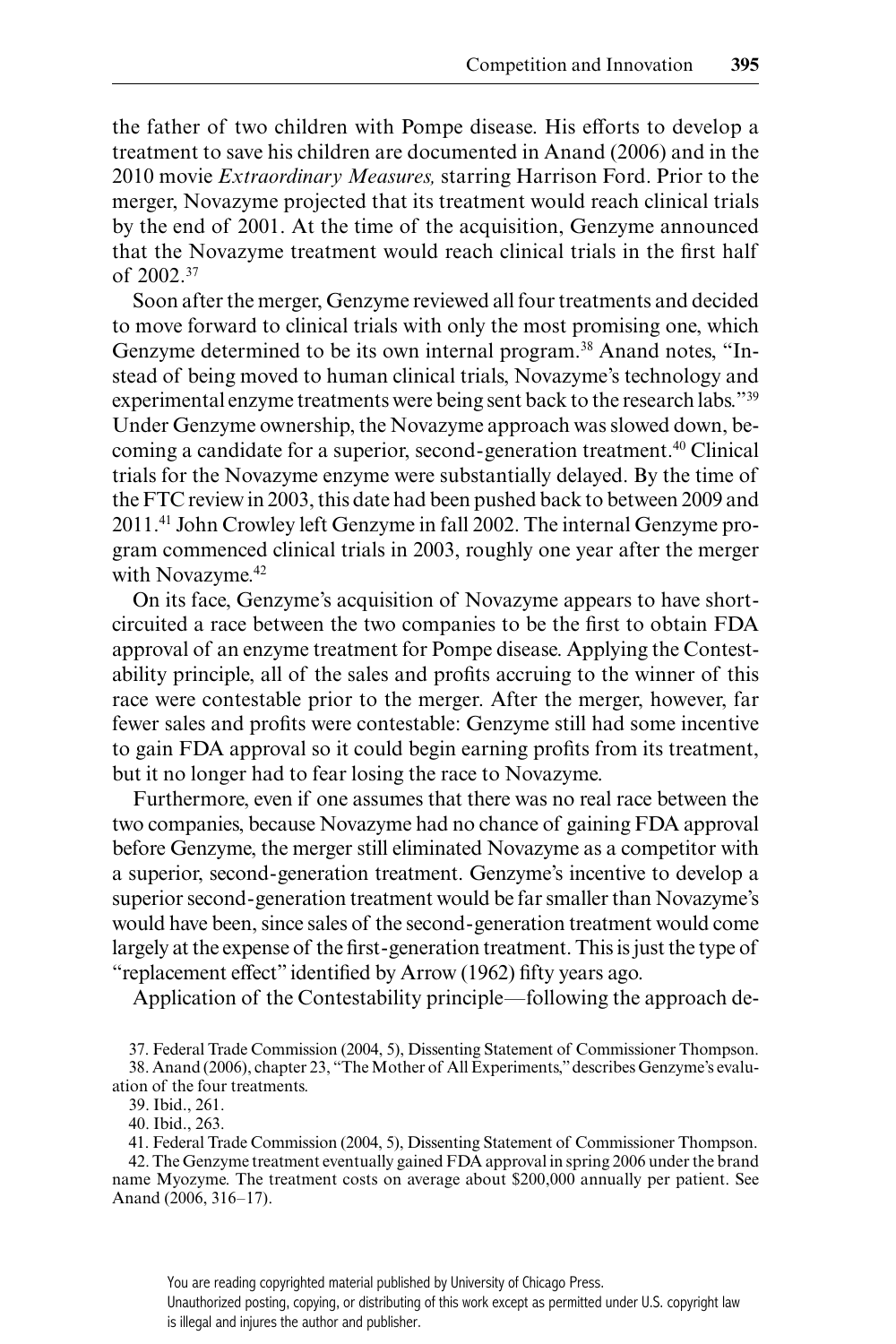scribed in the 2010 Horizontal Merger Guidelines—strongly suggests that the merger had a significant adverse effect on innovation incentives. That conclusion appears to be further supported by the postmerger evidence available to the FTC at the time of its review. By 2003, it was clear that Genzyme's progress toward commercializing an enzyme treatment for Pompe disease had slowed down after the merger. As predicted by economic theory, Genzyme had delayed the development of the Novazyme treatment, pursing alternative treatments in *series* rather than in parallel.

How, then, did Chairman Muris conclude that the merger would not cause any anticompetitive harm? Muris begins by relying on "the lack of any clear theoretical or empirical link between increased concentration and reduced innovation" (2) to argue that there should be no presumption, even in a merger to monopoly such as this one, that innovation will be harmed. As discussed earlier, the overall cross- sectional relationship between market concentration and innovation is very difficult to discern for a number of reasons, including the lack of good data on concentration in relevant antitrust markets. Plus, even if one could measure this relationship, it is not directly relevant for analyzing mergers in which innovation effects are paramount, especially mergers to monopoly.

Chairman Muris does go on to examine the impact of the merger on Genzyme's incentive and ability to develop Pompe treatments. He denies that the two companies were racing for FDA approval, explaining:

Shortly after the merger, Genzyme stated that comparative testing showed that its internal Pompe enzyme could be developed and commercialized most quickly. Genzyme also stated that the promise of the Novazyme technology was to provide a basis for an improved second- generation therapy. (Muris Statement, 12)

However, these statements, made by the merged firm itself in the face of antitrust review by the FTC, are perfectly consistent with the premerger Genzyme being spurred by the Novazyme threat to develop its treatment more quickly. In his dissenting statement, Commissioner Thompson, referring to competition between Genzyme and Novazyme states: "This competition was important because it created a race between Genzyme and Novazyme to develop Pompe ERTs, thus increasing the pace of innovation" (4). Given the inherent uncertainties associated with the new drug development process (and noting that Genzyme's treatment did not in fact gain FDA approval until 2006), it would seem hard to dismiss the possibility that, but for the merger, Genzyme would have been driven to move forward more quickly to gain FDA approval out of fear that Novazyme's treatment would gain FDA approval first.<sup>43</sup>

Even if one concludes that the merger did not reduce Genzyme's incen-

43. Anand (2006), chapter 20, "The Deal," offers evidence that Genzyme feared competition from Novazyme, and that these fears were a critical factor in Genzyme's decision to pay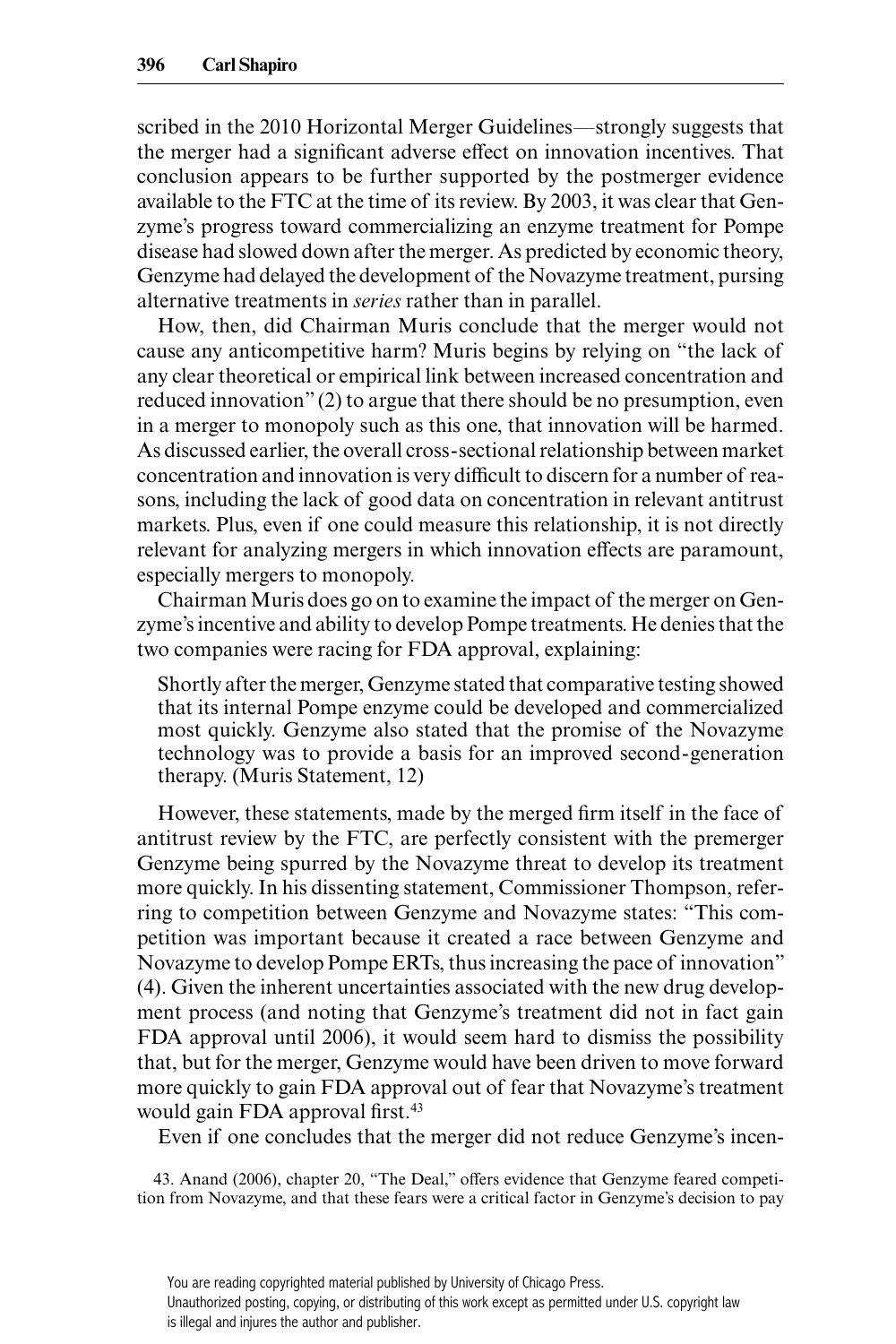tive to gain FDA approval for its first Pompe therapy, the merger reduced Genzyme's incentive to gain FDA approval for a *second* Pompe therapy. Chairman Muris explicitly notes this danger:

If Genzyme has one Pompe therapy on the market, it might then have less incentive to market a second therapy than would an independent company that does not already have a product on the market. Because the second therapy would cannibalize sales of Genzyme's internal product, a merger with Novazyme could have caused Genzyme to reduce its investment in the second therapy. Moreover, Genzyme might have an incentive to delay introduction of the second therapy until the end of its initial seven years of market exclusivity in order to obtain a total of 14 years of exclusivity under the ODA. (Muris Statement, 13)

Muris dismisses this theory as well, noting that Genzyme would still have *some* incentive to develop and introduce a superior second treatment (14). However, by this argument one would never worry about the effect of a merger to monopoly on innovation because even a monopolist has *some* incentive to improve its product. Based on this dubious reasoning, Muris then states:

In short, an analysis of Genzyme's incentives in this case does not clearly indicate whether Genzyme would have an incentive to delay the second Pompe product in the event that the first proved successful. (Muris Statement, 15)

Muris assigns a 75 percent probability to Genzyme's internal treatment gaining FDA approval, but concludes that the merger will not harm innovation to develop a superior treatment:

There is no basis in the record for concluding that the circumstances that would give Genzyme an incentive to delay—concerns about cannibalization of sales of its internal product without sufficient offsetting expansion in demand, reduction in costs, or extension in product line—amount to anything more than a bare theoretical possibility. (Muris Statement,  $19 - 20$ 

This statement appears to place no weight on Genzyme's reduced incentive to develop a superior treatment, and is peculiar given that Genzyme substantially delayed the Novazyme program during the time when the FTC was conducting its investigation.

Moving on to the Appropriability and Synergies principles, the merger does not appear to have solved an appropriability problem, or created merger-specific synergies, sufficient to offset the basic anticompetitive effects identified using the Contestability principle. Chairman Muris asserts: "By accelerating the Novazyme program, the merger may have increased its odds

<sup>\$137.5</sup> million (plus an additional \$87.5 million on a contingent basis) for Novazyme, a company with no products or revenues.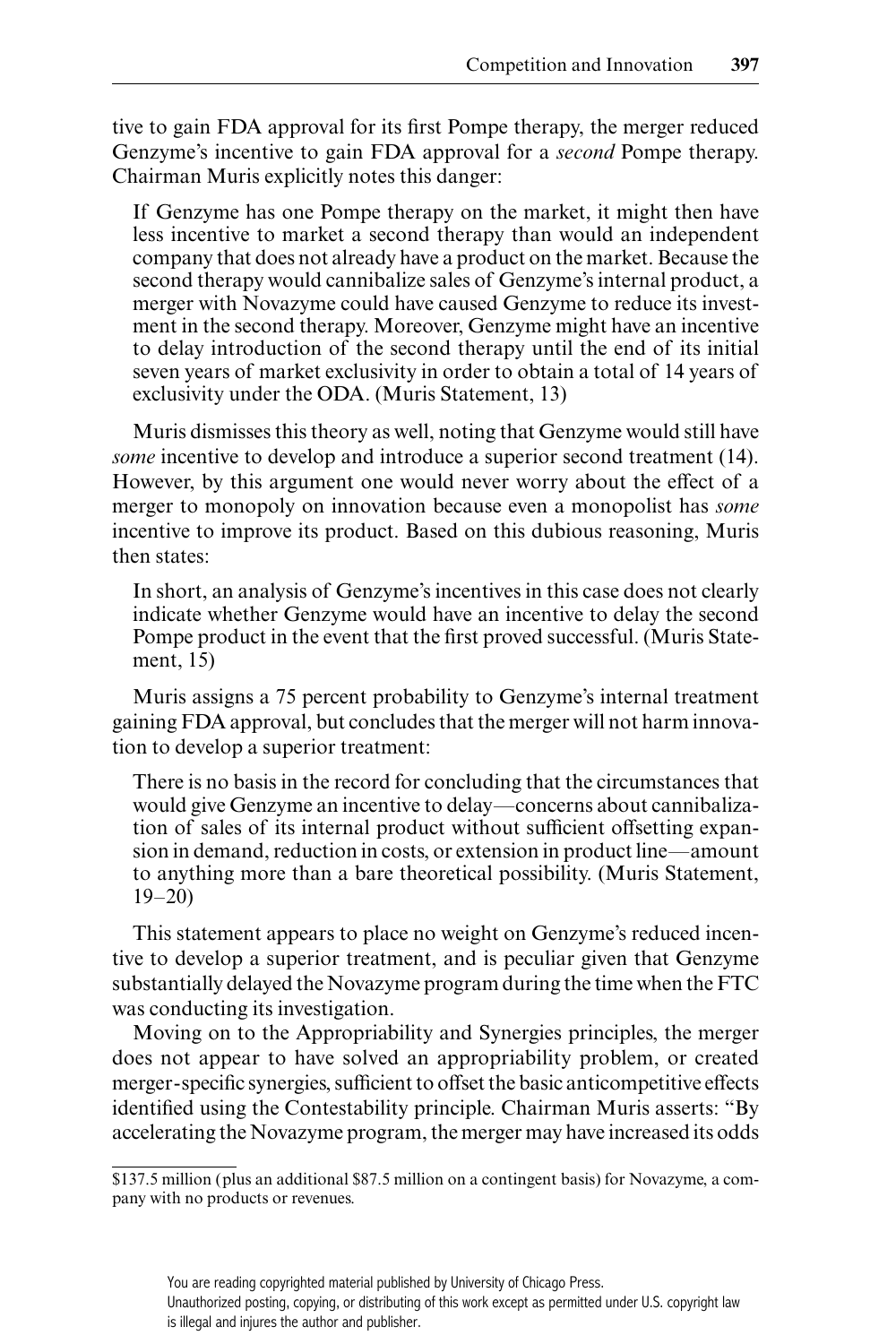of success" (17). However, as just described, the Novazyme program was greatly delayed after the merger.<sup>44</sup>

Muris also points to the comparative postmerger experiments conducted by Genzyme as a merger synergy. However, according to Anand (2006), Genzyme used these experiments to pick *one* Pompe treatment to pursue (its own internal program) and drop or delay the others. Without the merger, Genzyme could have performed comparative experiments among the three programs it controlled, and Novazyme could have continued with its own program, either alone or with another partner. That would have been a more innovative outcome.<sup>45</sup> Lastly, Anand (2006), reports that when Genzyme was bidding to acquire Novazyme in 2001, Genentech was offering to invest \$22.5 million to acquire 10 percent of Novazyme and to fund the majority of the future development costs for the Novazyme Pompe treatment (224). Therefore, any benefits to Novazyme of gaining additional financing and moving forward with a major sponsor and partner were not specific to the Genzyme acquisition.

### 7.5.3 Thoratec/ HeartWare

In February 2009, Thoratec and HeartWare signed an agreement under which Thoratec would acquire HeartWare for \$282 million.<sup>46</sup> Thoratec was the only company offering a left ventricular assist device (LVAD) approved by the FDA for sale in the United States. According to the FTC Complaint, "LVADs are a life- sustaining technology for treating end- stage heart failure patients who have failed other courses of treatment and are likely to die while

waiting for a donor heart or are ineligible for a heart transplant" (1). At the time of the proposed merger, HeartWare was developing its own LVAD, which was in the latter stages of clinical development.

The FTC challenged Thoratec's proposed acquisition of HeartWare in July 2009. According to the FTC Complaint, HeartWare was "the one company poised to seriously challenge Thoratec's monopoly of the US left ventricular assist device ('LVAD') market" (1). The FTC alleged that competition from HeartWare had already forced Thoratec to innovate and that the merger would eliminate innovation competition.

As with the Genzyme/ Novazyme merger, we do not need to know about the overall cross- sectional relationship between market concentration and innovation to evaluate this merger. The Contestability principle tells us that

44. Muris later states: "it appears that the merger has accelerated the Novazyme program" (19). This assertion is difficult to reconcile with the description given in Anand (2006) and with Genzyme's public statements to investors about delays in the Novazyme program, as cited by Commissioner Thompson in his dissent (5).

45. According to Anand (2006), the Genzyme scientists had been skeptical of the Novazyme approach from the outset. This case thus also illustrates the advantages of independent ownership and competition for preserving innovation diversity when there are differences of opinion about which research tracks are the most promising.

46. I rely on the Federal Trade Commission (2009) for the facts reported here.

 You are reading copyrighted material published by University of Chicago Press. Unauthorized posting, copying, or distributing of this work except as permitted under U.S. copyright law is illegal and injures the author and publisher.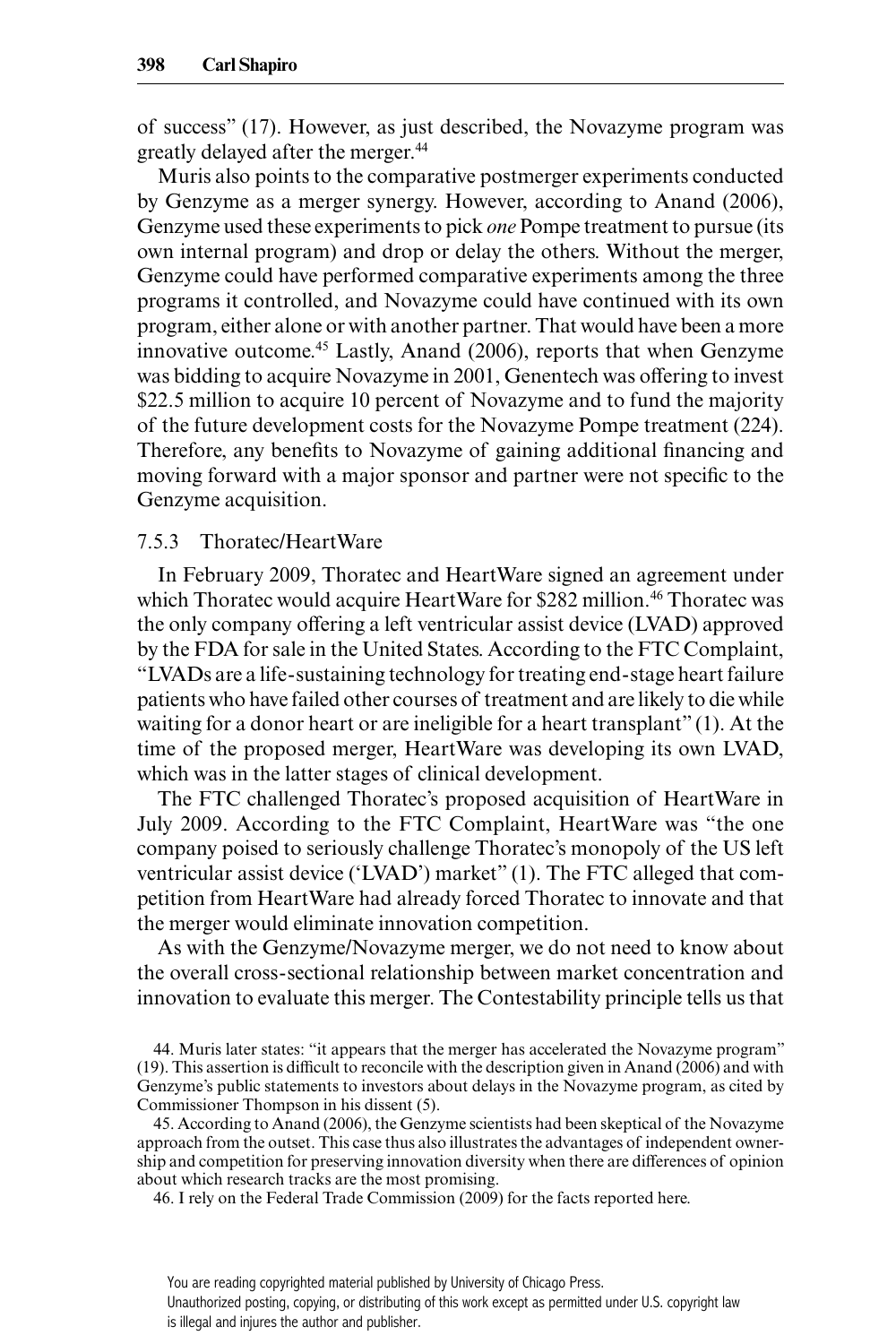the merger would have substantially reduced rivalry, since many of the sales HeartWare stands to gain by obtaining FDA approval would come at the expense of Thoratec. There is no indication in the FTC complaint that the merger would have solved a substantial appropriability problem, or that the merger would have generated extraordinary merger-specific synergies.<sup>47</sup>

#### 7.5.4 Ticketmaster/Live Nation

In February 2009, Ticketmaster and Live Nation announced their plans to merge.48 For over two decades, Ticketmaster had been the dominant primary ticketing provider in the United States to major concert venues. The DOJ estimated Ticketmaster's share of primary ticketing to major concert venues at more than 80 percent, with the next closest competitor less than 4 percent.49 Ticketmaster had also been slow to innovate and pass along lower costs to consumers:

Ticketmaster's costs for distributing a ticket have been decreasing as consumers increasingly purchase tickets through the Internet. The cost- per ticket to Ticketmaster for tickets sold through its website is significantly lower than the cost-per-ticket to Ticketmaster for tickets sold over the telephone or at a retail outlet. However, ticketing fees retained by Ticketmaster have not fallen as its distribution costs have declined. (DOJ Complaint, 11)

Live Nation was the largest concert promoter in the United States, also controlling over seventy-five concert venues in the United States. Live Nation had been Ticketmaster's largest primary ticketing client for a number of years. However, in 2007, Live Nation announced that it would not renew its contract with Ticketmaster and would instead become a direct competitor to Ticketmaster in primary ticketing once its Ticketmaster contract expired at the end of 2008.

In late December 2008, after nearly two years of preparation, Live Nation launched its ticketing service for its own venues and for potential third party major concert venue clients. Live Nation represented an innovative threat to Ticketmaster's dominance in primary ticketing for major concert venues. By merging with Live Nation, Ticketmaster would have nipped that emerging threat in the bud. From the perspective of Live Nation, a large quantity of ticketing revenues were contestable, because Live Nation could capture those revenues from Ticketmaster. As initially proposed, the merger would have substantially reduced the contestability of ticketing revenues at major concert venues. However, Ticketmaster and Live Nation argued that the merger would also generate significant synergies through the vertical

<sup>47. &</sup>quot;Any merger-specific and cognizable efficiencies resulting from the transaction will not offset the transaction's profound anticompetitive effects" (FTC Complaint, 2).

<sup>48.</sup> I rely on the Department of Justice (2010) for the facts reported here.

<sup>49.</sup> Department of Justice (2010, 10).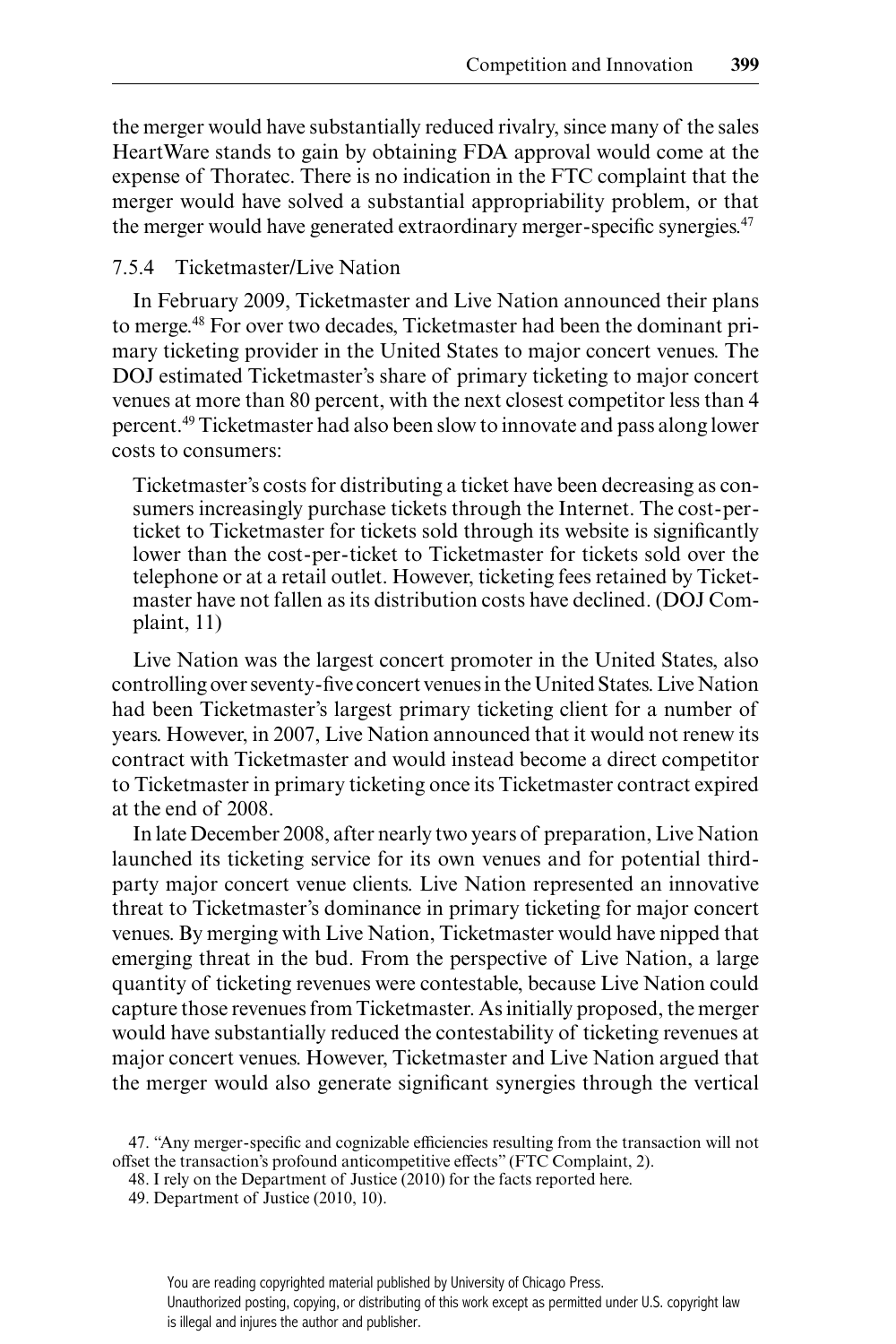integration of promotion, venues, and ticketing. The Department of Justice eventually approved the merger subject to some substantial divestitures and other remedies.50

#### **7.6 Exclusionary Conduct by Dominant Firms**

Antitrust law in the United States has grappled for more than a century with where to draw the boundary between legitimate competition and exclusionary conduct by a dominant firm.<sup>51</sup> Considerable progress has been made on topics such as predatory pricing, but substantial controversy remains. Notably, the report on this topic issued by the Department of Justice in September 2008, "Competition and Monopoly: Single-Firm Conduct Under Section 2 of the Sherman Act," immediately drew sharp criticism from the Federal Trade Commission and was officially withdrawn in May 2009. My discussion here merely touches very lightly on the treatment of exclusionary conduct, focusing on innovation.

The highest-profile monopolization case in recent years, the case brought by the Department of Justice against Microsoft, centered on innovation effects. That case fit into the following general pattern: Firm M (the monopolist) is currently dominant in the market but faces the threat that Firm E (the entrant) will develop a new and improved product and overthrow Firm M as the market leader. Firm M engages in some type of conduct that impedes Firm E from developing new products, entering the market, or gaining scale. How does one determine whether Firm M's conduct is legitimate or exclusionary under the antitrust laws?

The empirical literature discussed earlier makes it clear that ongoing innovation by an incumbent is promoted if the incumbent fears that failure to improve its own product will place it at risk of being displaced as the market leader.52 Likewise, innovation by entrants is promoted if an entrant that introduces a superior product will indeed gain substantial profitable sales, and perhaps even a dominant market position, at least for some period of time. Arrow was right that disruptive entrants with little or no financial interest in the status quo are critical to the innovative process. Schumpeter was also right that the prospect of gaining a temporary monopoly is a powerful inducement to innovate, for established firms and entrants alike.

The Contestability and Appropriability principles can go a long way albeit at a high level—to inform the antitrust treatment of conduct by a

50. See Department of Justice (2010), Final Judgment, July 30, 2010. The author participated in this case at the DOJ.

51. For an entré to this literature that focuses on economic principles, see Kaplow and Shapiro (2007) and the references cited therein.

52. The cross- sectional relationship between market concentration and innovation is not directly relevant, especially inasmuch as the observations used to estimate that relationship involve concentration levels far lower than those associated with dominant firms facing a fringe of smaller rivals or entrants.

You are reading copyrighted material published by University of Chicago Press.

 Unauthorized posting, copying, or distributing of this work except as permitted under U.S. copyright law is illegal and injures the author and publisher.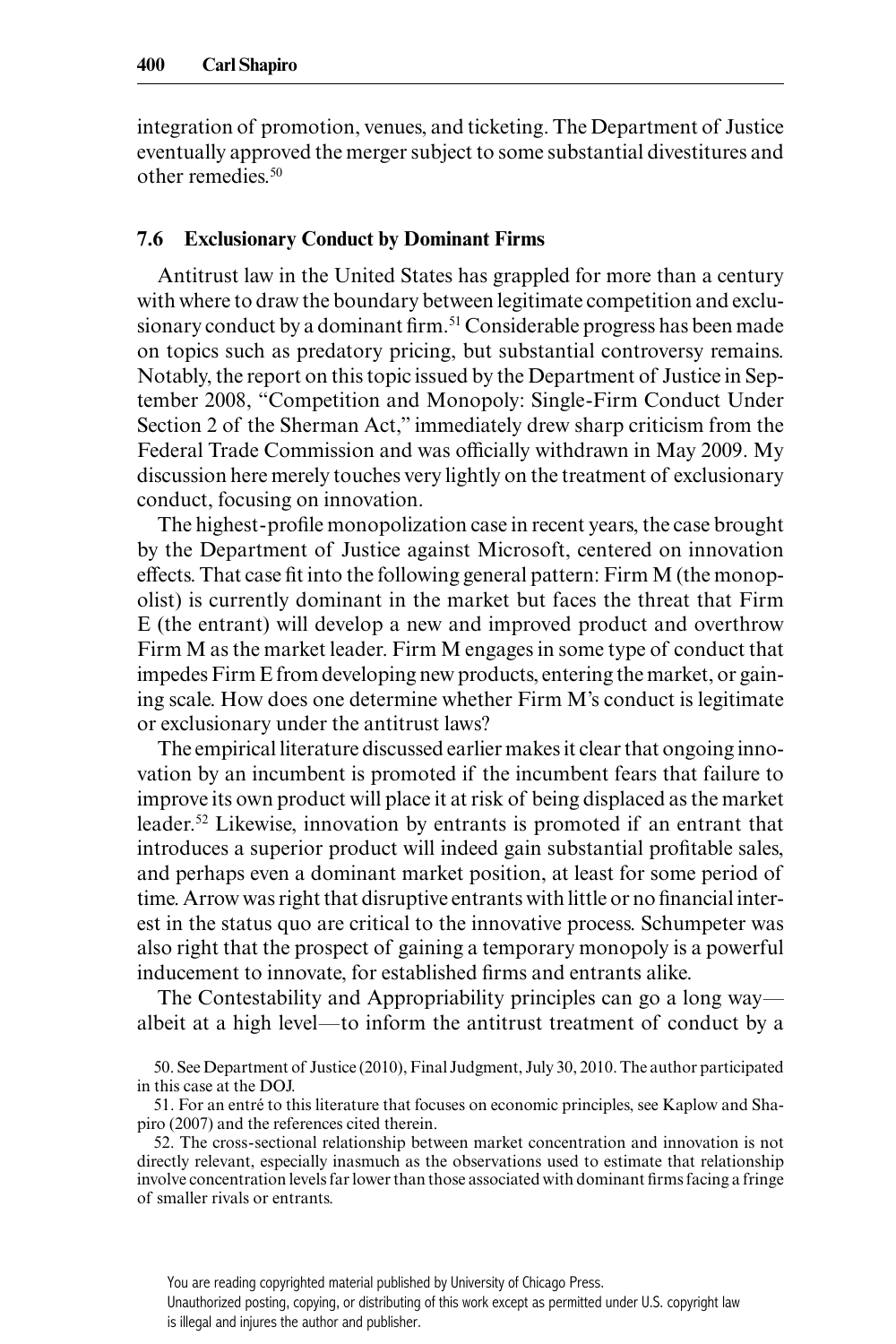dominant incumbent firm in a market subject to technological change. Innovation by both incumbents and entrants is spurred if tomorrow's sales are contestable, in the sense that multiple firms are vying to win those sales and the lion's share of tomorrow's sales goes to the firm that succeeds in developing the best product. In the extreme case, one firm dominates the market at any point in time, but there is ongoing intense competition "for the market" that leads to rapid innovation. Innovation by both incumbents and entrants also is spurred if the successful innovator can appropriate a significant portion of the social benefits actually caused by its innovation.

Some have argued for a laissez faire antitrust policy in industries subject to technological change on the grounds that monopoly power in these industries is fleeting. However, this argument is seriously incomplete, since exclusionary practices (such as tying or exclusive dealing), if not checked by antitrust law, can make current monopoly power more durable by deterring innovative entrants. Others have argued for a laissez faire antitrust policy in industries subject to technological change on the grounds that such a policy would spur innovation by increasing the size of the prize won by the firm that obtains a dominant position. In a very important recent work, Segal and Whinston (2007) show that this argument also is seriously incomplete. In a model where two firms compete over time for market leadership by innovating, they provide surprisingly general conditions under which antitrust policies that protect entrants raise the rate of innovation.<sup>53</sup> Their analysis applies to a range of business practices by dominant firms, including long- term exclusive contracts with customers, compatibility decisions in a network industry, conduct that deters the R&D activities of entrants, and predatory activities.

#### **7.7 Conclusions**

Yes, Arrow *did* hit the bull's eye: a firm with a vested interest in the status quo has a smaller incentive than a new entrant to develop or introduce new technology that disrupts the status quo. Schumpeter was also quite correct: the prospect of obtaining market power is a necessary reward to innovation. There is no conflict whatsoever between these two fundamental insights.

The unifying principle, richly supported by the empirical literature, is that innovation, broadly defined, is spurred if the market is contestable; that is, if multiple firms are vying to win profitable future sales. This basic principle can take us a long way in evaluating the impact on innovation of horizontal mergers and of unilateral conduct by dominant firms.

53. Gans (2011) draws out some of the implications of the Segal and Whinston model for antitrust and innovation. In a related model of cumulative innovation, Raskovich and Miller (2010) provide conditions under which monopoly "extension" activities, which delay entry by the next incumbent, reduce the rate of innovation.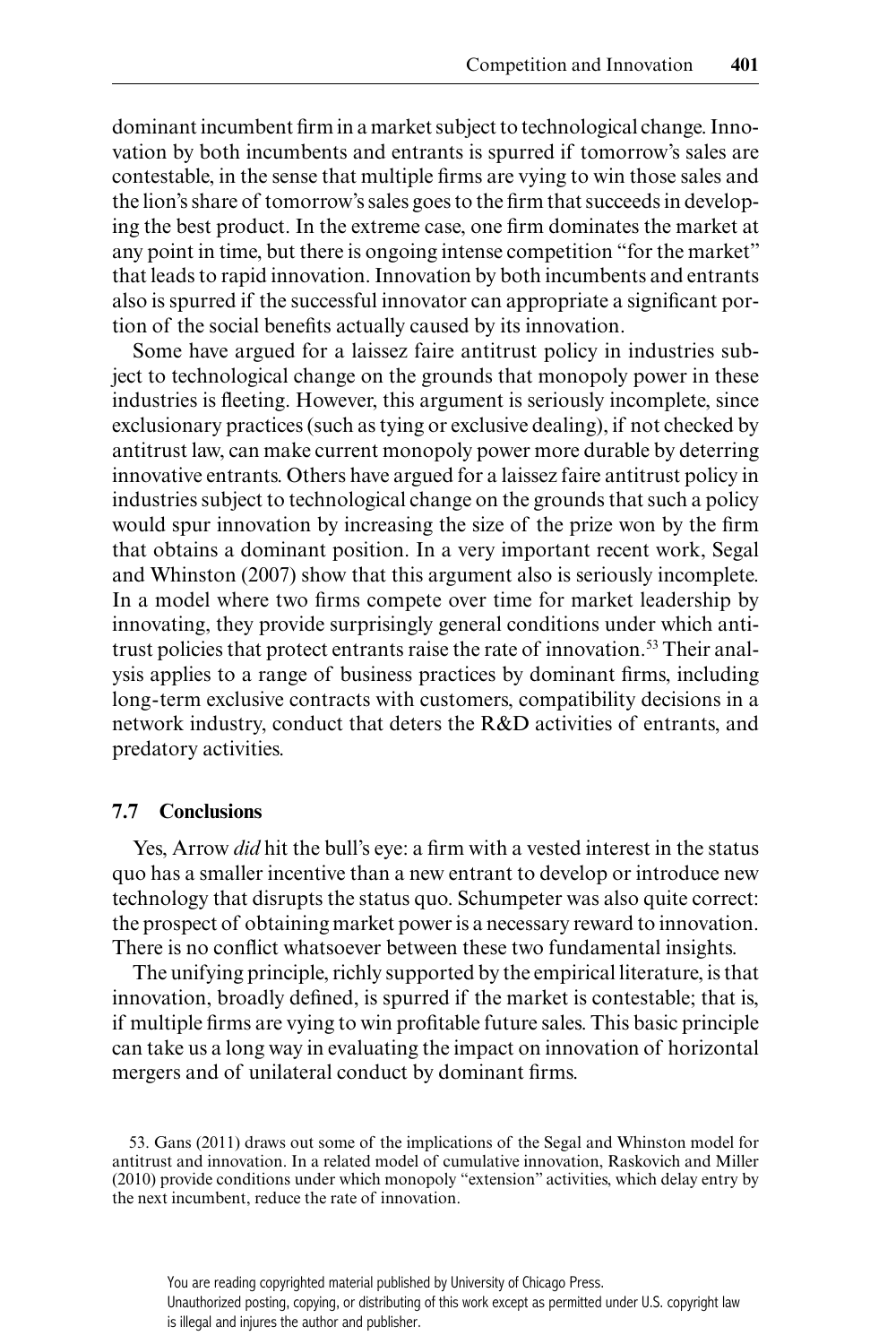# **References**

- Aghion, Philippe, Nick Bloom, Richard Blundell, Rachel Griffith, and Peter Howitt. 2005. "Competition and Innovation: An Inverted- U Relationship." *Quarterly Journal of Economics* 120(2): 701–28.
- Aghion, Philippe, and Rachel Griffith. 2005. *Competition and Growth: Reconciling Theory and Evidence.* Cambridge, MA: MIT Press.
- Aghion, Philippe, Christopher Harris, Peter Howitt, and John Vickers. 2001. "Competition, Imitation and Growth with Step- by- Step Innovation." *Review of Economic Studies* 68:467– 92.
- Aghion, Philippe, and Peter Howitt. 2009. *The Economics of Growth.* Cambridge, MA: MIT Press.
- Anand, Geeta. 2006. *The Cure: How a Father Raised \$100 Million and Bucked the Medical Establishment in a Quest to Save His Children.* New York: HarperCollins.
- Arrow, Kenneth. 1962. "Economic Welfare and the Allocation of Resources to Invention." In *The Rate and Direction of Inventive Activity: Economic and Social Factors,* edited by the Universities- National Bureau Committee for Economic Research and the Committee on Economic Growth of the Social Science Research Councils, 609–26. Princeton, NJ: Princeton University Press.
- Baker, Jonathan. 2007. "Beyond Schumpeter vs. Arrow: How Antitrust Fosters Innovation." Antitrust Law Journal 74:575-602.
- Baker, Jonathan, and Carl Shapiro. 2008. "Reinvigorating Horizontal Merger Enforcement." In *How the Chicago School Overshot the Mark: The Effect of Conservative Economic Analysis on U.S. Antitrust,* edited by Robert Pitofsky. New York: Oxford University Press.
- Bartelsman, Eric, and Mark Doms. 2000. "Understanding Productivity: Lessons from Longitudinal Microdata." Journal of Economic Literature 38:569-94.
- Bloom, Nicholas, and John Van Reenen. 2007. "Measuring and Explaining Management Practices Across Firms and Countries." *Quarterly Journal of Economics* 122:1351-408.

———. 2010. "Why Do Management Practices Differ Across Firms and Countries?" *Journal of Economic Perspectives* 24:203– 24.

- Blundell, Richard, Rachel Griffith, and John Van Reenen. 1999. "Market Share, Market Value and Innovation in Panel of British Manufacturing Firms." *Review of Economic Studies* 66:529– 54.
- Boone, Jan. 2000. "Competitive Pressure: The Effects on Investments in Product and Process Innovation." *Rand Journal of Economics* 31:549-69.

———. "Intensity of Competition and the Incentive to Innovate." *International Journal of Industrial Organization* 19:705– 26.

- Christensen, Clayton. 1997. *The Innovator's Dilemma.* Boston: Harvard Business School Press.
- Cohen, Wesley. 1995. "Empirical Studies of Innovative Activity." In *Handbook of the Economics of Innovation and Technological Change,* edited by Paul Stoneman, 1059– 1107. Basil Blackwell.
- ———. 2010. "Fifty Years of Empirical Studies of Innovative Activity and Performance." In *Handbook of Economics of Innovation,* vol. 1, edited by Bronwyn Hall and Nathan Rosenberg, 129–213. Amsterdam: North Holland.
- Cohen, Wesley, and Richard Levin. 1989. "Empirical Studies of Innovation and Market Structure." In *Handbook of Industrial Organization,* edited by Richard Schmalensee and Robert Willig. New Holland.
- Davis, Ronald. 2003. "Innovation Markets and Merger Enforcement: Current Practice in Perspective." *Antitrust Law Journal* 71:695– 703.

is illegal and injures the author and publisher.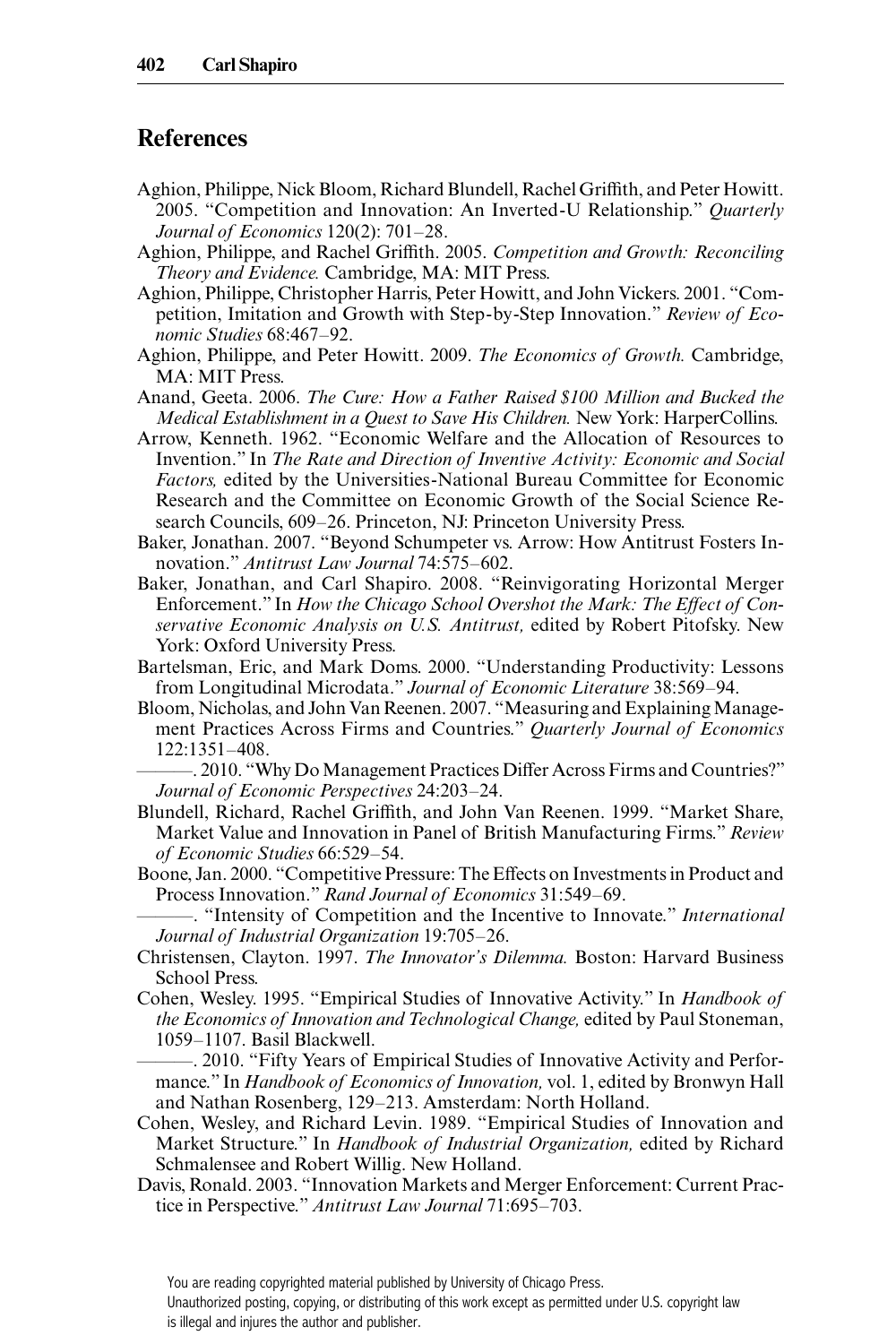- Demsetz, Harold. 1973. "Industry Structure, Market Rivalry, and Public Policy." *Journal of Law and Economics* 16:1–9.
- Department of Justice, Antitrust Division. 2008. "Competition and Monopoly: Single- Firm Conduct Under Section 2 of the Sherman Act." September. http://www.justice.gov/atr/public/reports/236681.pdf.
- . 2010. "Ticketmaster Matter Materials." http://www.justice.gov/atr/cases/ ticket.htm.
- Farrell, Joseph, and Carl Shapiro. 2010. "Antitrust Evaluation of Horizontal Mergers: An Economic Alternative to Market Definition." *B. E. Journal of Theoretical Economics* 10, Article 9. http://www.bepress.com/bejte/vol10/iss1/art9.
- Federal Trade Commission Staff Report. 1996. *Anticipating the 21st Century: Com*petition Policy in the High-Tech Global Marketplace. http://www.ftc.gov/opp/ global/report/gc\_v1.pdf.
- Federal Trade Commission. 2004. "Genzyme/ Novazyme Matter Materials." http://www.ftc.gov/opa/2004/01/genzyme.shtm.

-. 2009. "Thoratec/Heartware Matter Materials." http://www.ftc.gov/opa/ 2009/07/thoratec.shtm.

- Gans, Joshua. 2011. "When Is Static Analysis a Sufficient Proxy for Dynamic Considerations? Reconsidering Antitrust and Innovation." In *Innovation Policy and the Economy*, vol. 11, edited by Josh Lerner and Scott Stern, 55–78. Chicago: University of Chicago Press.
- Gilbert, Richard. 2006. "Looking for Mr. Schumpeter: Where Are We in the Competition- Innovation Debate." In *Innovation Policy and the Economy,* vol. 6, edited by Adam Jaffe, Josh Lerner, and Scott Stern, 159-215. Chicago: University of Chicago Press.
- Gilbert, Richard, and David Newbery. 1982. "Preemptive Patenting and the Persistence of Monopoly." *American Economic Review* 72:514–26.
- Gilbert, Richard, and Willard Tom. 2001. "Is Innovation King at the Antitrust Agencies? The Intellectual Property Guidelines Five Years Later." *Antitrust Law Journal* 69:43– 86.
- Grove, Andrew. 1996. *Only the Paranoid Survive.* New York: Random House.
- Holmes, Thomas, David Levine, and James Schmitz. 2008. "Monopoly and the Incentive to Innovate When Adoption Involves Switchover Disruptions." NBER Working Paper no. 13864. Cambridge, MA: National Bureau of Economic Research, March.
- Holmes, Thomas, and James Schmitz. 2010. "Competition and Productivity: A Review of Evidence." Annual Review of Economics 2:619-42.
- Kaplow, Louis, and Carl Shapiro. 2007. "Antitrust." In *Handbook of Law and Economics*, vol. 2, edited by A. Mitchell Polinsky and Steven Shavell, 1073–225. Elsevier.
- Katz, Michael, and Howard Shelanski. 2005. "Mergers Policy and Innovation: Must Enforcement Change to Account for Technological Change?" In *Innovation Policy and the Economy,* vol. 5, edited by Adam Jaffe, Josh Lerner, and Scott Stern, 109–65. Chicago: University of Chicago Press.
	- ———. 2007. "Mergers and Innovation." *Antitrust Law Journal* 74:1– 85.
- Lee, Chang- Yang. 2005. "A New Perspective on Industry R&D and Market Structure." Journal of Industrial Economics 53:101-22.

-. 2009. "Competition Favors the Prepared Firm: Firm's R&D Response to Competitive Market Pressure." *Research Policy* 38:861– 70.

- Leibenstein, Harvey. 1966. "Allocative Efficiency vs. 'X- Efficiency.'" *American Economic Review* 56:392-415.
- Lewis, William. 2004. *The Power of Productivity: Wealth, Poverty, and the Threat to Global Stability.* Chicago: University of Chicago Press.

Unauthorized posting, copying, or distributing of this work except as permitted under U.S. copyright law is illegal and injures the author and publisher.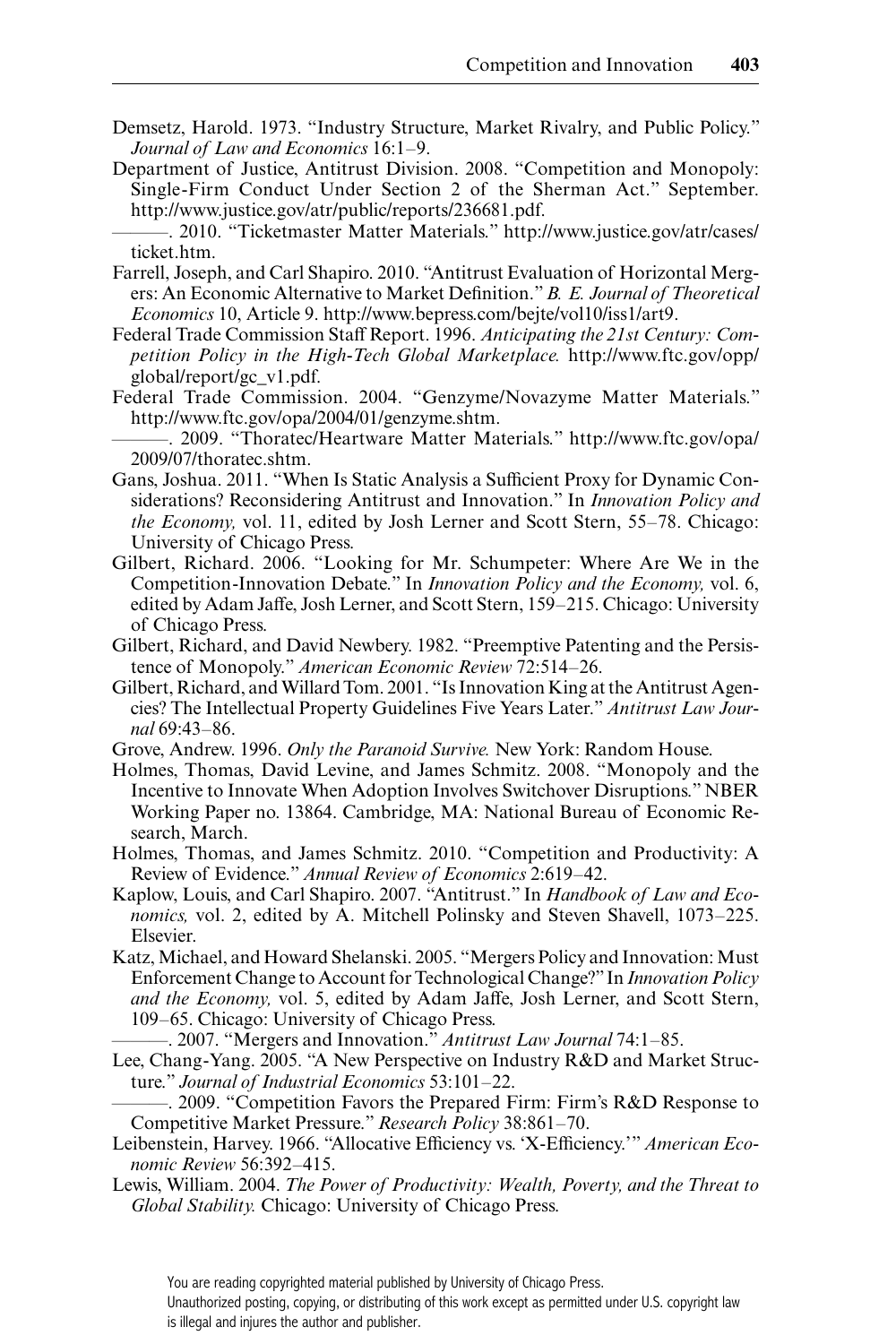- Motta, Massimo. 2004. *Competition Policy: Theory and Practice.* Cambridge: Cambridge University Press.
- Nickell, Stephen. 1996. "Competition and Corporate Performance." *Journal of Political Economy* 104 (4): 724– 46.
- Porter, Michael. 1990. *The Competitive Advantage of Nations.* New York: McMillan Press.

———. 2001. "Competition and Antitrust: Towards a Productivity- Based Approach to Evaluating Mergers and Joint Ventures." *Antitrust Bulletin* 46:919–58.

Raskovich, Alexander, and Nathan Miller. 2010. "Cumulative Innovation and Competition Policy." Antitrust Division, US Department of Justice, EAG Discussion Paper 10-5, September. http://www.justice.gov/atr/public/eag/262643.pdf.

- Sacco, Dario, and Armin Schmutzler. 2011. "Is There a U- Shaped Relation Between Competition and Investment?" *International Journal of Industrial Organization* 29  $(1): 65 - 73.$
- Schmutzler, Armin. 2010. "The Relation Between Competition and Innovation: Why Is It Such a Mess?" Centre for Economic Policy Research, Discussion Paper no. DP- 7640, January. University of Zurich.
- Schumpeter, Joseph. 1942. *Capitalism, Socialism and Democracy.* New York: Harper & Brothers. (Citations to Harper Perennial Modern Thought Edition, published 2008.)
- Scopelliti, Alessandro. 2010. "Competition and Economic Growth: A Critical Survey of the Theoretical Literature." Journal of Applied Economic Sciences 11:70-93.
- Segal, Ilya, and Michael Whinston. 2007. "Antitrust in Innovative Industries." *American Economic Review* 97:1703– 30.
- Shapiro, Carl. 2007. "Patent Reform: Aligning Reward and Contribution." In *Innovation Policy and the Economy,* vol. 8, edited by Adam Jaffe, Josh Lerner, and Scott Stern, 111–56. Chicago: University of Chicago Press.
- Sutton, John. 1998. *Technology and Market Structure.* Cambridge, MA: MIT Press. ———. 2007, "Market Structure: Theory and Evidence." In *Handbook of Industrial Organization, vol.* 3, edited by Mark Armstrong and Robert Porter, 2301-368.

Elsevier.

- Syverson, Chad. 2004. "Market Structure and Productivity: A Concrete Example." *Journal of Political Economy* 112:1181-222.
- ———. 2011. "What Determines Productivity?" *Journal of Economic Literature* 49  $(2): 326 - 65.$
- Tirole, Jean. 1997. *The Theory of Industrial Organization.* Cambridge, MA: MIT Press.
- Vives, Xavier. 2008. "Innovation and Competitive Pressure." *Journal of Industrial Economics* 61:419-69.

# **Comment** Michael D. Whinston

It is a pleasure to discuss a chapter of Carl's. The chapter focuses on an important but quite specific issue concerning innovation, namely the anti-

Michael D. Whinston is the Robert E. and Emily H. King Professor of Business Institutions at Northwestern University and a research associate of the National Bureau of Economic Research.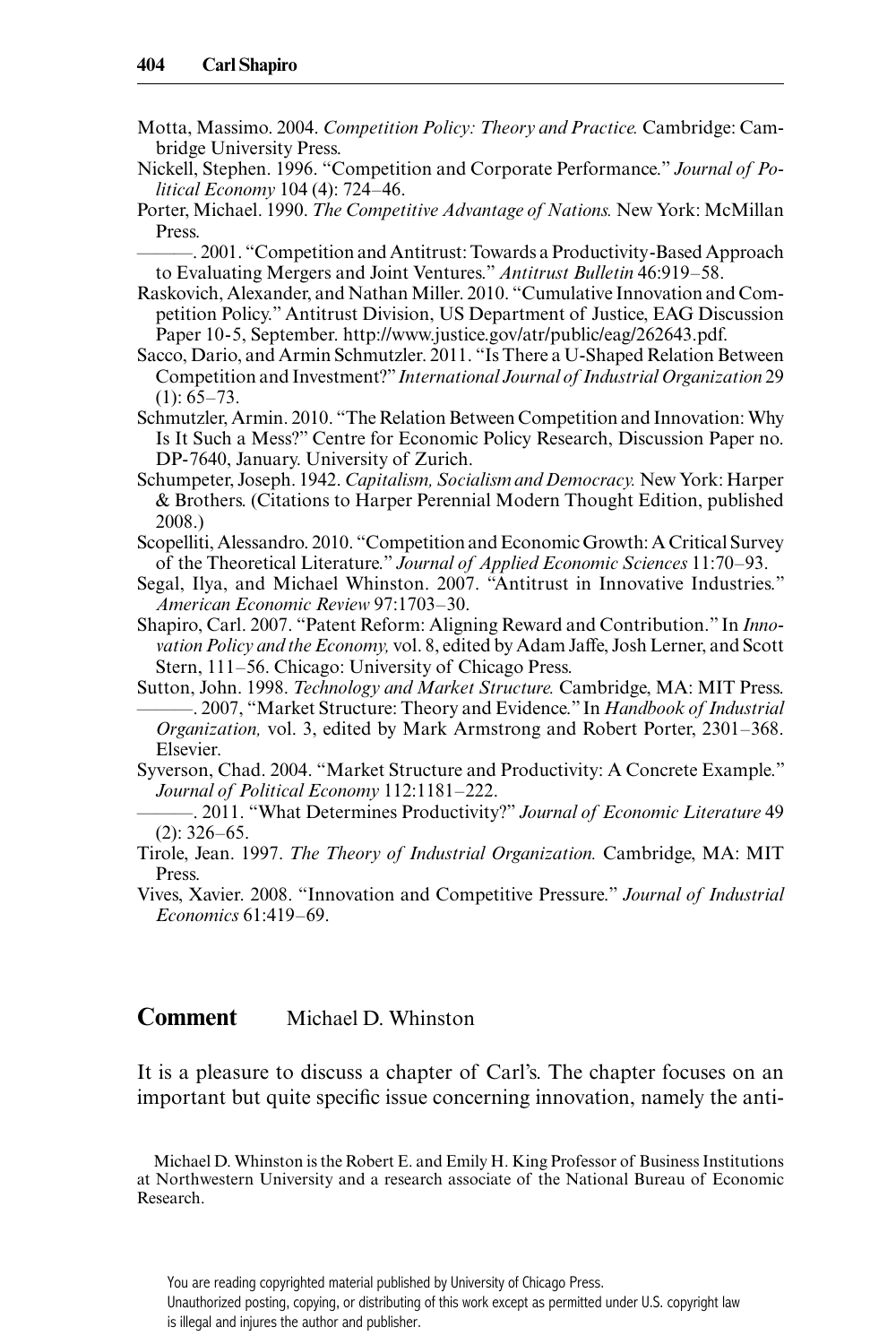trust review of mergers in innovative industries. In the chapter, Carl makes two basic points: first, he argues that a merger's likely effects on innovation can often be discerned despite the seemingly negative lesson from the recent R&D and growth literatures, in which the level of innovation has no clear relation to the level of competition. Second, Carl suggests some principles that he feels can usefully guide such merger reviews. Here I will discuss these points in turn.

Let's start with the "complex relationship" between the level of competition and the rate of innovation, upon which the R&D and growth literatures have recently focused. What drives this complexity? In fact, you can see an important source of it by thinking about Arrow (1962) and Schumpeter (1942). Roughly speaking, there are two different times at which we might be concerned with market structure: ex ante (before the innovation) and ex post (after the innovation). Arrow showed that ex ante market structure is important, and that greater ex ante competition encourages innovation. The reason is simple: more ex ante competition destroys profits in the ex ante state, which gives firms a greater incentive to innovate to escape from that state. Schumpeter instead argued that competition is bad for innovation, but did so focusing on ex post market structure: destroying profits ex post reduces firms' incentives to innovate to get into that state. In essence, in the more recent models in this literature, competition is changed in *both* ex ante *and* ex post states. Because of this, things get complicated, and this tension between ex ante and ex post effects shows up in the varied effects observed in a lot of the literature.

Carl nicely illustrates this point in his discussion of the Aghion et al. (2005) paper. In that paper, the meaning of "less competition" is that there is less intense pricing rivalry when firms are in the neck-and-neck state in which they have the same technological capabilities. The neck- and- neck state is the ex post state when we look at  $R&D$  by the trailing firm when one firm is ahead and the other is behind, $1$  but it is the ex ante state when we think about the  $R&D$  that occurs when the two firms are neck and neck. As a result, there are two opposing effects of more intense competition on innovation: an increase in innovation in the neck- and- neck state but a reduction in the state in which one firm is ahead. This fact then leads to an inverted U- shaped relationship between competition and innovation, where innovation is greatest at intermediate levels of competition. The reason for the inverted U is that the industry tends to spend more of its time in the state in which innovation is lowest, because that is the state firms tend not to move out of. Specifically, when there is little competition, there is little innovation in the neck- and-neck state, and a lot in the state where one firm is behind. As a result, firms are much more likely to be in the neck- and-neck state, which

1. Aghion at al. assume that a leader cannot be more than one step ahead; as a result, only the follower will do R&D in this state.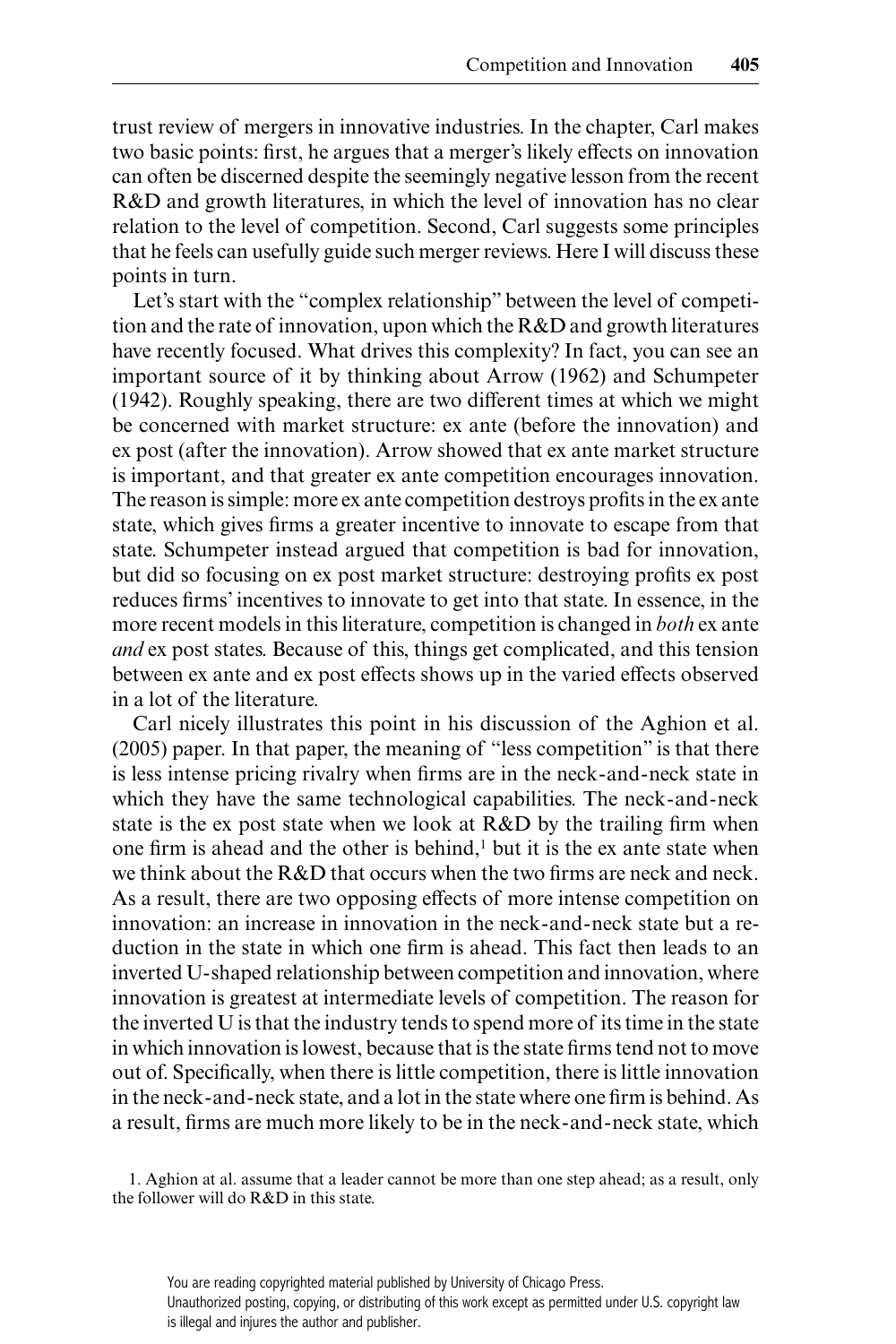means that if we increase competition the (average) response of innovation is dominated by the response in the neck- and- neck state, which is positive. Similar reasoning implies that when competition is high in this sense, the industry is much more likely to be in the state where one firm is behind, so an increase in competition will reduce R&D on average.

While this inverted U-shaped relationship is certainly interesting and useful for understanding what we see in industry data, does it mean that we cannot predict the likely effects of a merger in an innovative industry? Carl argues no, and I agree. A key reason is that if you are thinking about mergers, the comparative statics exercise that is of interest to you—how this merger will affect the rate of innovation and welfare—differs from the comparative statics exercise that is conducted in this literature. To shamelessly plug some of my own work, a few years ago Ilya Segal and I wrote a paper (Segal and Whinston 2007) on antitrust in innovative industries. There we focused primarily on exclusionary behavior rather than on mergers, but a similar issue came up. We put the point as follows:

The growth literature often considers how changes in various parameters will affect the rate of innovation, sometimes even calling such parameters measures of the degree of "antitrust policy". . . . Here we are much more explicit than is the growth literature about what antitrust policies toward specific practices do. This is not a minor difference, as our results differ substantially from those that might be inferred from the parameter changes considered in the growth literature. As one example, one would get exactly the wrong conclusion if one extrapolated results showing that more inelastic demand functions lead to more innovation (e.g., Aghion and Howitt 1992) to mean that allowing an incumbent to enhance its market power through long- term contracts leads to more innovation. (Segal and Whinston 2007, 1704)

Let's consider two examples to illustrate how the presence of a seemingly "complex relationship" between competition and R&D need not prevent definitive answers to specific competition policy questions. Consider first the model with Ilya. It was a quality ladder model of innovation similar to those in the growth literature. There was an entrant—if successful in its R&D, the entrant came in and competed for one period before displacing the incumbent monopolist. The entrant would then be an uncontested monopolist until he himself ultimately faced a successful new entrant and was displaced.

In this setting we asked whether allowing incumbents to deter entry through exclusive contracts with buyers would encourage or discourage innovation. (The question was motivated in part by the *Microsoft* case, where Microsoft wrote partially exclusive contracts with buyers and providers of complementary goods.) Exclusive contracts reduce the number of buyers who are free to purchase from an entrant, which tends to reduce innovative effort by prospective entrants. However, once an entrant displaces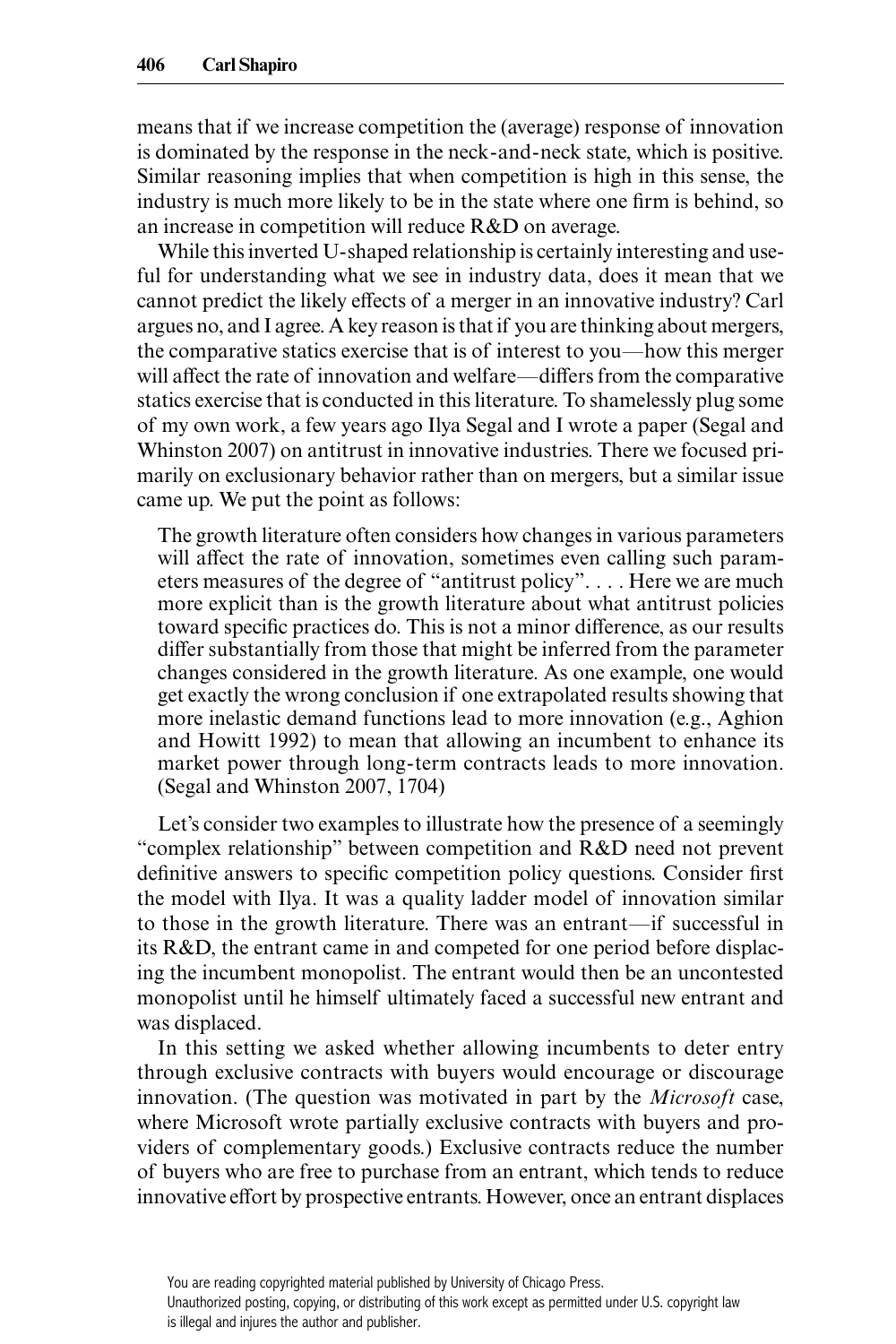

Figure 7C.1 A firm's value function in the Pakes-McGuire model

the incumbent and becomes the new monopolist, it is more profitable if it can deter entry, so allowing such deterrence could also raise the incentive to innovate. As a result, it might seem like one cannot say anything about which way the overall effect comes out. Nonetheless, we showed that fairly generally the use of exclusives lowers the rate of innovation (and both consumer and aggregate surplus).

Now consider a different dynamic model of innovation due to Pakes and McGuire (1994) (see also Ericson and Pakes 1995). In this model, there is a differentiated product oligopolistic industry in which, in each period, firms engage in price competition and can also invest in stochastic product improvement. Both entry and exit are also possible. A firm's value function in this model typically looks as in figure  $7C.1$ , where the horizontal axis measures the firm's state (innovation can increase a firm's state, which raises its product's value to consumers) and the vertical axis measures the firm's value. The graph of the value function in the figure holds the states of the firm's rivals fixed.

As can be seen in the figure, the value function is S-shaped: relatively flat at low and high states, with a steep section in the middle. Innovation will be high when the firm is in a state at which this curve is steep (the returns to product improvement are then large). The steep section is like the neck and- neck state in Aghion et al. (2005). Although Pakes and McGuire do not do this, I think if you actually looked at this model and had a bunch of these industries in different states, you likely would get an inverted U- shaped relationship between the rate of innovation and the intensity of competition. At the very least, the relationship would be "complex."

Nonetheless, when Pakes and McGuire simulate the effect of a merger in the Markov perfect equilibrium of their model, its impact on consumers is very clear. Table 7C.1 shows the levels of industry profit, consumer surplus, and aggregate surplus in three cases: the first best, the oligopolistic Markov perfect equilibrium, and a fully collusive outcome. The fully col-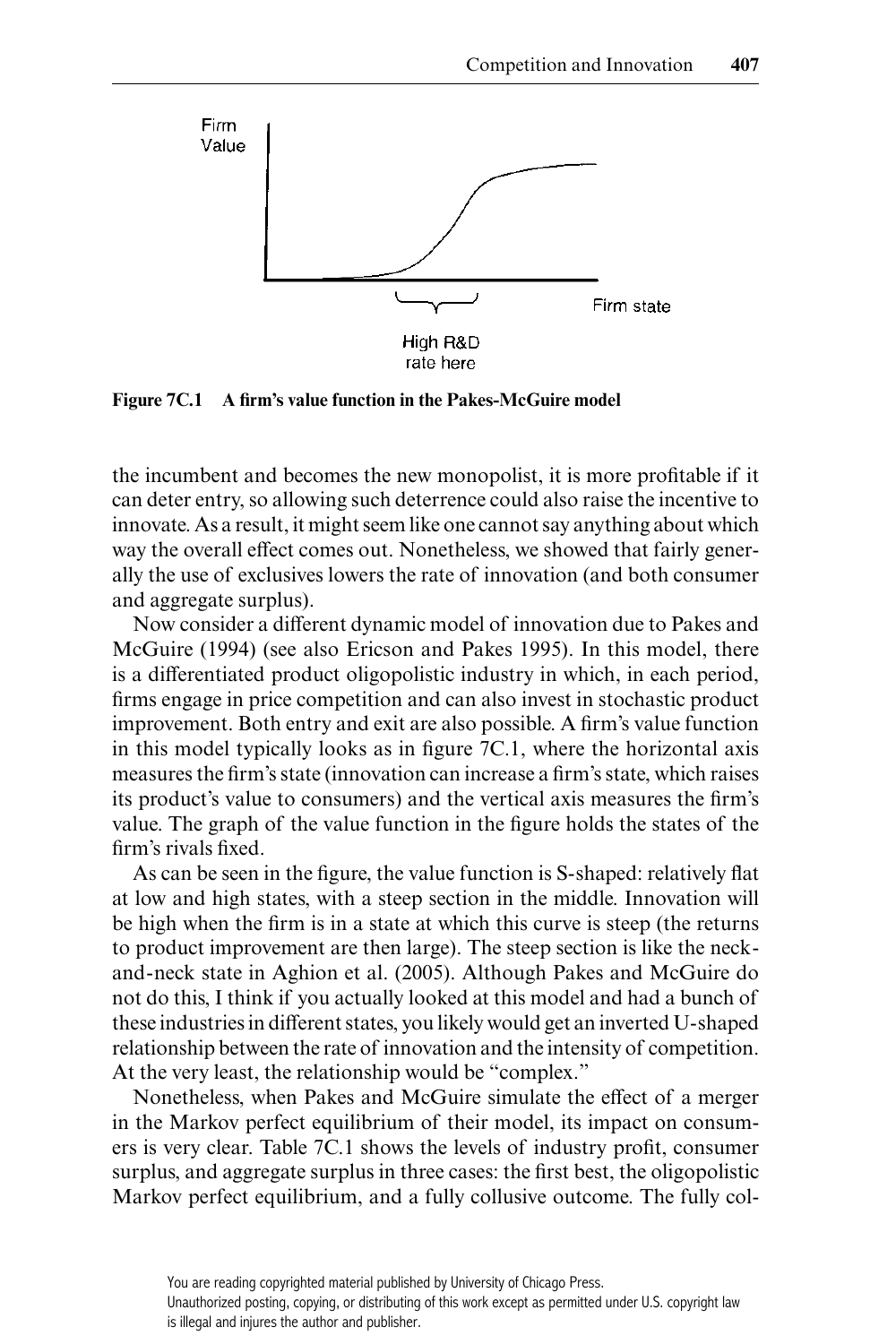|                                                                              |           | Industry profit Consumer surplus Aggregate surplus |                   |
|------------------------------------------------------------------------------|-----------|----------------------------------------------------|-------------------|
| First best<br>Markov perfect equilibrium<br>Collusion (industry-wide merger) | 70<br>218 | 301<br>115                                         | 377<br>369<br>332 |

Table 7C.1 Profit, consumer surplus, and aggregate surplus in the **Pakes- McGuire model**

lusive outcome can be thought of as the result of an industry- wide merger (including all potential entrants). The first-best aggregate surplus is 377. There is a small loss in aggregate surplus in the Markov perfect equilibrium: consumer surplus is 300 and industry profit is 70. (This is an industry where, on average, three or four firms are active.) With the industry-wide merger, aggregate surplus falls 10 percent compared to the Markov perfect equilibrium and consumers do really badly: their surplus falls by almost two- thirds. (The rate of innovation also falls dramatically.) Thus, despite any general complexity of the relation between the level of competition and the rate of innovation, this merger is evidently very bad for consumers. Gowrisankaran (1995) also finds negative effects on consumers (and a reduction in  $R&D$ ) in a closely- related model when he allows for (endogenous) nonindustry- wide mergers.<sup>2</sup>

In summary, I think Carl is completely correct in his first point: while the R&D and growth literatures that exhibit "complex" (inverted U-shaped) effects are certainly interesting and valuable contributions, they are often not on point, or only partially so, for the questions we want to ask when evaluating mergers in innovative industries.

Now to Carl's second point. Suppose a merger in an innovative industry faces antitrust review. What can we say about the merger's likely effects on innovation? Carl proposes some principles to aide such analysis. Perhaps it would be most useful if I discuss how I would think about the likely effects on innovation if I were looking at such a merger.<sup>3</sup> (One would also need to think about its overall effect on consumers.)

My starting point would be to assess how the merger changes the R&D incentives for the merging firms, holding fixed the  $R&D$  activities of the merging firms' rivals. Here one is assessing how the merger changes the degree to which the firms' profits respond positively to their level of inno-

2. It is worth noting that other interventions to increase "competition" need not be welfare improving. For instance, Pakes and McGuire also simulate the effect of a rule limiting firms' market shares to be no greater than 65 percent. This rule reduces both consumer and aggregate surplus relative to the Markov perfect equilibrium.

3. Because Carl changed his statement of these principles in the revised draft of his paper, I have modified what follows somewhat from my discussion at the conference. The discussion that follows is, I think, broadly consistent with the approach Carl proposes in the final version of his chapter.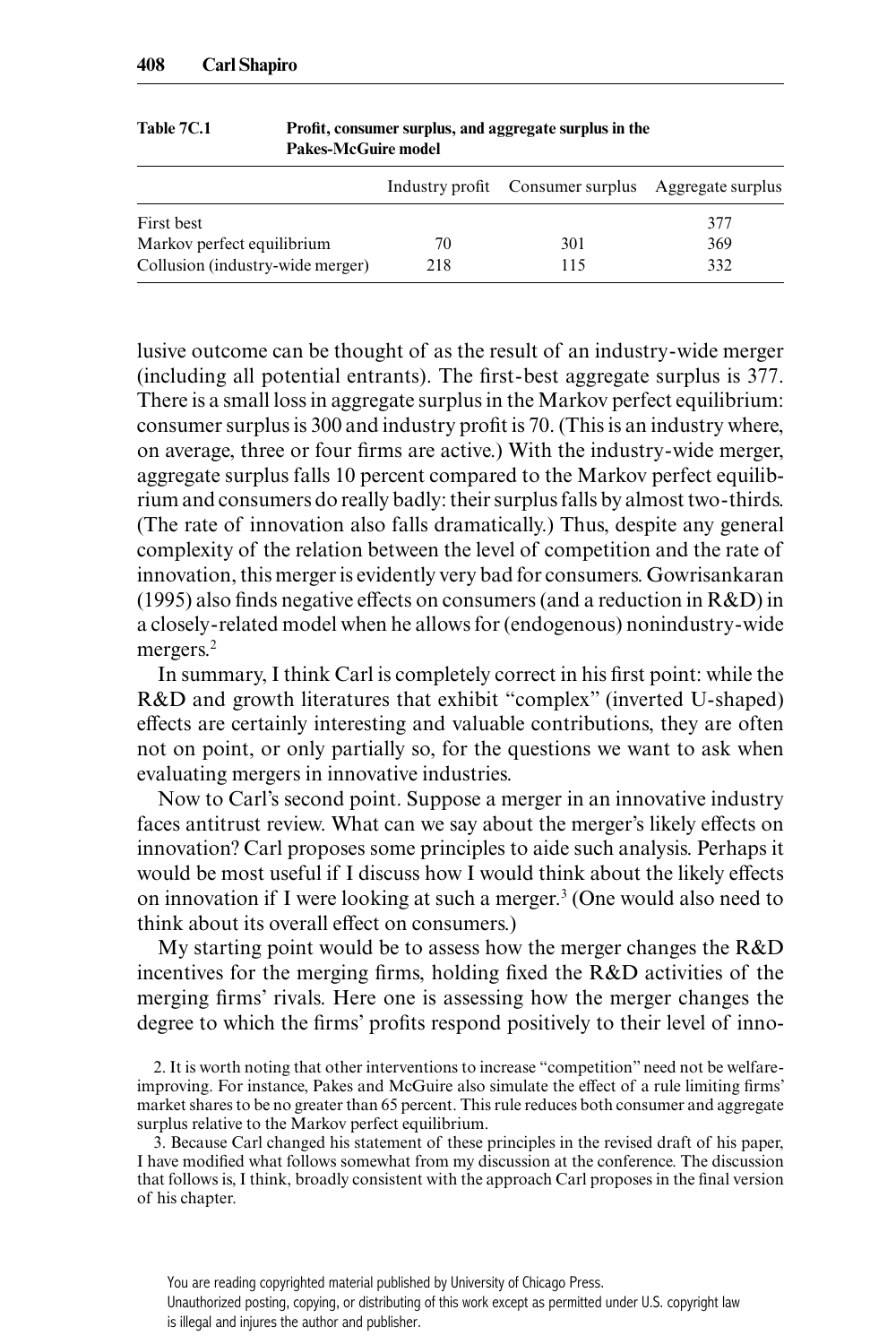vation. Several factors go into this. The most important seems to me to be the degree to which the merger internalizes externalities arising from the merging firms' R&D. This R&D externality internalization effect of the merger could in principle be positive or negative. For example, in a quality ladder model there is an important positive externality across generations (each innovation enables later ones), so a merger could increase innovation incentives by internalizing this positive externality. On the other hand, in the Pakes and McGuire model, innovation creates only negative externalities across firms, so a merger will most likely reduce innovation incentives. But what is important to note, I think, is that this first critical factor is likely to be reasonably assessed by those reviewing the merger, and is unrelated to the factors contributing to the "complex" relationship just discussed. This is where the fact that we are focusing on the effect of a *merger,* not some other change in "competition," really matters.

Mergers also cause externalities on another set of market participants: consumers. Because the merger internalizes pricing externalities, it can alter the degree to which firms rather than consumers benefit from an innovation, and hence can alter firms' incentives to do  $R&D$ . This effect is related to the complex relationship discussed earlier, and is probably harder to assess. My own gut feeling is that in most (though not all) cases, this effect is likely to be less important than the R&D externality internalization effect.

Finally, this first step also needs to incorporate any efficiency effects in R&D production created by the merger.

A second concern is how the merging firms' rivals will react to this change. In particular, are R&D efforts strategic substitutes or strategic complements in the sense of Bulow, Geanakoplos, and Klemperer (1985)? If they are strategic complements and you dull innovation incentives for the merging firms, everyone's R&D goes down. If they are strategic substitutes, then the rivals will increase their  $R&D$  in response to the merging firms reducing theirs. In that case, it may seem that the overall effect is unclear. Typically, however, we expect that this countervailing effect does not overwhelm the direct effect that the other firms do not expand their  $R&D$  enough to counterbalance the R&D contraction of the merging firms. Indeed, in most theoretical papers, this is just invoked as a standard assumption. Its import is that, if true, one only needs to look at the direct effect on the merging firms'  $R&D$  holding rivals' R&D efforts fixed to discern the overall effect on  $R&D$ .

Matters would be more complicated when innovative efforts are not one dimensional. For example, a merger might enhance incentives for some types of R&D and reduce it for others. Or the R&D of the rivals may differ from that of the merging firms. Nonetheless, in many cases this way of thinking seems likely to get us fairly far in thinking about these issues.

To sum up, this is a worthwhile chapter that should help restore faith among those who need to evaluate mergers in innovative industries, and that also provides some guidance on how to do it.